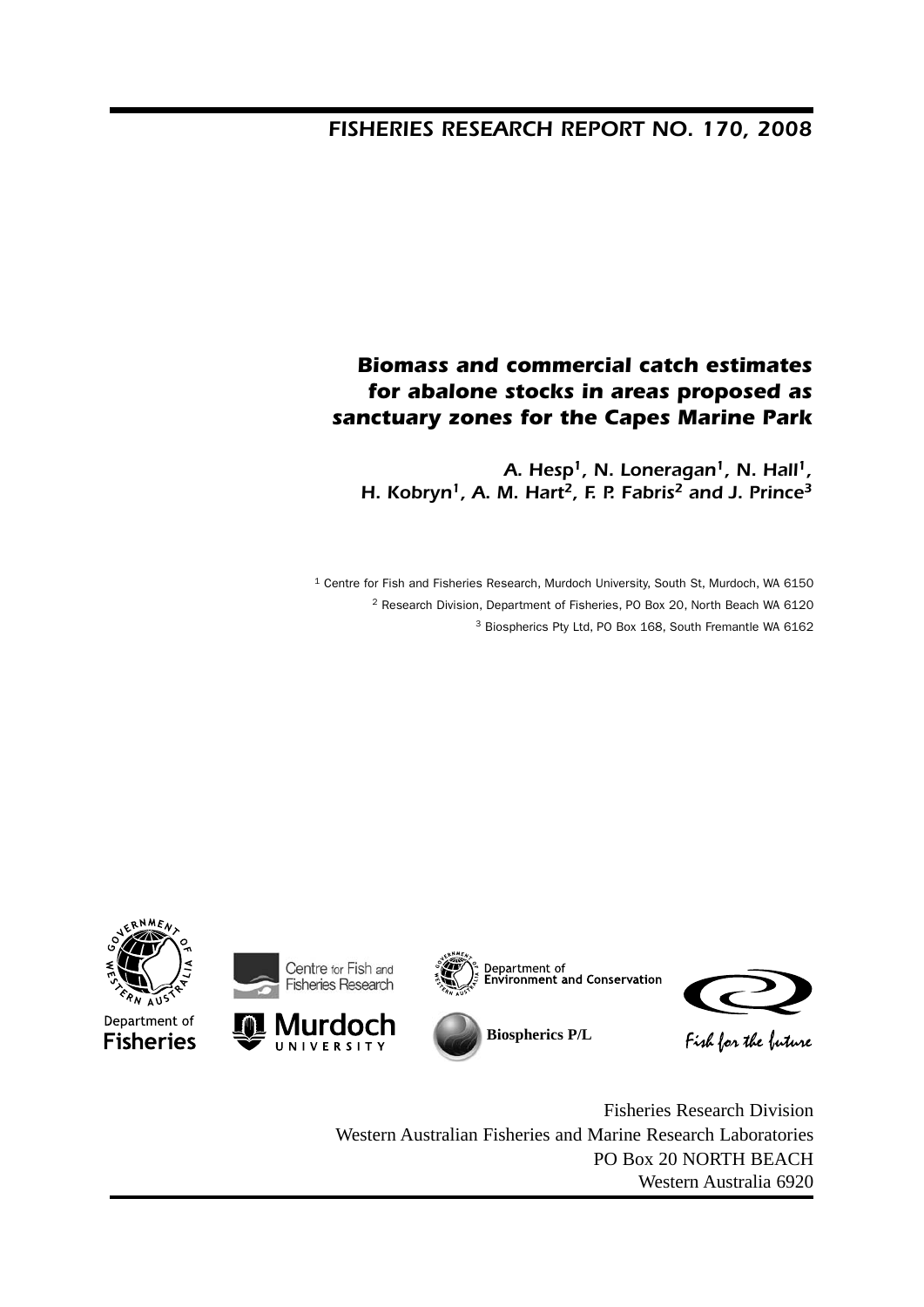#### Fisheries Research Reports

Titles in the Fisheries Research Report series present technical and scientific information for use in management processes. Research Reports are subject to full internal refereeing by senior scientists of the Fisheries Research Division, and in many cases, elements of the work are published in the international scientific literature.

#### Correct citation:

Hesp, A., Loneragan, N., N. Hall, Kobryn, H., Hart, A.M., Fabris, F. P. and Prince, J. 2008. Biomass and commercial catch estimates for abalone stocks in areas proposed as sanctuary zones for the Capes Marine Park. Fisheries Research Report No. 170, Department of Fisheries, Western Australia, 52p.

#### Enquiries:

WA Fisheries and Marine Research Laboratories, PO Box 20, North Beach, WA 6920 Tel: +61 8 9203 0111 Email: library@fish.wa.gov.au Website: www.fish.wa.gov.au ABN: 55 689 794 771

A complete list of Fisheries Research Reports is available online at www.fish.wa.gov.au

© Department of Fisheries, Western Australia. March 2008. ISSN: 1035-4549 ISBN: 1 921258 16 0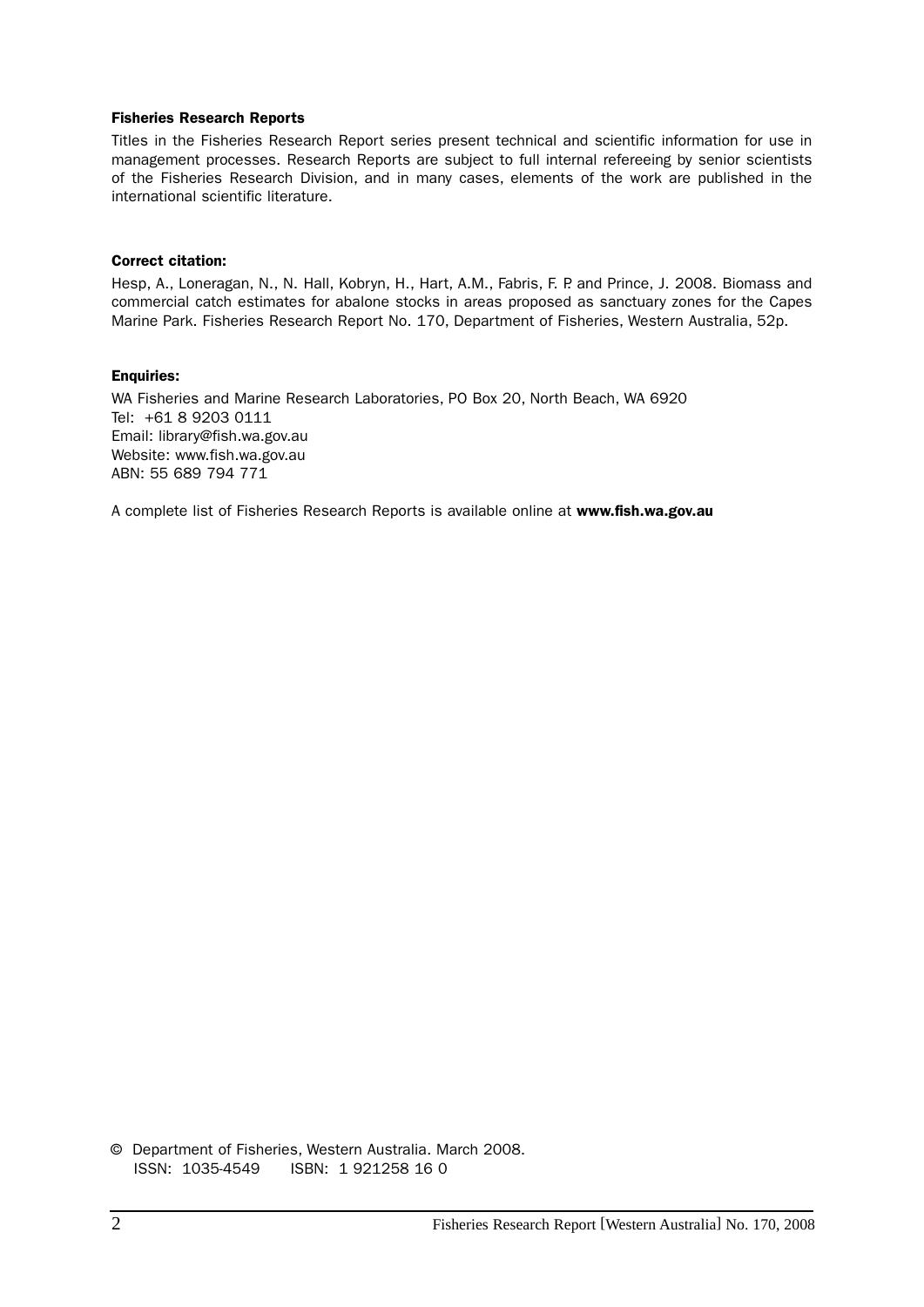# *Contents*

|     | Biomass and commercial catch estimates for abalone stocks in areas                                                                              | 5              |
|-----|-------------------------------------------------------------------------------------------------------------------------------------------------|----------------|
|     |                                                                                                                                                 | 5              |
|     |                                                                                                                                                 | 6              |
|     |                                                                                                                                                 | 6              |
|     |                                                                                                                                                 | $\overline{7}$ |
|     | 1.1 Background on commercial abalone fisheries in the Capes region                                                                              | 11             |
|     |                                                                                                                                                 | 12             |
|     | 2.1 Identification of sampling areas within the proposed sanctuaries of                                                                         | 12             |
|     |                                                                                                                                                 | 12             |
|     |                                                                                                                                                 | 14             |
|     | 2.4 Preliminary analyses for determining the required number of samples                                                                         | 14             |
|     |                                                                                                                                                 | 14             |
|     | 2.6 Analyses for determining abalone biomass within the proposed sanctuaries.<br>2.6.1 Assumptions in the estimation of biomass in the proposed | 15<br>16       |
|     | 2.7 Adjustment of biomass estimates for abalone removed by commercial                                                                           | 17             |
|     | 2.8 Estimates of current catch based on estimates of fishing mortality                                                                          | 18             |
|     | 2.9 Estimates of biologically sustainable catch based on reference                                                                              |                |
|     |                                                                                                                                                 | 18             |
|     |                                                                                                                                                 | 19             |
|     |                                                                                                                                                 | 19             |
|     |                                                                                                                                                 | 19             |
|     | 3.3 Length compositions of the three abalone species in the                                                                                     | 19             |
| 3.4 | Biomass per unit area of Roei, Greenlip and Brownlip in the                                                                                     | 23             |
|     | 3.5 Estimates of biomass of abalone in the proposed sanctuaries                                                                                 | 26<br>26       |
|     |                                                                                                                                                 | 26             |
|     | 3.6 Estimates of biologically sustainable catch and current annual                                                                              |                |
|     |                                                                                                                                                 | 30<br>30       |
|     |                                                                                                                                                 | 32             |
|     |                                                                                                                                                 | 36             |
|     |                                                                                                                                                 | 36             |
|     |                                                                                                                                                 | 36             |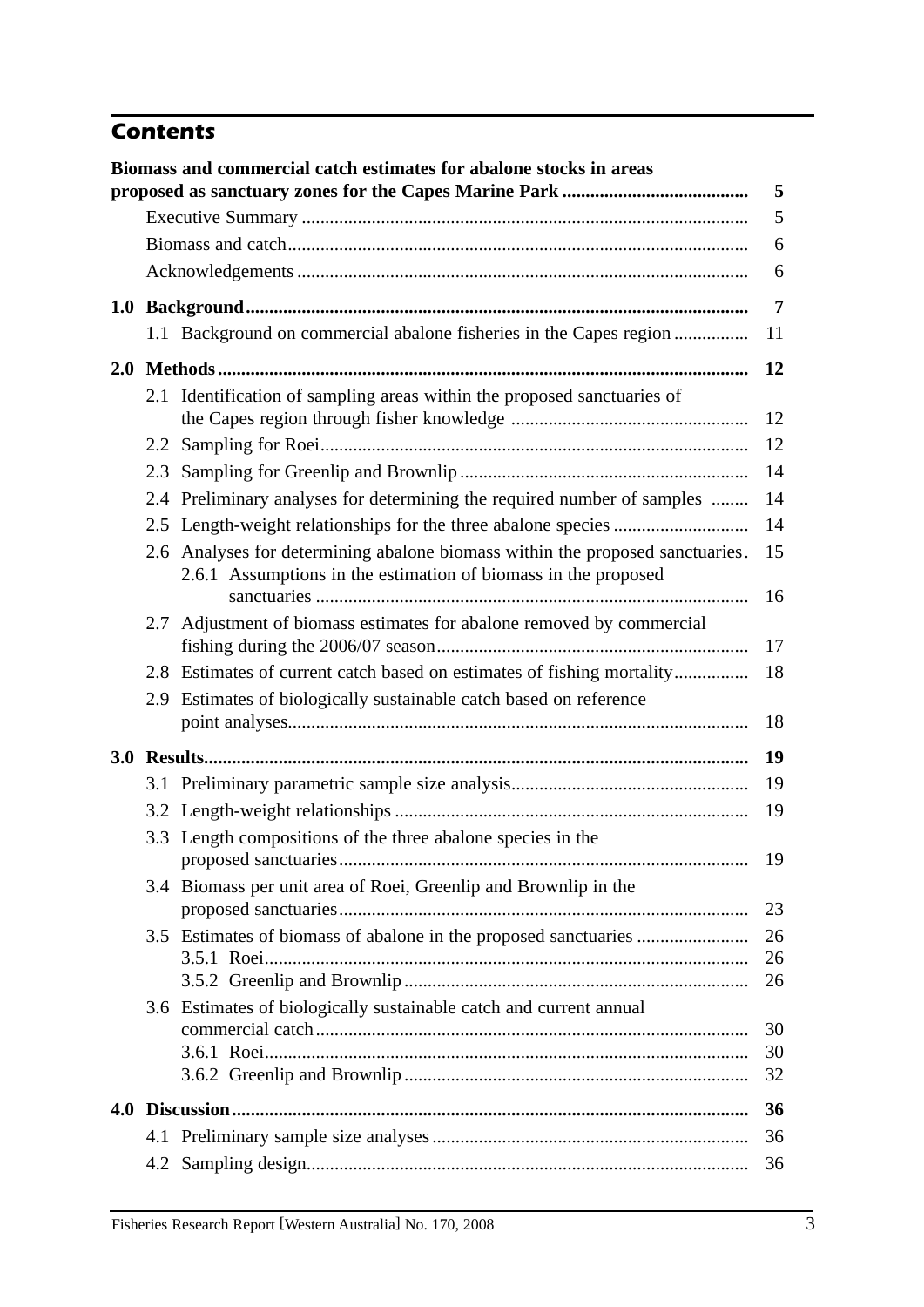|     | 4.2.1 Identification of sampling areas through commercial                                                                                  |    |
|-----|--------------------------------------------------------------------------------------------------------------------------------------------|----|
|     |                                                                                                                                            | 36 |
|     |                                                                                                                                            | 37 |
|     |                                                                                                                                            | 37 |
|     | 4.2.4 Rationale for sampling methodology for Greenlip and Brownlip                                                                         | 38 |
|     | 4.3 Implications of the biomass estimates for the three abalone species<br>4.3.1 Comparisons between biomass estimates determined with and | 38 |
|     |                                                                                                                                            | 38 |
|     |                                                                                                                                            | 39 |
|     |                                                                                                                                            | 39 |
|     | 4.4 Interpretation of the results of the catch estimates based on harvest                                                                  |    |
|     |                                                                                                                                            | 39 |
|     |                                                                                                                                            | 40 |
| 5.0 |                                                                                                                                            | 41 |
| 6.0 |                                                                                                                                            | 43 |
|     | Appendix 1. Preliminary analyses for determining required number of samples                                                                | 43 |
|     | A1.1 Data of other abalone stocks employed for the analysis                                                                                | 43 |
|     |                                                                                                                                            |    |
|     |                                                                                                                                            | 43 |
|     | Appendix 2. Determination of available abalone biomass within                                                                              |    |
|     |                                                                                                                                            | 44 |
|     |                                                                                                                                            | 44 |
|     | A2.2 Estimates of abalone biomass from scientific surveys led by DoF                                                                       | 44 |
|     | A2.3 Rationale for assuming a delta-log distribution for producing                                                                         |    |
|     |                                                                                                                                            | 45 |
|     | A2.4 Biomass estimates from survey data and commercial                                                                                     |    |
|     |                                                                                                                                            | 46 |
|     | Appendix 3. Estimation of biologically sustainable catch                                                                                   |    |
|     |                                                                                                                                            | 47 |
|     | Appendix 4. Estimates of the current annual biomass                                                                                        |    |
|     |                                                                                                                                            | 49 |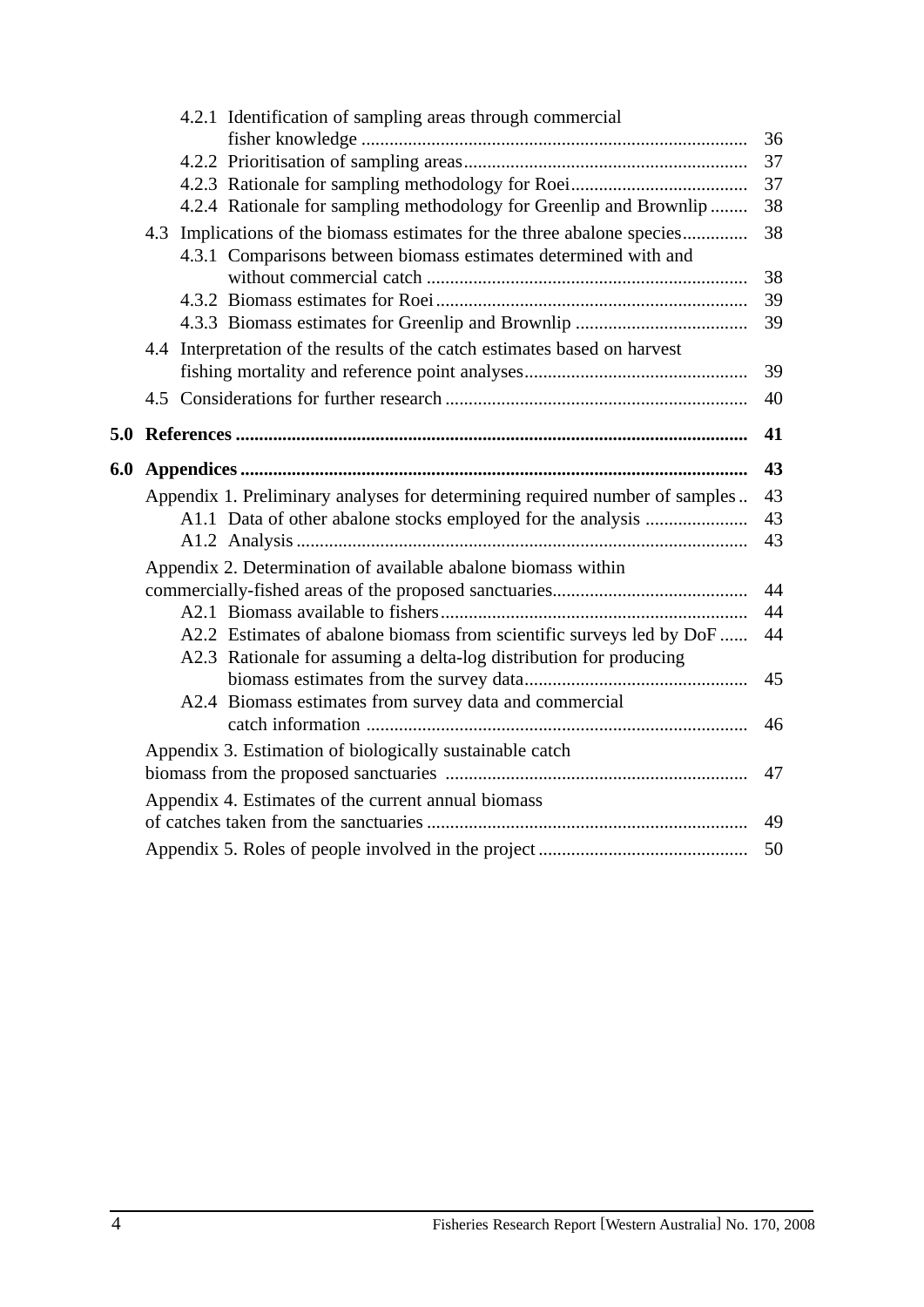# *Biomass and commercial catch estimates for abalone stocks in areas proposed as sanctuary zones for the Capes Marine Park*

A. Hesp<sup>1</sup>, N. Loneragan<sup>1</sup>, N. Hall<sup>1</sup>, H. Kobryn<sup>1</sup>, A. M. Hart<sup>2</sup>, F. P. Fabris<sup>2</sup> and J. Prince<sup>3</sup> Western Australian Fisheries and Marine Research Laboratories

PO Box 20, North Beach WA 6920

<sup>1</sup> Centre for Fish and Fisheries Research, Murdoch University, South St, Murdoch, WA 6150

2 Research Division, Department of Fisheries, PO Box 20, North Beach WA 6120

3 Biospherics Pty Ltd, PO Box 168, South Fremantle WA 6162

# *Executive Summary*

This study was undertaken to estimate the biomasses, biologically sustainable catches and current average annual commercial catches of three fished species of abalone, *Haliotis roei*  (Roei), *Haliotis laevigata* (Greenlip) and *Haliotis conicopora* (Brownlip) in the proposed sanctuaries of the Capes Marine Park, south-western Australia. The current annual, catch estimates represent the catches that would be foregone by commercial fishers if the sanctuaries are implemented and will be used to evaluate the potential compensation to fishers (not part of this study). The biomass and catch estimates for each species in the proposed sanctuaries were estimated from a combination of scientific survey data and commercial catch information (provided by fishers) for the proposed sanctuaries. It should be noted that the design, field surveys, analyses of data and writing of this report had to be completed in less than a year, which limited the scope of this study.

Commercial abalone fishers who operate in the Capes area were consulted to identify areas where commercial quantities of abalone were known to occur within the proposed sanctuaries. Of the 12 proposed sanctuaries, three were identified as containing commercial stocks of Roei, with one of those zones, *i.e.* Cape Naturaliste, having two optional configurations. Four sanctuaries were identified with commercial stocks of both Greenlip and Brownlip. Roei, which occur over intertidal and shallow, subtidal reefs, were sampled using  $0.5 \text{ m}^2$  quadrats along 34 transect lines (136 quadrats) set perpendicular to the shore. Greenlip and Brownlip, which are found in deeper waters over reefs, were sampled using 30 m<sup>2</sup> transects (2 transects per site) at 116 randomly selected sites (232 transects) within the areas identified by commercial fishers. The numbers and shell lengths of all abalone were recorded, and length-weight (total and bled meat weight) relationships were determined for each species from sub-samples taken from a range of sites, which thereby enabled estimation of the weights of all individual abalone recorded in the surveys.

For all three abalone species of abalone, industry harvests abalone at lengths above the minimum legal length (MLL) for capture. The minimum size at which Roei is harvested commercially in the Capes region is 70 or 75 mm, depending on location within the region (*cf.* 60 mm MLL); minimum sizes for Greenlip and Brownlip in the region range from 150 to 153 mm (*cf.* 140 mm MLL for Greenlip and Brownlip). Between 15 and 39% of Roei measured in the proposed sanctuaries surveyed were above the respective minimum size at which it is harvested commercially in those areas. In comparison, nearly half of the Greenlip and Brownlip in the proposed sanctuaries were above the minimum size at which these species are harvested in those areas.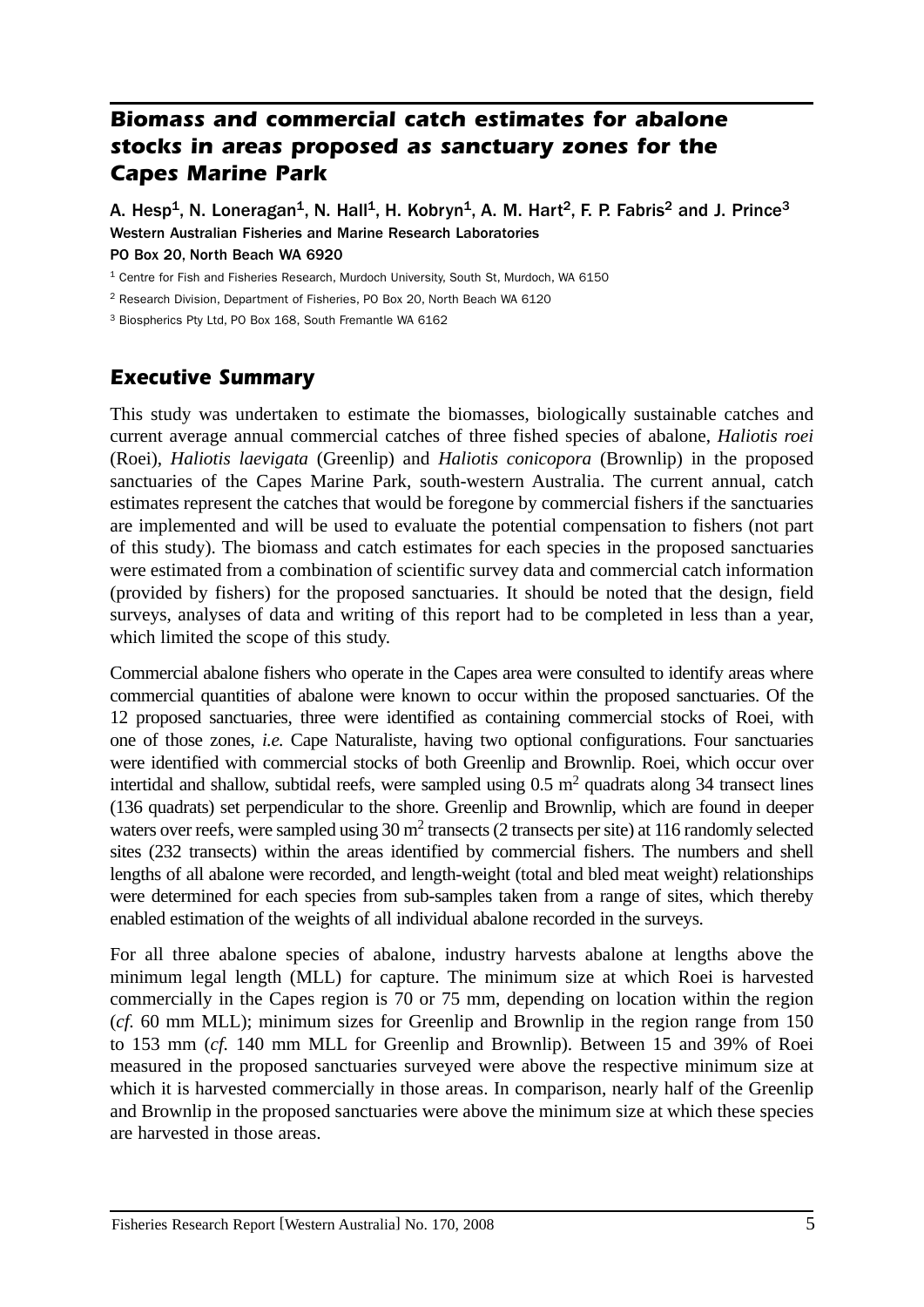# *Biomass and catch*

The data from the surveys were used to produce biomass estimates for each species which were subsequently adjusted for the catches reported by fishers from the proposed sanctuaries during the 2006/07 fishing season. The point estimates of biomass for Roei above the minimum size at which it is harvested (harvest biomass, HB), *i.e.* > 70 at Cape Naturaliste options 1 and 2 and Wyadup, > 75 mm at Cape Leeuwin, adjusted for catches (kg, total body wt), in all sanctuaries surveyed were 17,777 kg, excluding Cape Naturaliste option 2, and 14,149 kg, excluding Cape Naturaliste option 1. The proposed sanctuaries with the highest estimated HB of Roei were Wyadup (9,881 kg – a relatively low density of animals above the minimum size it is commercially harvested, distributed over a large area) and Cape Naturaliste option 1 (7,186 kg – a high density population in a small area). The estimated HB of Roei for Cape Naturaliste option 1 was far greater than for Cape Naturaliste option 2 (3,558 kg).

The total estimated HB adjusted for catches for Greenlip and Brownlip abalone (kg, bled meat wt) in the proposed sanctuaries were 3,252 kg and 2,260 kg, respectively. The highest estimated HB were from Cape Leeuwin for both species (1,591 and 1,463 kg for Greenlip and Brownlip, respectively). The associated 95% confidence intervals for those estimates, determined through re-sampling, were relatively broad.

The current annual commercial catch for each species was estimated by applying values of fishing mortality, natural mortality to the estimates of HB. On the basis of the HB estimates which had been adjusted for catches, for Roei, the overall estimate was 5,579 kg for all sanctuaries excluding Cape Naturaliste option 2 and 4,470 kg for all sanctuaries excluding Cape Naturaliste option 1. The overall estimated annual commercial catches for Greenlip and Brownlip (kg, bled meat wt) were 993 and 557 kg, respectively.

The reference point analyses indicated that all three species in the Capes region are currently at, or close to full biological exploitation. We believe that the estimates of current annual catch in the proposed sanctuaries determined by applying values of fishing mortality to our estimates of harvest biomass, adjusted for commercial catches, provide the most appropriate estimation of annual catch foregone.

# *Acknowledgements*

The authors are grateful to the commercial abalone industry, particularly, David Sutcliffe, Darren Adams, John Lashmar, Ian Taylor and Terry Adams and all commercial fishers who operate in the Capes region and willingly provided information on the locations of abalone stocks in the proposed sanctuaries and on the catches they had taken from these areas during the 2006/07 season. Many thanks to the sampling team of the Department of Fisheries, including Frank Fabris, Jamin Brown, Lachlan Strain, David Murphy, Fiona Parker and Mark Davidson, and to Peter Coulson of Murdoch University for their great dedication to the surveys undertaken in the study. Thanks to all staff at the Department of Environment and Conservation with whom we have had discussions regarding the project, and particularly to Peter Dans, Chris Simpson, John Lloyd, Judy Davidson and Fran Stanley. Thanks to Nick Caputi and Andrew Hill of the Department of Fisheries for discussions and advice. Thanks also to Jessica Meeuwig (University of WA) for her advice on sampling design.

We thank Rick McGarvey of the South Australian Research and Development Institute (SARDI) for providing an external review of this report, and for his very constructive comments and criticisms.

Funding for the project was provided by the Departments of Environment and Conservation and Fisheries.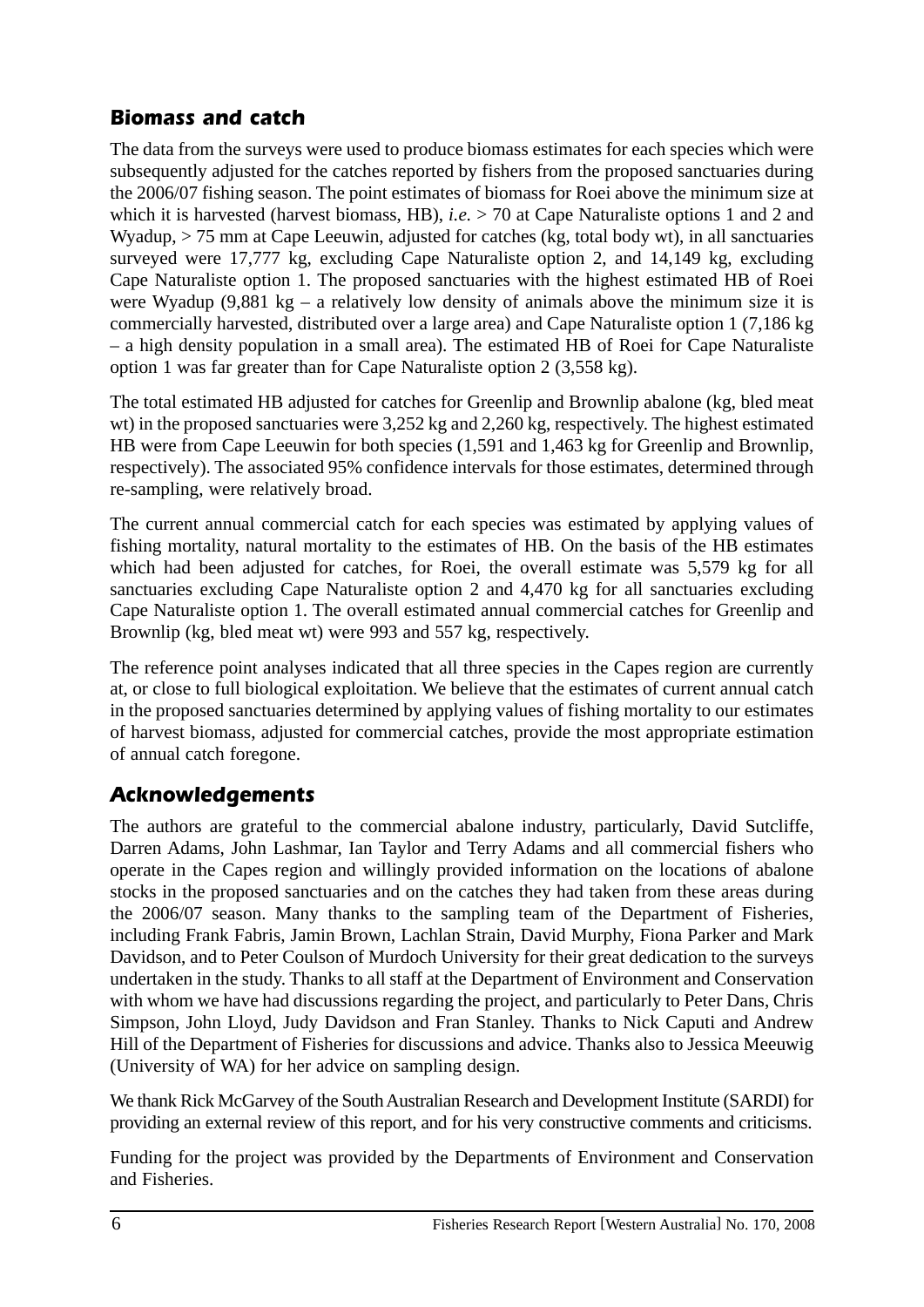## *1.0 Background*

The Western Australian Government is committed to establishing a marine park in the Capes Region (*i.e.* Cape Naturaliste to Cape Leeuwin). The Department of Environment and Conservation (formerly, Department of Conservation and Land Management – CALM) undertook a community consultation process in 2003/2004 to develop a draft indicative management plan for the proposed park. This draft included a zoning plan, which consists of a number of sanctuaries where commercial fishing, including that for abalone, will be prohibited (Figures 1.1 to 1.3). Fishers are entitled to apply for compensation under the *Fisheries and Related Industries (Marine Sanctuaries) Compensation Act 1997* where they have been impacted by the creation of a marine park. Accordingly, it is likely that claims will be submitted following the creation of the proposed Geographe Bay/Leeuwin-Naturaliste/Hardy Inlet Marine Park ("the Capes Marine Park").

An external economist employed as a consultant by the Department of Fisheries (DoF) previously prepared estimates of the potential compensation to commercial abalone fishers for the potential loss of income resulting from the exclusion of commercial fishers from the proposed sanctuaries. Compensation was estimated from commercial abalone log book catch data (held by DoF), and from information supplied by the abalone industry. However, there was a large discrepancy between these estimates of compensation.

Monthly catch data for commercial abalone is typically reported in 60 x 60 nm (nautical mile) blocks, but finer scale data based on 10 by 10 nm blocks is also provided daily as part of a quota return. However, the latter data are still not precise enough to accurately determine the proportion of abalone taken from the proposed sanctuaries. To facilitate determination of fair and appropriate compensation payments when the marine park is established, information was required that could be used to estimate more reliably the likely loss of abalone product to commercial fishers as a result of implementing sanctuaries in the Capes region. Such data may also be used to amend the proposed zoning of the sanctuaries in the Capes Marine Park, to minimise the loss of product to industry and the compensation liability to Government. "Benchmark information" on abalone stocks located in the sanctuaries of the park would enable future assessments to be made of the changes in abalone populations as a result of the closures.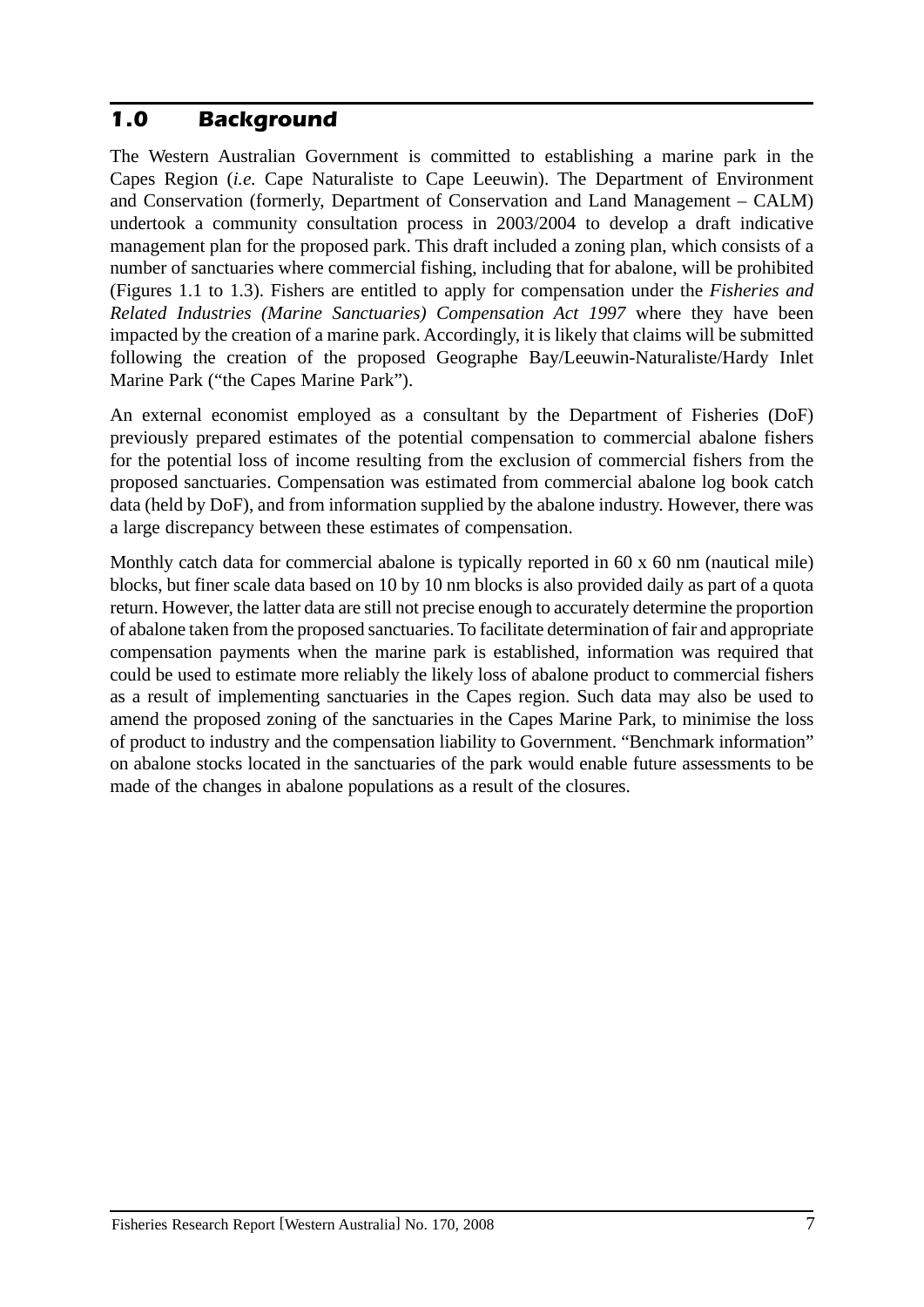

**Figure 1.1** Map 2 of brochure entitled: "Proposed Geographe Bay/Leeuwin-Naturaliste/Hardy Inlet: have your say". Department of Environment and Conservation and Marine Parks and Reserves Authority.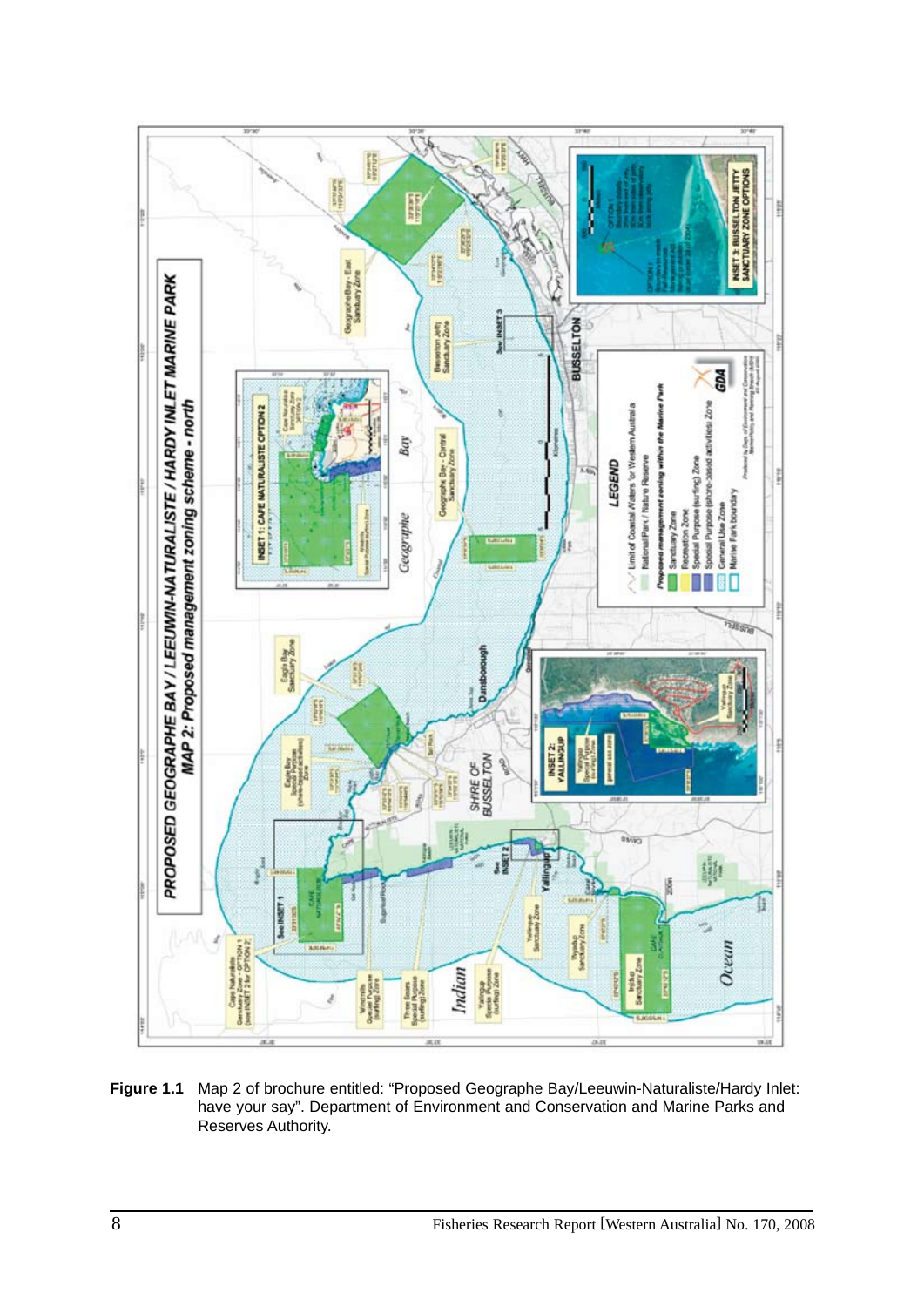

**Figure 1.2** Map 3 of brochure entitled "Proposed Geographe Bay/Leeuwin-Naturaliste/Hardy Inlet: have your say". Department of Environment and Conservation and Marine Parks and Reserves Authority.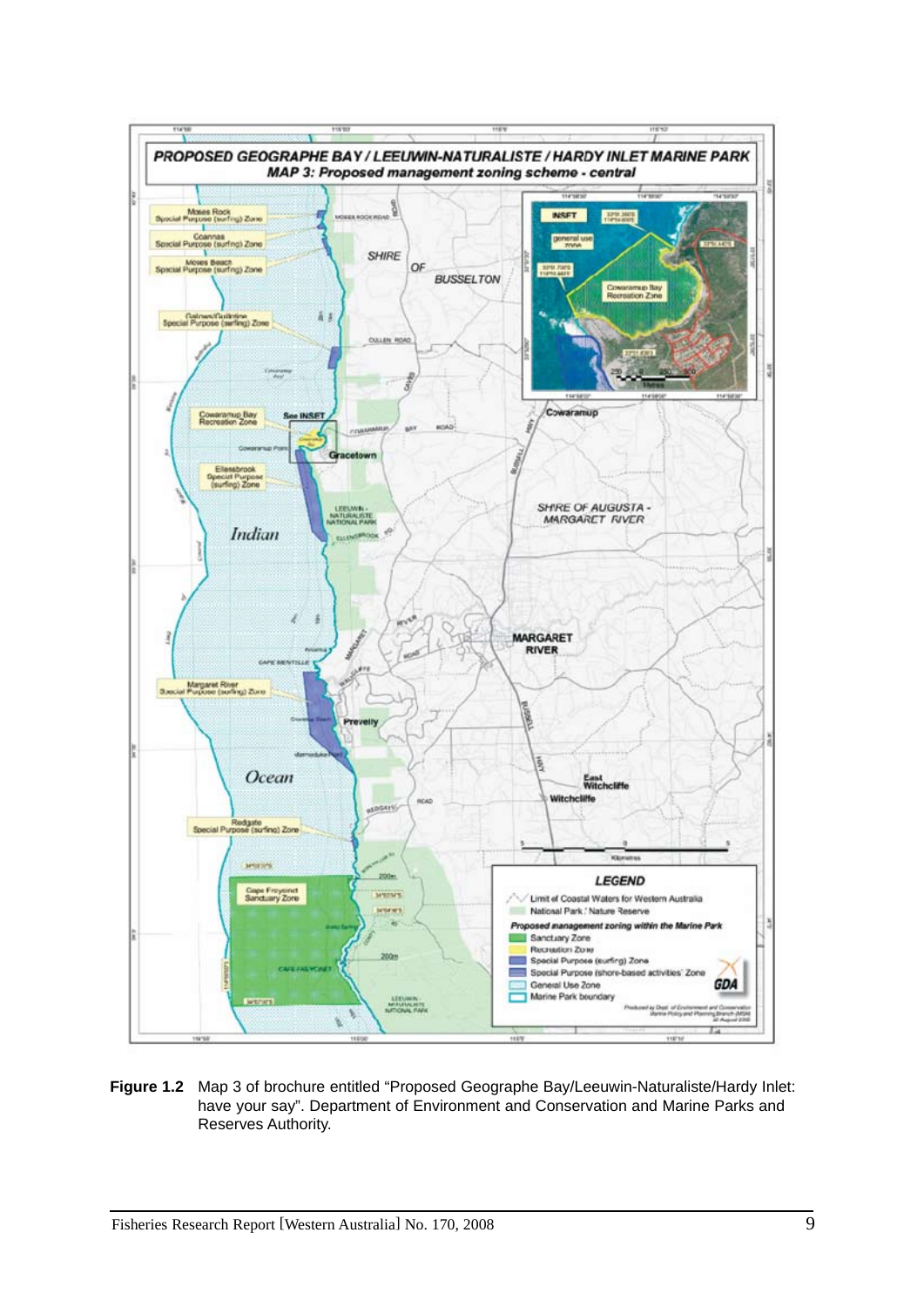

**Figure 1.3** Map 4 of brochure entitled "Proposed Geographe Bay/Leeuwin-Naturaliste/Hardy Inlet: have your say". Department of Environment and Conservation and Marine Parks and Reserves Authority.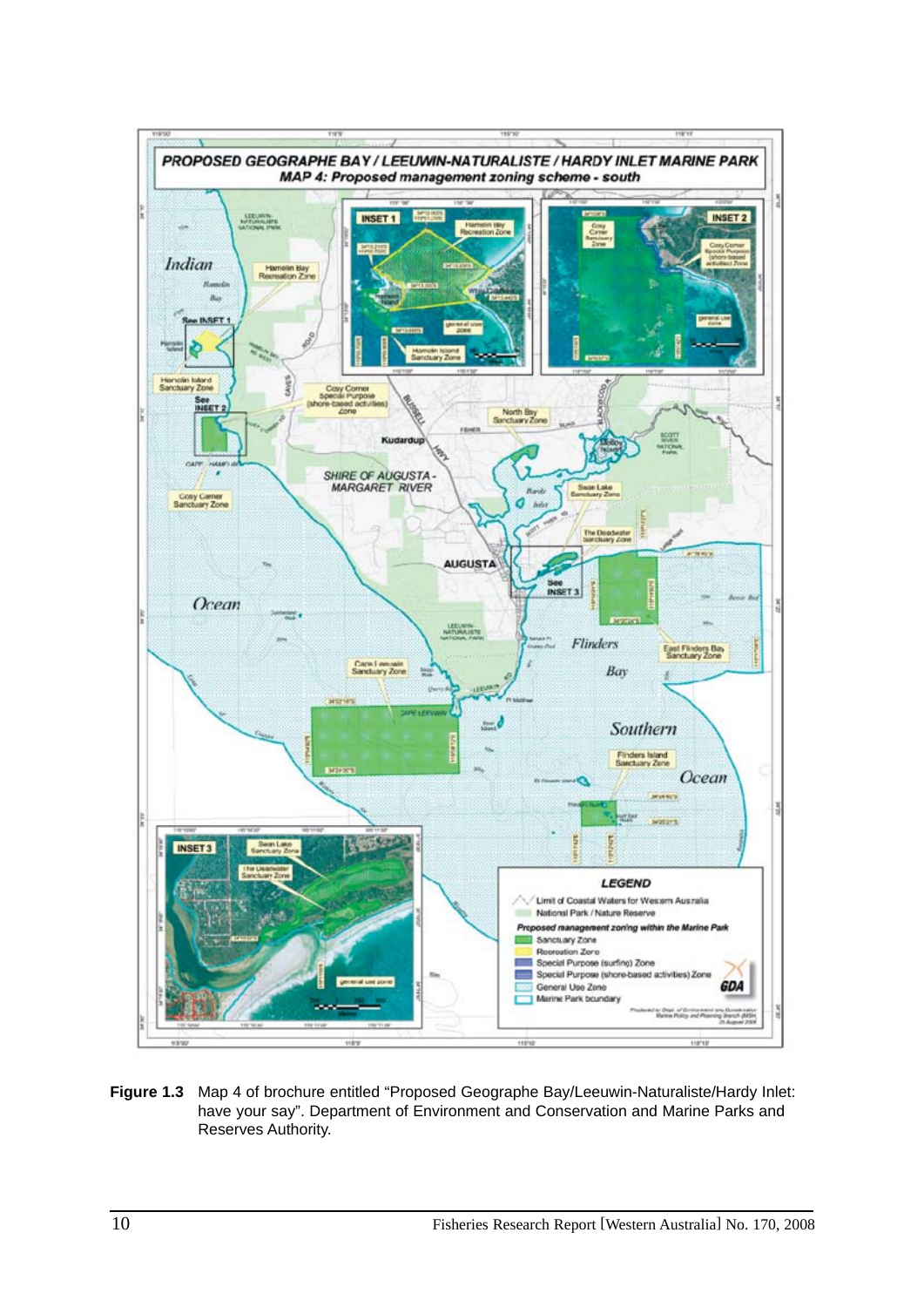The main aim of this study was to estimate the average, current annual commercial catch of each of the three abalone species within the proposed sanctuaries of the Capes Marine Park. The approach adopted was to determine those areas within the proposed sanctuaries that are currently commercially fished (through consulting commercial abalone fishers). The biomass of each commercially-harvested abalone species within the commercially-fished areas of the proposed sanctuaries was then estimated from scientific surveys and also taking into account data provided by commercial fishers on their catches from these zones in the 2006/2007 season (November to the end of the surveys in June). For each species in each proposed sanctuary in which commercially important stocks were identified, biomass estimates were made for abalone of all sizes, and above the size at which they attain maturity, legal size and commercial, harvest size (as, for all three species, the minimum size at which they are commercially harvested is greater than their respective minimum legal size). The calculation of appropriate levels of compensation for commercial abalone fishers was not part of this project.

### *1.1 Background on commercial abalone fisheries in the Capes region*

The commercial fishery for abalone in Western Australia currently targets three species, namely Roe's abalone (*Haliotis roei*), Greenlip abalone (*Haliotis laevigata*) and Brownlip abalone (*Haliotis conicopora*) (Metzner *et al.* 2001). The management areas for the commercial fishery for Roei differ to those for Greenlip and Brownlip in Western Australia; there are six different management areas for Roei and three for Greenlip and Brownlip. The management of Roei in the Capes region falls within the Department of Fisheries' management area 6, which extends from Cape Bouvard to Cape Leeuwin (Augusta) and has 12 license holders (Mitchell and Baba, 2006). Data in log books for commercial catches of abalone show that, over the last 10 years, essentially all of the total allowable catch (TAC) of 12,000 kg whole weight (Mitchell and Baba, 2006) for Roei in management area 6 comes from the Capes region *i.e.* between Cape Leeuwin and Cape Naturaliste. The commercial log book data also show that most of the Roei catch in the Capes region is taken north of the Cape Freycinet proposed sanctuary (Figures 1.1 to 1.3).

The commercial fishery for Greenlip and Brownlip in the Capes region falls within management area 3 for these species, which extends between Busselton and Shoal Cape (east of Esperance), with 7 license holders (and 8 licences) (A. Hart, pers comm.). The commercial log book data show that approximately half of the annual Greenlip and Brownlip catch for management area 3 (TAC = about 32,000 kg for Greenlip and 7,500 kg for Brownlip, Hart and Fabris, 2005), comes from the Capes region, even though this region constitutes a relatively small proportion of the overall area of the zone. In contrast to Roei, most of the commercial Greenlip and Brownlip catch from the Capes region is taken south of the Cape Freycinet proposed sanctuary zone.

The minimum shell lengths at which, for management area 6, Roei are commercially harvested, are 70 or 75 mm, depending on the location within this management area, which are thus well above the minimum legal shell length of 60 mm for this species (Hart and Fabris, 2005; personal communication, Abalone Industry Meeting July 2007). Likewise, fishers in management area 3 for Greenlip and Brownlip harvest these species at lengths well above the minimum legal shell length of 140 mm, *i.e.* at 150 or 153 mm, depending on the growth rates of the abalone in the different fishing grounds (Hart and Fabris, 2005).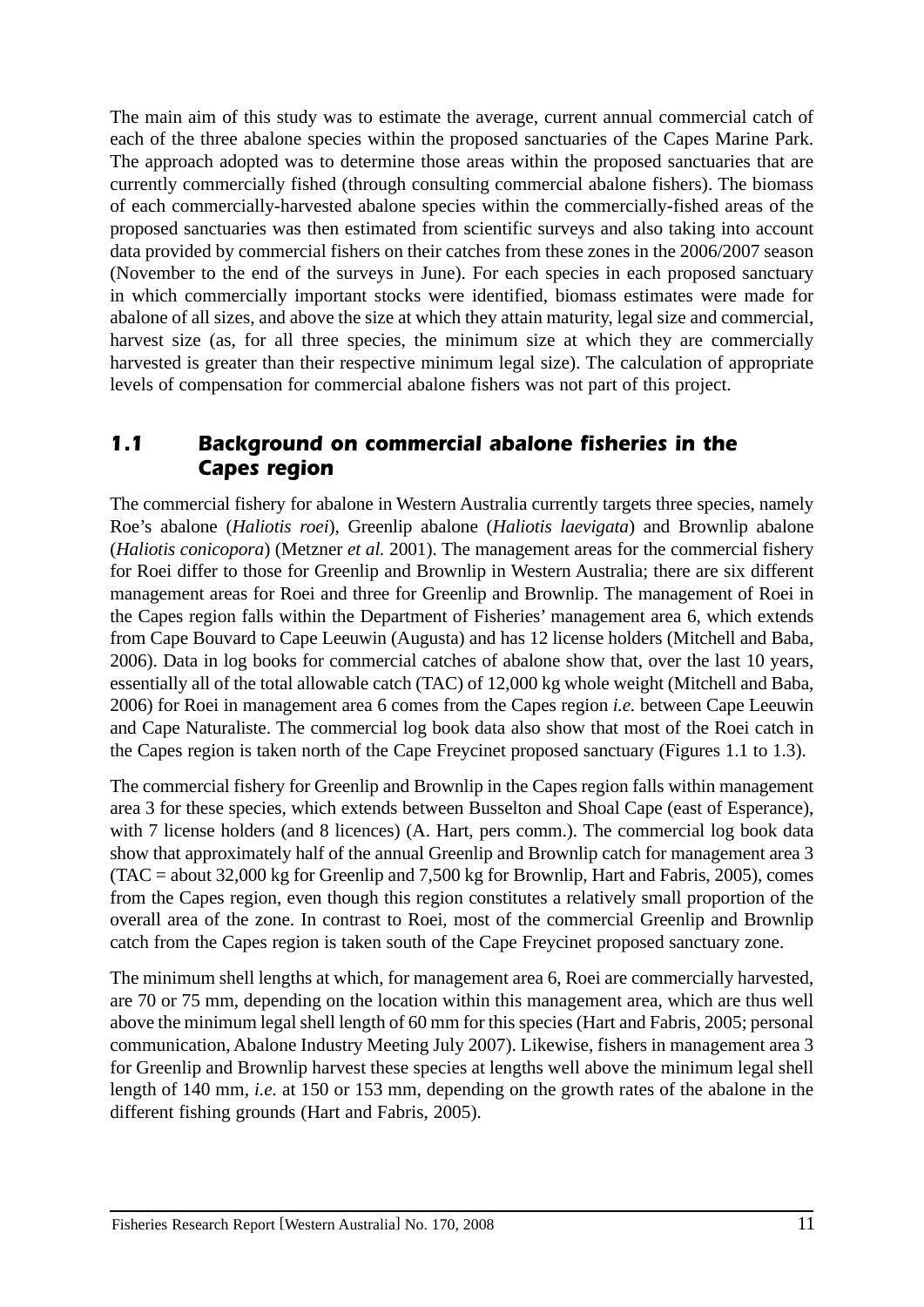# *2.0 Methods*

# *2.1 Identification of sampling areas within the proposed sanctuaries of the Capes region through fisher knowledge*

The proposed sanctuaries in the Capes Marine Park cover a large area and, given the limited time and resources available for the project, it was not feasible to sample the sanctuaries systematically in their entirety. However, commercial fishers focus their fishing activities in areas where the quantities of abalone are large enough for commercial fishing to be viable. Therefore, the biomass of abalone that will no longer be accessible to fishers is that which lies in the areas of the sanctuaries that are currently fished. We thus focused on those areas within the proposed sanctuaries where commercially viable abundances of abalone are known to commercial fishers, who are currently fishing in the Capes region (these areas are referred to as strata throughout the report).

Commercial abalone fishers with key knowledge of locations of abalone stocks within the proposed sanctuaries of the Capes Marine Park were identified at an industry meeting in February 2007. Five of these fishers, who fish mainly for Roei, and three, who fish mainly for Greenlip and Brownlip (including one fisher who no longer currently fishes for abalone), were interviewed. During those interviews, fishers were asked to draw on the maps the areas where they know of significant numbers of abalone. Other information offered by fishers in those interviews, such as the depths and habitats at those locations, was also noted. In the case of Roei, one fisher kindly assisted DoF on a two day field trip to identify and map areas of significant Roei stocks within the sanctuaries. For Greenlip and Brownlip, two of the fishers acknowledged by other fishers as having the most current knowledge of these stocks, kindly provided GPS positions of their fishing locations (44 locations) for these species within the proposed sanctuaries.

Surveys for the three species were completed between the 4<sup>th</sup> March and 18<sup>th</sup> June 2007.

# *2.2 Sampling for Roei*

The areas for Roei visited with the commercial fisher were marked using GPS. The GPS areas were then plotted in ArcMap 9.0 and overlaid on a 0.5 m aerial photo mosaic (taken in 2004) of each sanctuary. On the digital image, polygons were drawn around the recorded GPS positions to mark those areas containing significant abalone locations. The sketches and information provided by the other Roei fishers were cross-checked and, where necessary, some adjustments were made to the GIS coverage to accommodate the information provided by those other fishers. The surface area and perimeter of each polygon were extracted from ArcMap 9.0 and exported to Microsoft Excel<sup>TM</sup> for use in other analyses. Twelve strata in the proposed sanctuaries were identified, based on the extent of the Roei populations (Table 2.1).

Roei were counted and measured in four quadrats  $(0.5 \text{ m}^2 \text{ in area})$ , 1.5 m apart (equally spaced), along a 6 m long transect line, laid perpendicular to the shore within each strata. Previous studies have shown that distance from shore is a major source of variability in Roei density (Hancock, 2004). A total of 34 transects and 136 quadrats were sampled in three proposed sanctuaries (including option 1 and 2 of Cape Naturaliste, Wyadup and Cape Leeuwin (Figs 1.1 to 1.3, Table 2.1). Both the total numbers of Roei and the maximum shell length (to the nearest 1 mm) of each individual were recorded for each quadrat.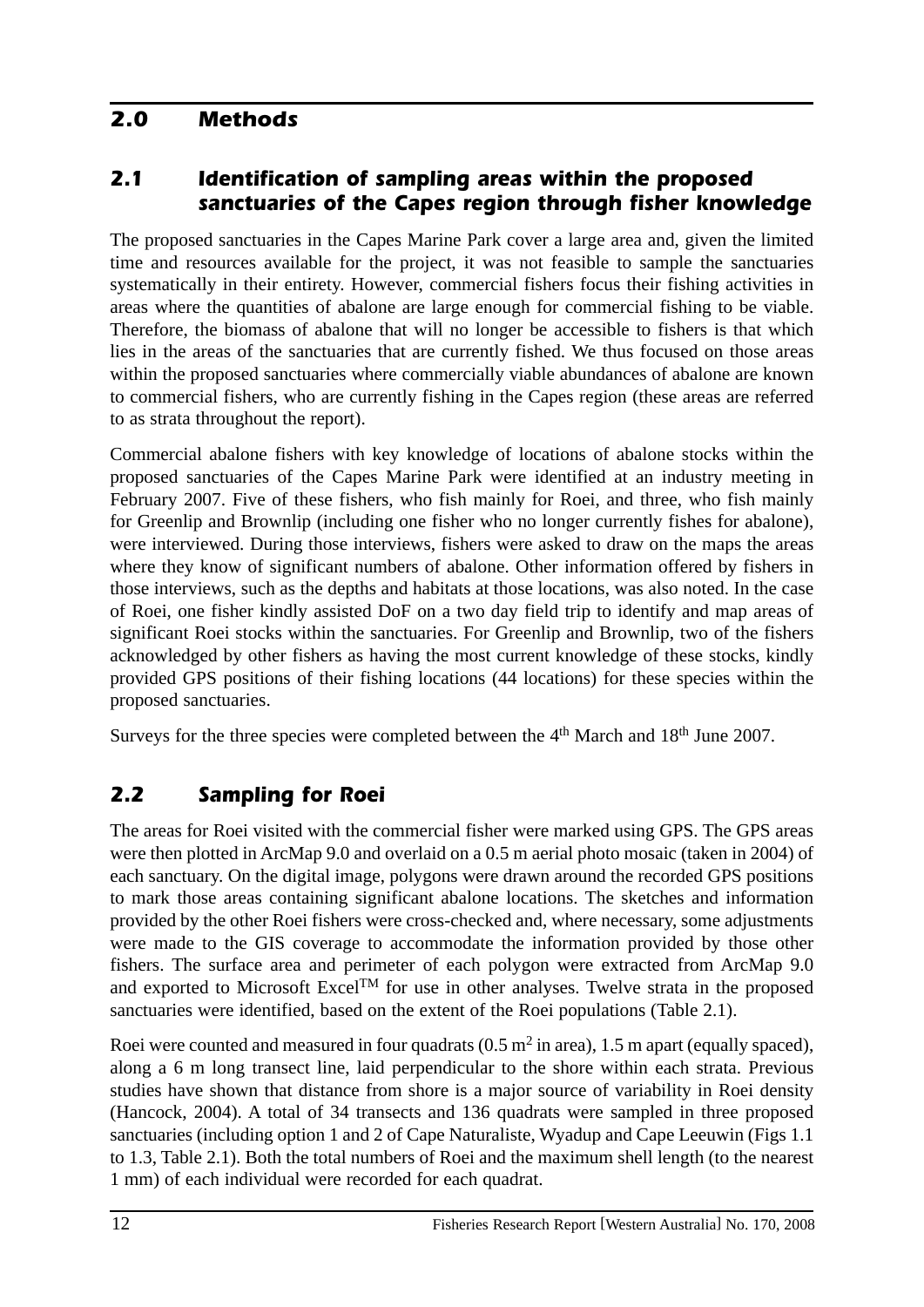Two strata at Cape Naturaliste Option 1 and one at Cape Leeuwin, which can only be sampled in very low swell conditions, were not sampled because of poor weather. As preliminary dives with a commercial Roei fisher in these strata indicated that they contained far higher numbers of abalone than in the other strata, existing data (for 15 quadrats) for similar habitat with high densities of Roei in the Perth metropolitan region (provided by DoF), were used as a surrogate for these three strata. Advice that, of the available data, the Perth data were likely to be most representative of Roei in those strata not able to be sampled was provided to us at a meeting with industry, Anthony Hart and Jeremy Prince in March, 2007.

**Table 2.1** The area of the strata and number of transects and quadrats sampled to estimate the biomass of Roei within the proposed sanctuaries of the Capes Marine Park. Strata refer to those areas within the sanctuaries listed in the table that, through consultation with industry, were identified as containing commercially important stocks of abalone. \* refers to strata that were not sampled and for which data from the Perth metropolitan region have been used.

| Strata name                                            | Area $m2$ (GIS) | No. of transects                   | No. of quadrats         |
|--------------------------------------------------------|-----------------|------------------------------------|-------------------------|
|                                                        |                 | <b>Cape Naturaliste (Option 2)</b> |                         |
| A                                                      | 2,700           | 3                                  | 12                      |
| <b>BA</b>                                              | 4,200           | 3                                  | 12                      |
| <b>BB</b>                                              | 11,000          | 4                                  | 16                      |
| Sanctuary total                                        | 17,900          | 10                                 | 40                      |
|                                                        |                 | <b>Cape Naturaliste (Option 1)</b> |                         |
| BC                                                     | 3,100           | 3                                  | 12                      |
| $\mathsf{C}$                                           | 5,000           | 4                                  | 16                      |
| D                                                      | 320             | $1^*$                              | $4^*$                   |
| E                                                      | 2,000           | $2^*$                              | $7^*$                   |
| Sanctuary total (excluding<br>metropolitan data)       | 10,420          | $\overline{7}$                     | 28                      |
|                                                        |                 | Wyadup                             |                         |
| GA                                                     | 33,000          | 8                                  | 32                      |
| <b>GB</b>                                              | 15,700          | 3                                  | 12                      |
| GC                                                     | 160             | 1                                  | $\overline{\mathbf{4}}$ |
| Sanctuary total                                        | 48,860          | 12                                 | 48                      |
|                                                        |                 | <b>Cape Leeuwin</b>                |                         |
| HA                                                     | 430             | 5                                  | 20                      |
| <b>HB</b>                                              | 320             | $1*$                               | $4^*$                   |
| Sanctuary total (excluding<br>metropolitan data)       | 750             | 5                                  | 20                      |
| Total sampled (excluding Cape<br>Naturaliste Option 1) | 50,030          | 30                                 | 108                     |
| Total sampled (excluding Cape<br>Naturaliste Option 2) | 57,510          | 27                                 | 96                      |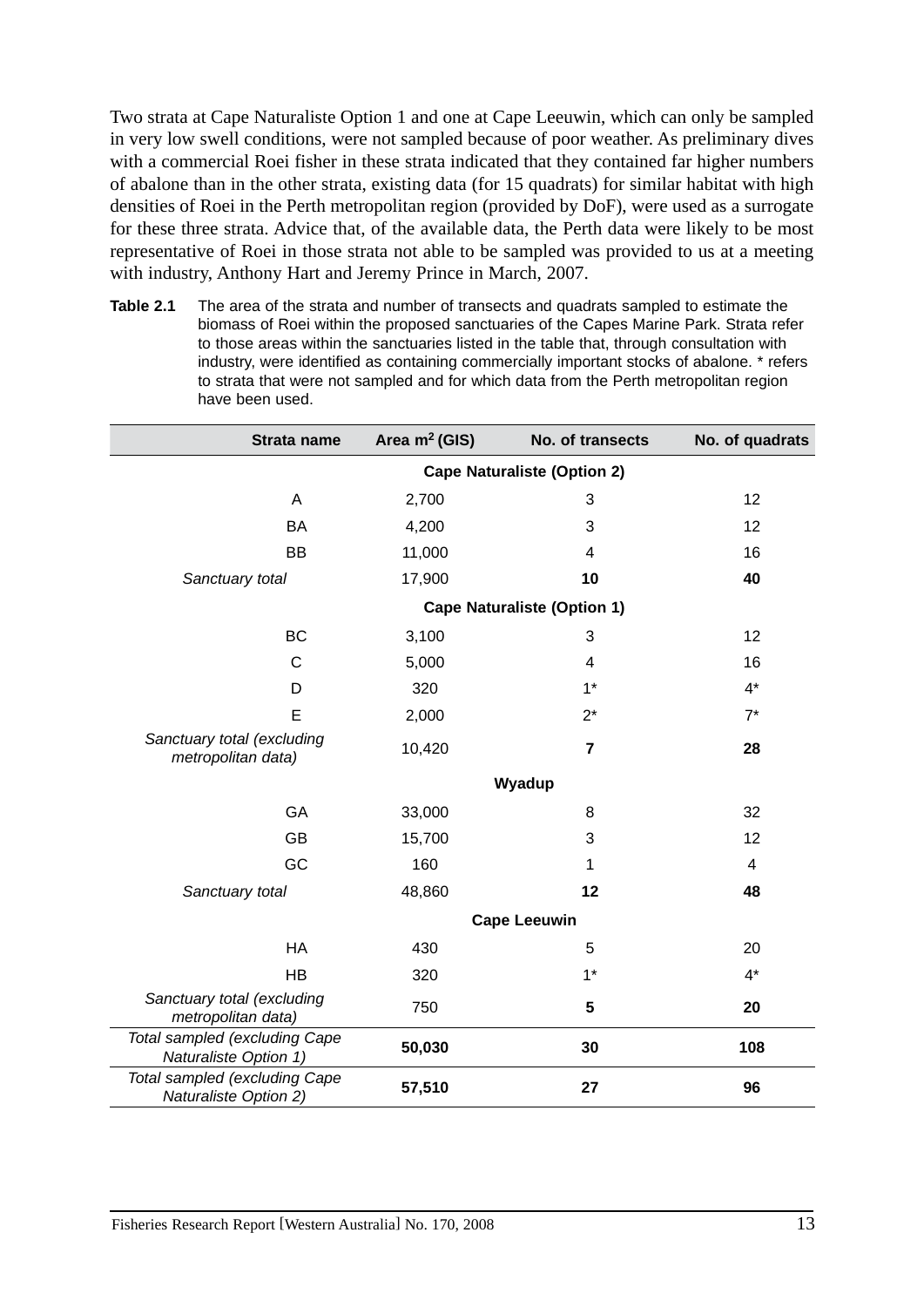# *2.3 Sampling for Greenlip and Brownlip*

The sampling areas (strata) for Greenlip and Brownlip were determined using a combination of the GPS locations and hand-drawn sketches on the aerial photographs of the sanctuaries that were provided by fishers and represented areas that they considered to contain significant abalone stocks. The GPS locations provided by fishers were plotted in ArcMap 9.0 and overlaid with a 0.5 m aerial photo mosaic (2004) of each sanctuary. Polygons encompassing areas within the sanctuaries identified by fishers as housing significant abalone stocks were created on digital aerial photographs by tracing an area around the digitally-transferred GPS points provided by fishers, and also by transferring onto the digital photographs polygons representing the areas sketched out by the fishers.

Sampling for Greenlip and Brownlip was completed in four of the proposed sanctuaries (Flinders Island, Cape Leeuwin, Cosy Corner and Cape Freycinet, Table 2.2). 40 GPS locations were assigned to each of the above sanctuaries using the Hawths GIS tool for stratified sampling (http://www.spatialecology.com/htools/tooldesc.php). For each sanctuary, the 40 GPS locations were distributed among the strata in that sanctuary according to an assigned priority level. Most of the computer generated sampling sites were assigned to those identified using fisher GPS points (termed "High priority strata"). Areas identified using sketches from fishers and no fisher GPS points ("Low priority strata") and presumed less likely to be currently fished, were allocated fewer sampling sites. The surface area and perimeter of each polygon and all GPS coordinates were extracted from ArcMap 9.0 and exported to Microsoft Excel<sup>TM</sup> for use in other analyses.

At each of 116 of the total of 160 computer-generated sampling locations (the maximum number of sites that could be sampled within the time available), two 30 x 1 m long transects were surveyed in opposite directions along bearings of  $0^{\circ}$  and  $180^{\circ}$ , without searching or movement away from the GPS location before the transects were laid (Table 2.2). This method is a modification of the method of McGarvey *et al.* (in press), as outlined in Carlson *et al.* (2006). The main modifications are that for the current study, the transect length was reduced from 100 to 30 m, the locations were randomly, not systematically selected and the divers swam in opposite directions, not in the same direction. For the analysis, the two 30 m transects at each site, (as they are not independent), were pooled.

## *2.4 Preliminary analyses for determining the required number of samples*

Prior to sampling, preliminary analyses were completed using existing DoF data for other Roei (from near Perth) and Greenlip stocks (from Hopetoun), to explore the relationship between the number of samples and estimates of mean density and variation in the mean. The results of those preliminary analyses were used to determine the number of samples that would be allocated to each of the strata to obtain the required precision. See Appendix 1 for a detailed description of the data, their appropriateness, and for these preliminary analyses.

# *2.5 Length-weight relationships for the three abalone species*

Subsamples of 80 Roei, 53 Greenlip and 50 Brownlip, and which covered essentially the full size ranges of each species recorded during the surveys, were taken from sites at two or more of the proposed sanctuaries. They were placed on ice before measuring their shell lengths, whole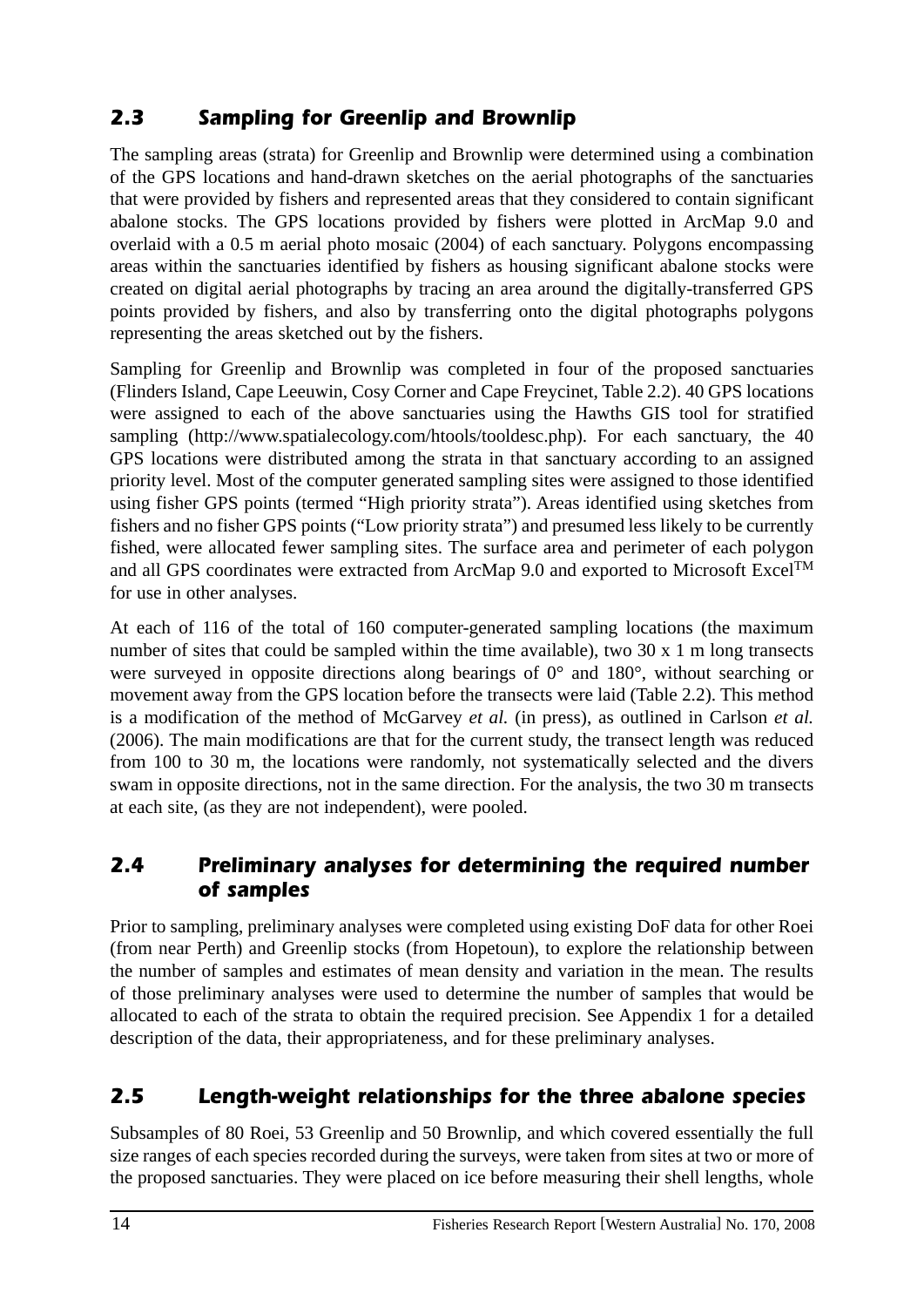weights and bled meat weight. The data were used to determine length-weight relationships for each of the three species.

# *2.6 Analyses for determining abalone biomass within the proposed sanctuaries*

Estimates of biomass and its precision were made for each species in the proposed sanctuaries using the following procedure:

- 1. estimating the weight of each abalone by converting its recorded length to a weight using the appropriate length-weight relationship (see above);
- 2. calculating the biomass of abalone in each quadrat for Roei and transect for Greenlip and Brownlip in the following categories:
	- a. all visible (non-cryptic) abalone *i.e.* total biomass,
	- b. all abalone above estimates of the size at maturity. Roei  $= 45$  mm (Keesing, 1984), Greenlip = 95 mm (Hart *et al*., 2000), Brownlip = 125 mm (Wells and Mulvay, 1992).
	- c. all legal sized abalone. Minimum Legal Lengths (MLL) are: Roei = 60 mm, Greenlip and Brownlip  $= 140$  mm.
	- d. all abalone above the size at which they are harvested in the proposed sanctuaries by commercial fishers (for Roei, 70 mm at Cape Naturaliste options 1 and 2 and Wyadup, 75 mm at Cape Leeuwin; for Greenlip and Brownlip, 150 mm).
- 3. for each strata in each sanctuary, calculating the mean biomass (of a-d above) per  $m<sup>2</sup>$  and then extrapolating to the biomass for the overall area of each strata;
- 4. summing the biomasses for all strata in each sanctuary;
- 5. estimating the variance for each strata and then calculating the overall variance in biomass for all strata in each sanctuary.

A more detailed description of the process for calculating the biomass estimates from the survey data is provided in Appendix 2.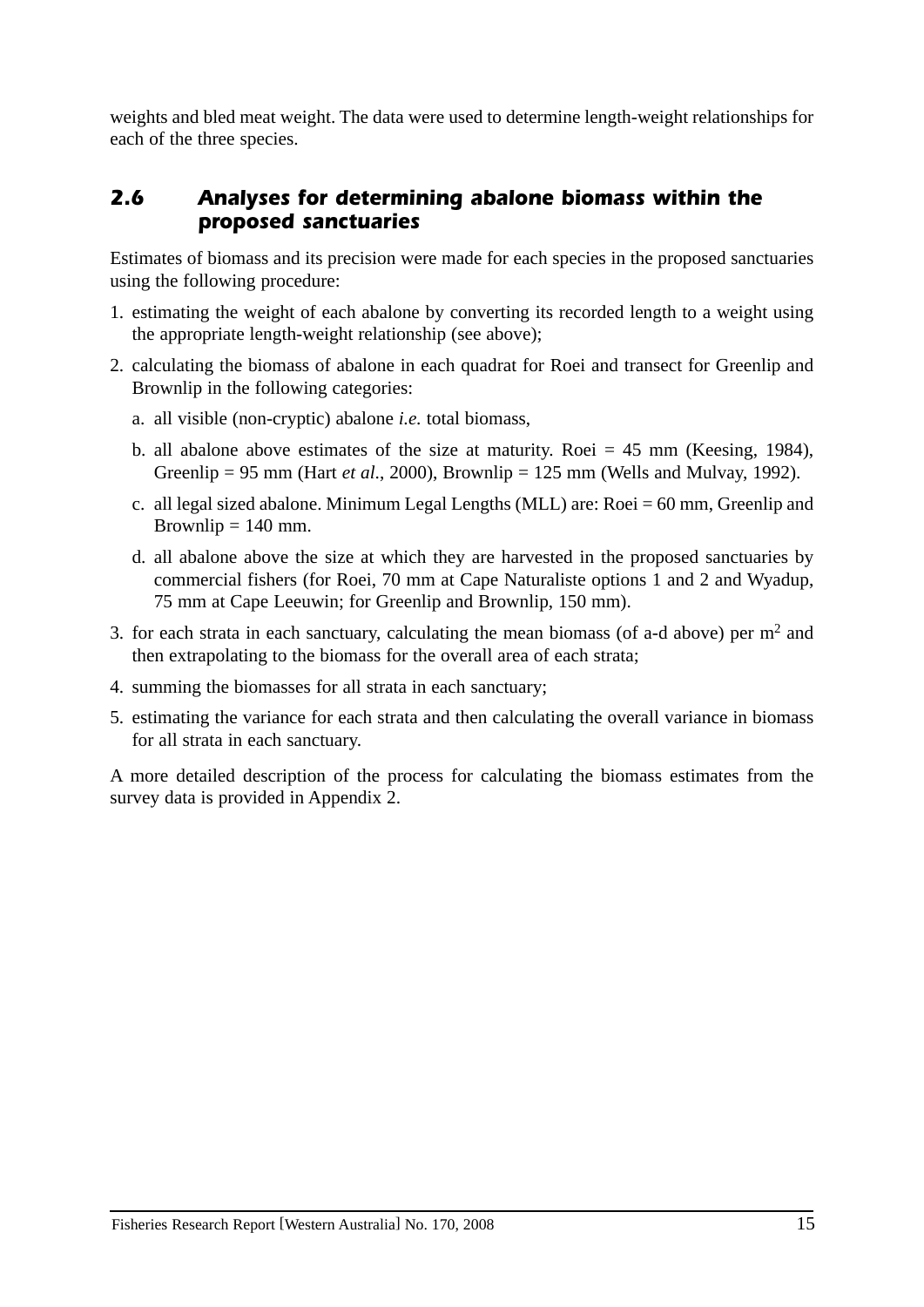**Table 2.2** The area of strata and allocation of sites and transects to strata for estimating the biomass of Greenlip and Brownlip within the proposed sanctuaries of the Capes Marine Park. Strata refer to those areas within the sanctuaries listed in the table that were identified as being likely to contain commercially significant stocks of abalone.

| Strata name          | <b>Fisher GPS points</b> | <b>Priority</b> | Area $m^2$ (GIS) No. of sites |                | No. of transects        |
|----------------------|--------------------------|-----------------|-------------------------------|----------------|-------------------------|
|                      |                          |                 | <b>Flinders Island</b>        |                |                         |
| $\mathbf{1}$         | Yes                      | High            | 36,473                        | 24             | 48                      |
| $\overline{2}$       | Yes                      | High            | 10,572                        | 5              | 10                      |
| 3                    | Yes                      | High            | 36,716                        | 3              | $\,6\,$                 |
| 4                    | No                       | Low             | 21,107                        | $\overline{2}$ | 4                       |
| 5                    | <b>No</b>                | Low             | 18,982                        | $\overline{2}$ | 4                       |
| 6                    | <b>No</b>                | Low             | 157,720                       | $\overline{2}$ | 4                       |
| Sanctuary total      |                          |                 | 281,570                       | 38             | 76                      |
|                      |                          |                 | <b>Cape Leeuwin</b>           |                |                         |
| $\overline{7}$       | Yes                      | High            | 157,720                       | 30             | 60                      |
| 8                    | <b>No</b>                | Low             | 19,824                        | 10             | 20                      |
| Sanctuary total      |                          |                 | 177,544                       | 40             | 80                      |
|                      |                          |                 | <b>Cosy Corner</b>            |                |                         |
| 9                    | Yes                      | High            | 107,179                       | 15             | 30                      |
| 10                   | Yes                      | High            | 12,880                        | 5              | 10                      |
| 11                   | <b>No</b>                | Low             | 22,295                        | 0              | $\pmb{0}$               |
| 12                   | No                       | Low             | 7,956                         | $\mathbf{1}$   | $\overline{2}$          |
| 13                   | <b>No</b>                | Low             | 17,961                        | $\mathbf{1}$   | $\overline{2}$          |
| Sanctuary total      |                          |                 | 168,271                       | 22             | 44                      |
|                      |                          |                 | <b>Cape Freycinet</b>         |                |                         |
| 14                   | Yes                      | High            | 17,312                        | $\overline{7}$ | 14                      |
| 15                   | Yes                      | High            | 49,653                        | 3              | 6                       |
| 16                   | Yes                      | High            | 11,383                        | $\overline{2}$ | 4                       |
| 17                   | Low                      | Low             | 15,394                        | $\overline{2}$ | $\overline{\mathbf{4}}$ |
| 18                   | Low                      | Low             | 162,608                       | $\overline{2}$ | 4                       |
| Sanctuary total      |                          |                 | 256,359                       | 16             | 32                      |
| <b>Overall total</b> |                          |                 |                               | 116            | 232                     |

#### *2.6.1 Assumptions in the estimation of biomass in the proposed sanctuaries*

1. Areas identified by fishers provide a good representation of all locations where commercial quantities of abalone are found, thereby enabling accurate estimates of the biomass of abalone in the areas that are currently fished by commercial fishers. If this assumption is not met, the biomass of abalone in sanctuaries will be underestimated. This is more likely to be an issue for Greenlip and Brownlip, which are found at lower densities and extend over far larger areas than Roei.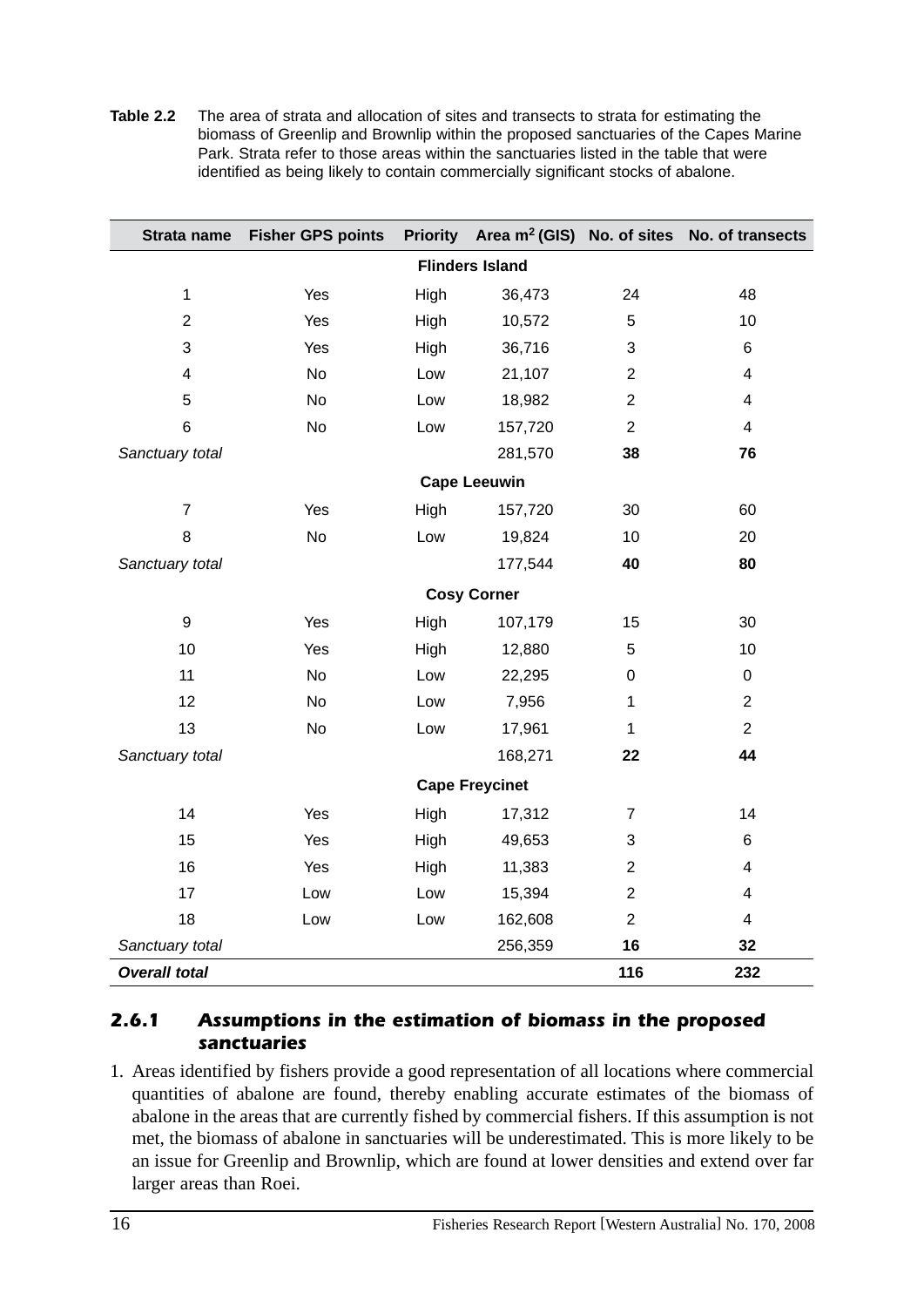- 2. The counts of the scientific divers provide an accurate estimate of the abundance of abalone. The DoF divers have extensive experience in surveying abalone over a wide geographic area, and the initial field trip for Roei, undertaken with a commercial fisher, provided a level of confidence that this assumption is valid. The larger abalone, which are of most concern in this study, are less likely to be missed.
- 3. The method of taking into account the catch of abalone removed by fishing relies on the accuracy of information provided by fishers on their catches from the proposed sanctuaries during the 2006/07 fishing season. This assumption was verified partly by comparing reported catches with the logbook data, and through checking the consistency of the reported catches against the estimates of biomass determined from the survey data.
- 4. The estimate of natural mortality,  $M = 0.25$  year<sup>-1</sup>, is a good estimate for each species. Uncertainty in *M* was taken into account by re-sampling values of this parameter from a broad distribution, rather than using just the point estimate of 0.25 year-1.
- 5. The biomass of abalone in sanctuaries in 2007 is representative of the average biomass over a number of years.
- 6. It is assumed, according to information provided by commercial fishers at an Abalone Industry Meeting held in July, 2007, that the harvest size for Roei is 70 mm at Cape Naturaliste options 1 and 2 and Wyadup, and 75 mm at Cape Leeuwin. Greenlip and Brownlip are assumed to be harvested commercially at 150 mm in the four sanctuaries surveyed.

# *2.7 Adjustment of biomass estimates for abalone removed by commercial fishing during the 2006/07 season*

To adjust the estimates produced from the surveys for any commercial catches of abalone from the sanctuaries, fishers were contacted and asked to provide details of their catches taken during the 2006/07 fishing season, from 1/11/2006 to 18/6/2007. These dates were chosen to account for catches taken from the proposed sanctuaries in the period leading up to and during the surveys, and thus also account for impacts of commercial fishing for abalone on the survey biomass estimates. As the commencement date for the inclusion of catches was, to some extent, arbitrary, two catches reported for Roei taken at the end of October in 2006 were also included in the analyses. For each catch, the date, biomass (total weight for Roei and bled meat weight for Greenlip and Brownlip), species taken and name of proposed sanctuary were recorded. A detailed description of the methods used to adjust the survey biomass estimates for the catches reported by commercial fishers is provided in Appendix 2. The log book data held by DoF (10 x 10 nm blocks) were analysed to verify that the catches reported from the reserves were within the bounds that would be expected, based on those data.

Catches for Roei were reported between the end of October and the end of March. Greenlip and Brownlip catches were reported in January, February and June. Most catches reported by fishers were provided as a "beach weight" rather than "market weight". Differences in beach and market weight of abalone were not accounted for in the biomass and catch estimates presented in this report. Data held by DoF indicate that the percentage weight reduction from beach to market weight of abalone is 3.6% for Roei, 5.8% for Greenlip and 7.5% for Brownlip.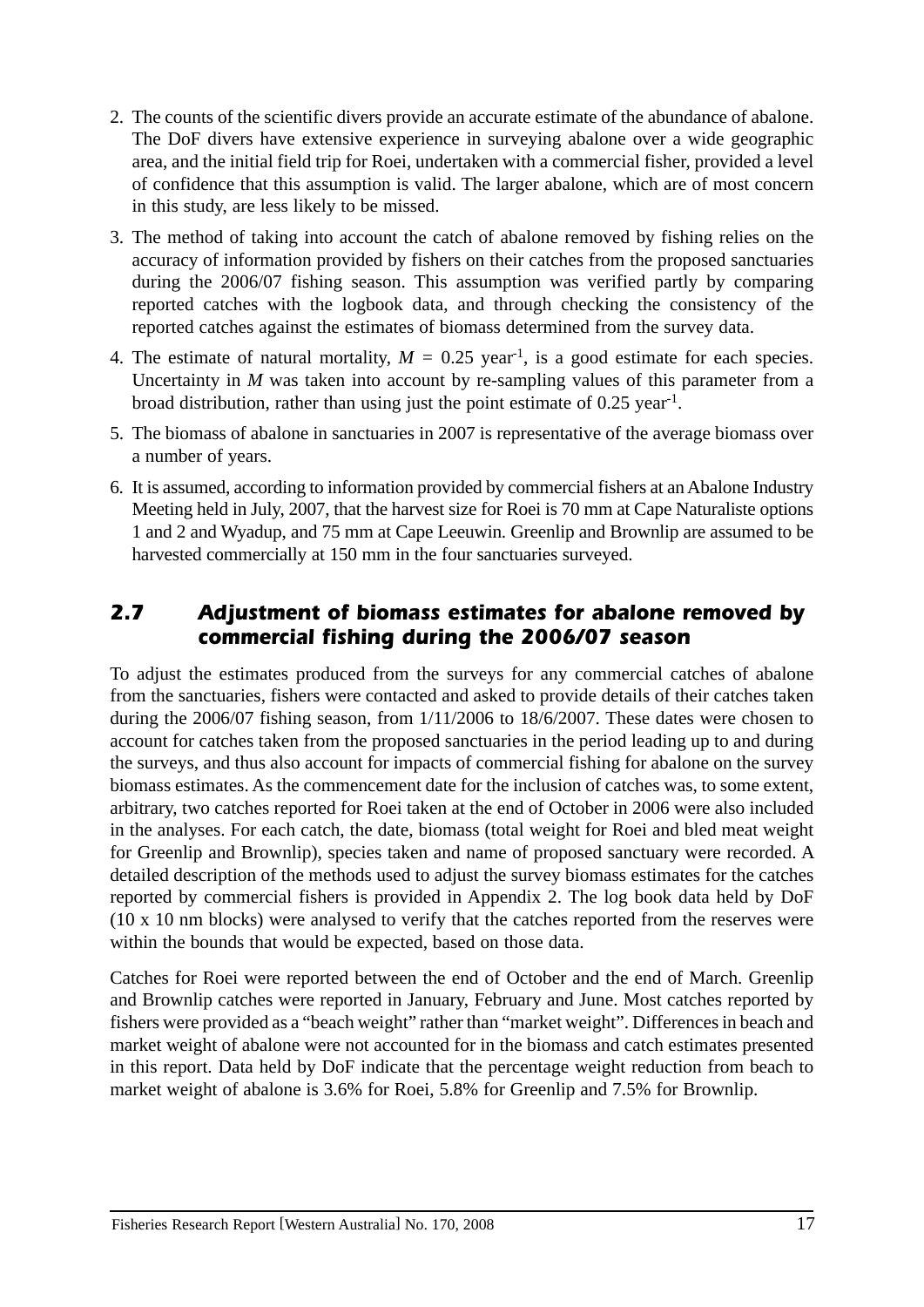### *2.8 Estimates of current catch based on estimates of fishing mortality*

Estimates of the current annual commercial catch taken from the proposed sanctuaries of the Capes region were determined by applying estimates of fishing mortality provided by DoF to the biomass estimates for each of the three species above the respective minimum sizes at which they are commercially harvested. Fishing mortality was determined from using growth information for the three species and catch curve analysis. Catch was estimated using the Baranov catch equation (see Appendix 4 for details).

## *2.9 Estimates of biologically sustainable catch based on reference point analyses*

A reference point analysis was employed to determine the biologically sustainable catch that could be taken annually from the proposed sanctuaries. This analysis could also provide an estimate of the current annual catch taken by commercial fishers from the proposed sanctuaries, provided the stock is fully exploited (biologically). Biologically sustainable levels of catch were determined from the level of fishing of the available biomass according to the limit reference point of  $F = M$  (*e.g.* Thomson, 1993) and target reference points of either  $F = 0.6F_{limit}$  (Perry *et al.*, 1999) or  $F = 0.75F_{limit}$  (Restrepo *et al.*, 1998). Natural mortality was represented by a normal distribution with a mean of 0.25 year<sup>-1</sup> and standard deviation of 0.05, and thus was within the range of  $\sim$ 0.2-0.35 year<sup>-1</sup> reported in the literature for a number of abalone species (*e.g.* Shepherd *et al.*, 1982). The sustainable catch was calculated as that at which the probability of being within 10% of the target reference point was maximised, but the probability of exceeding the limit reference point was less than 20%. Full details of the methods for determining initial biomass, available biomass and sustainable levels of catch are provided in Appendix 3.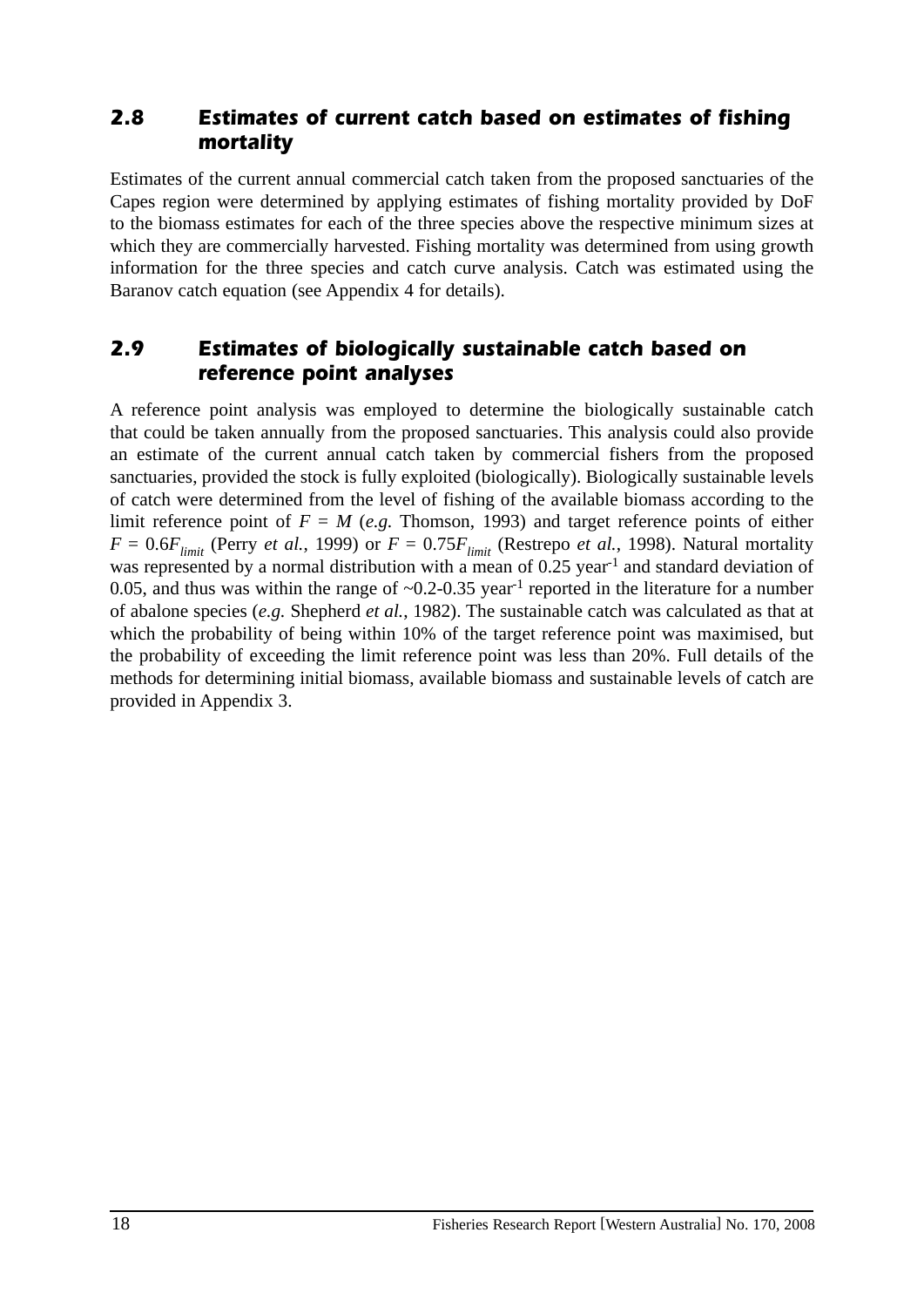### *3.0 Results*

### *3.1 Preliminary parametric sample size analysis*

The preliminary sample size analyses for Roei indicated that the relative standard error (RSE) for the mean number of abalone per quadrat would decline substantially from ~50 to 30% as the number of quadrats increased from 4 to ~20 quadrats, but that the RSE would decline by only a further 5% if the number of quadrats were doubled from 20 to 40 (Figure 3.1). Likewise, for Greenlip, the preliminary sample size analyses indicated that the RSE would decline from  $\sim$ 40 to ~22% with an increase in the number of transects from 4 to 20, but decline only marginally with further increases in the number of transects sampled (Figure 3.1).

## *3.2 Length-weight relationships*

The relationships between the natural logarithms (ln) of shell length (*L*) and total body weight (*W*) and bled meat weight (*MW*) were:

Roei

 $lnW = 3.048L - 8.905$  ( $n = 80$ ,  $R^2 = 0.99$ , *mean square =* 0.019)

 $lnMW = 3.071L - 9.941$  ( $n = 80$ ,  $R^2 = 0.98$ , *mean square =* 0.036)

Greenlip

$$
ln W = 3.344L - 10.513
$$
 ( $n = 53$ ,  $R^2 = 0.98$ , *mean square* = 0.023)

$$
lnMW = 3.363L - 11.590 (n = 53, R2 = 0.97, mean square = 0.035)
$$

Brownlip

$$
\ln W = 2.922L - 8.311 \ (n = 50, R^2 = 0.77, \text{ mean square} = 0.017)
$$
\n
$$
\ln MW = 2.630L - 7.853 \ (n = 50, R^2 = 0.74, \text{ mean square} = 0.019).
$$

The relationships between *L* and both *W* and *MW* were fitted well by power curves, which had been derived by back log-transforming the estimates of *W* and *MW* at each *L*, and correcting for bias (for equations, see Beauchamp and Olson, 1973) (Figure 3.2).

### *3.3 Length compositions of the three abalone species in the proposed sanctuaries*

Between 15 and 39% of the individuals of Roei in the proposed sanctuaries surveyed were above the minimum size at which this species is currently commercially harvested in those areas (*i.e.* 70 mm at Cape Naturaliste options 1 and 2 and Wyadup, 75 mm at Cape Leeuwin) (Figure 3.3). The lowest proportion of harvest size animals was recorded at Wyadup (15%).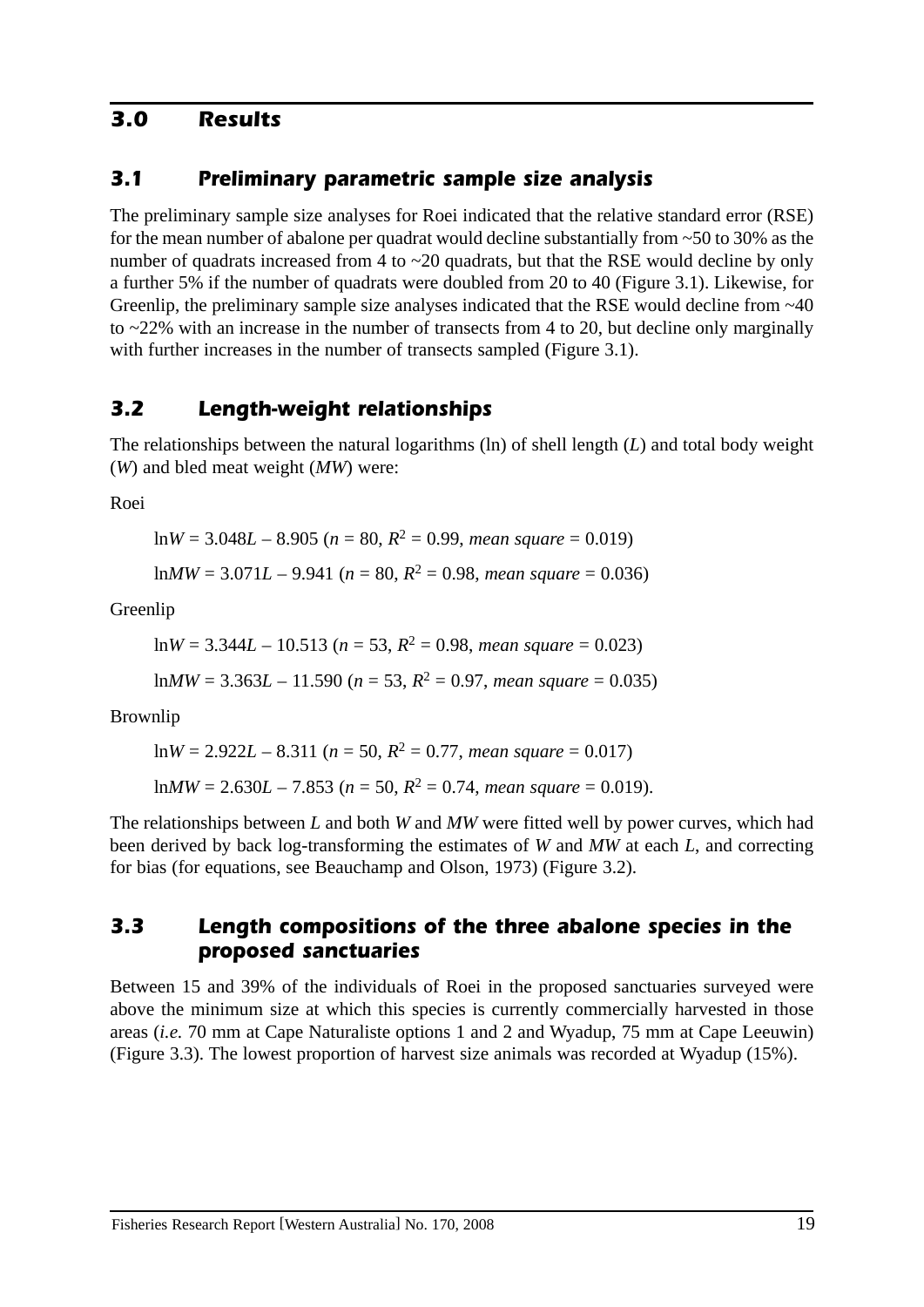

**Figure 3.1** Preliminary analysis showing the relationship between relative standard error and sample size for densities of Roei and Greenlip, derived using data that existed for other stocks of these species, provided by the Department of Fisheries, Western Australia.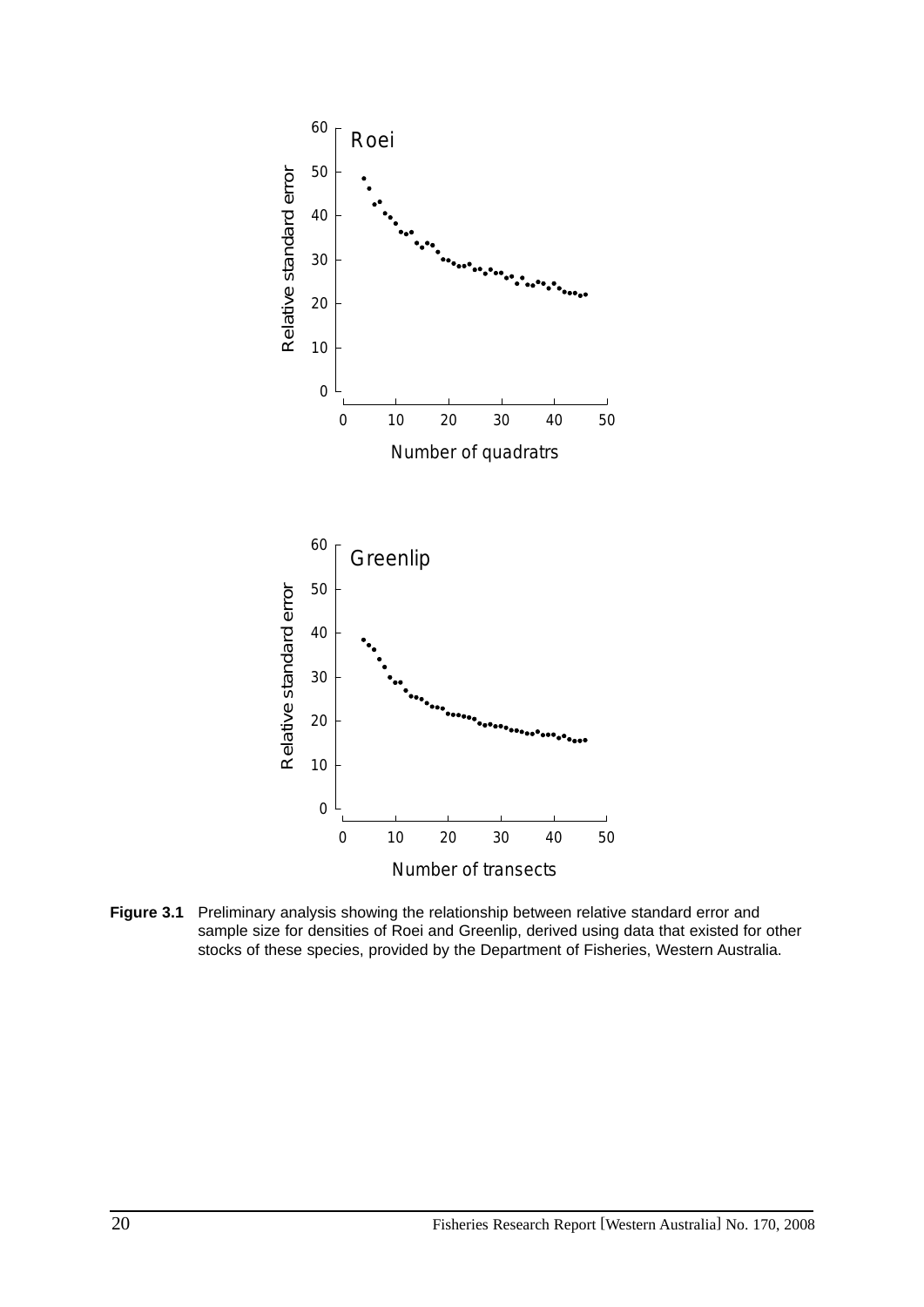

**Figure 3.2** Relationships between length and the total wet weight and bled meat weight for the three species of abalone. The curves were produced by fitting linear regressions to the natural logarithms of the individual shell lengths and weights, back-transforming the weights predicted by the linear regression equations and a bias correction.  $n = number$ of abalone.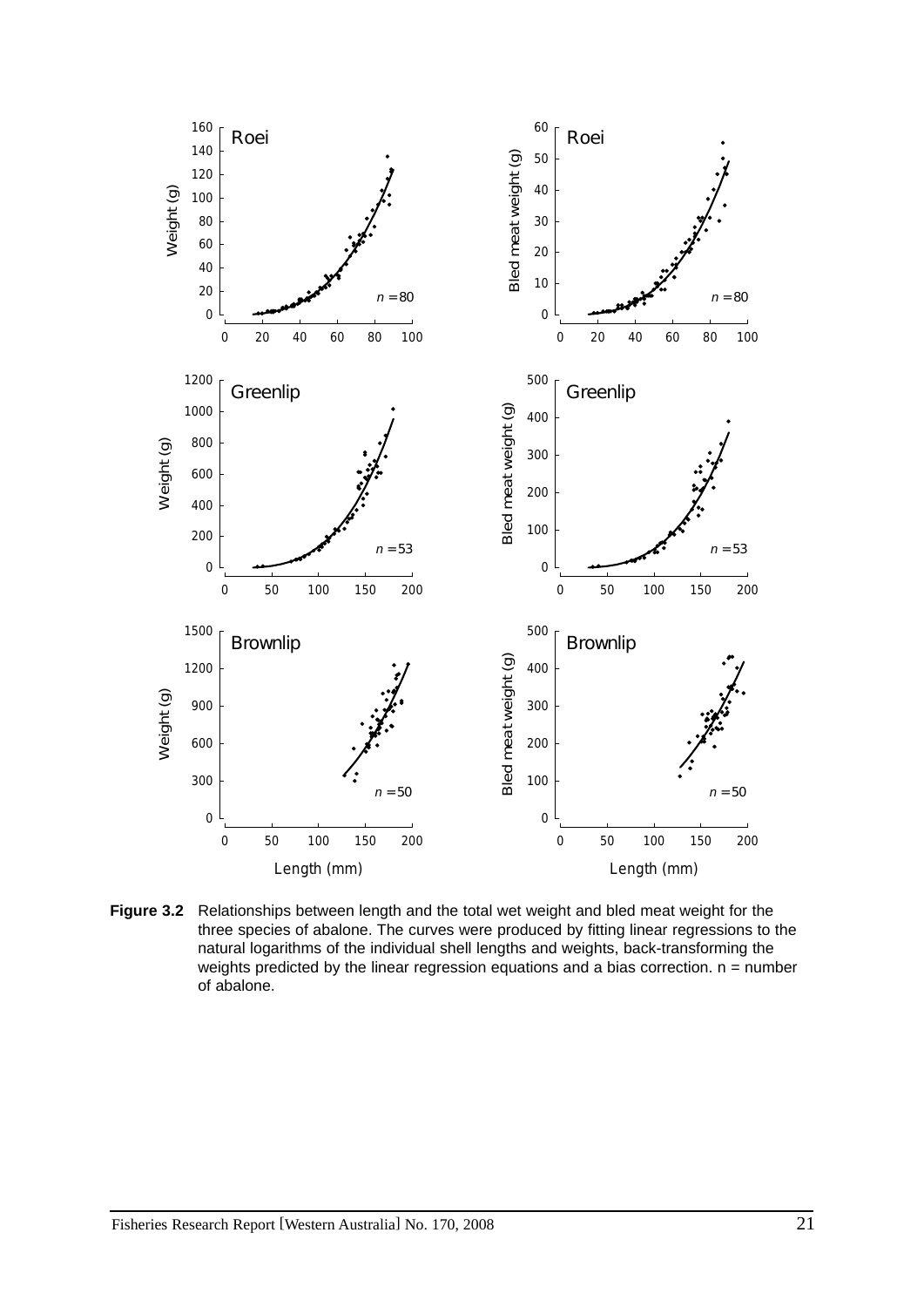

**Figure 3.3** Length-frequency histograms for Roei measured during the surveys in the proposed sanctuaries of the Capes region for which significant, currently commercially fished stocks were identified, and for Roei in high density areas near Perth, which were used to represent two strata for Cape Naturaliste Option 1 and one strata for Cape Leeuwin that could not be sampled. Roei above 75 mm (harvest size) are highlighted in black. n refers to sample size.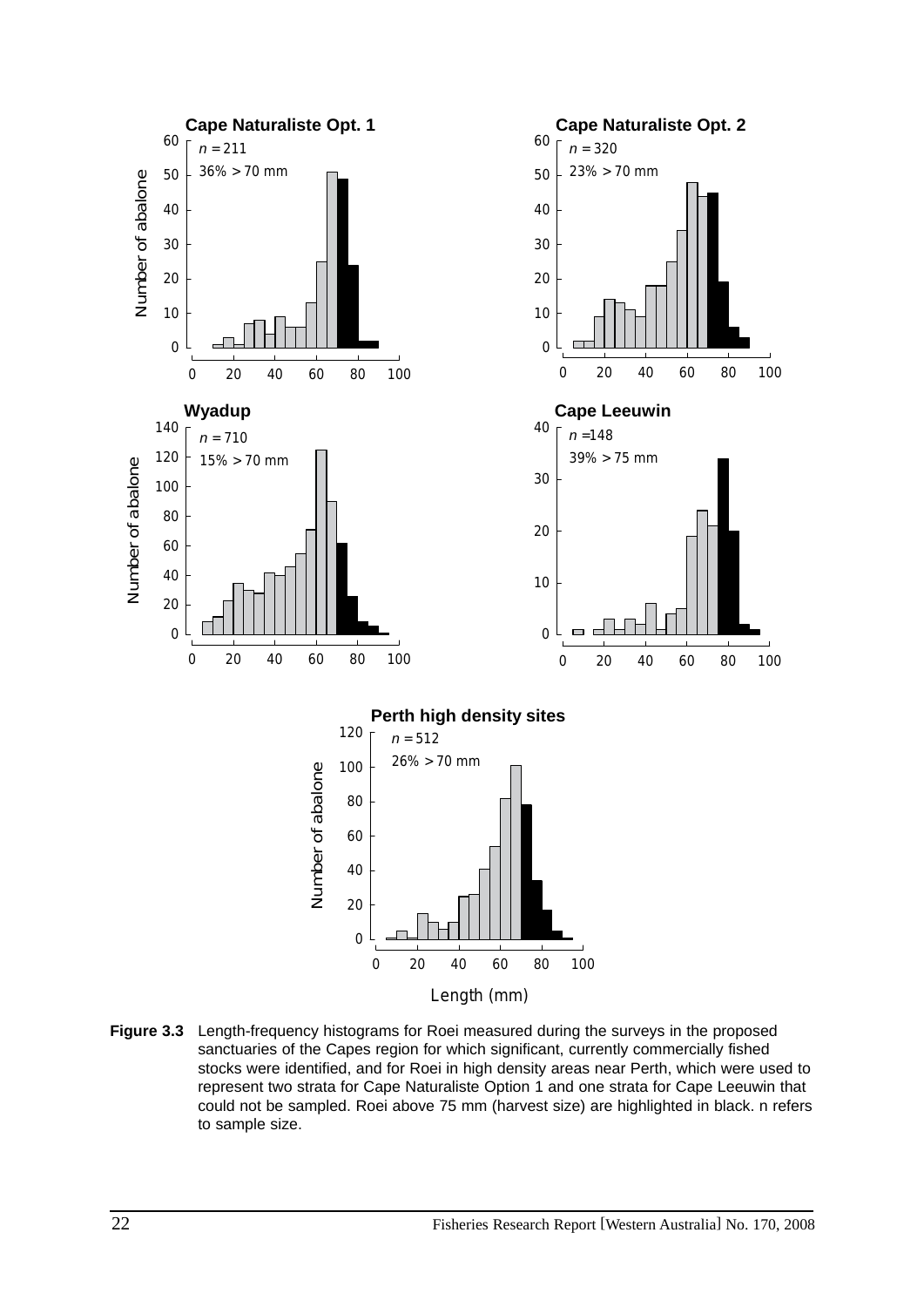The length frequency data for the Perth metropolitan area for sites containing high Roei densities and which were used to represent the three strata in the proposed sanctuaries that could not be sampled, had a similar proportion (26%) of animals above the minimum size that is commercially-harvested (70 mm) to that for Roei at Cape Naturaliste Option 2.

Almost half of the Greenlip in the proposed sanctuaries at Flinders Island, Cape Leeuwin, and Cosy Corner and Cape Freycinet (data combined for the latter two areas due to low sample sizes) were above the minimum size at which this species is commercially harvested (150 mm) (44, 42 and 46%, respectively, Figure 3.4). A similar situation was recorded for Brownlip, with about half (49%) of the individuals being of harvestable size (Figure 3.4). Note that that no weighting has been applied for pooling of data.

# *3.4 Biomass per unit area of Roei, Greenlip and Brownlip in the proposed sanctuaries*

The mean biomass (kg  $/ 100$  m<sup>2</sup>) have been calculated for each species of abalone above their respective sizes at maturity and minimum sizes at which they are commercially harvested. The mean biomass (mean kg total body weight / 100 m<sup>2</sup>) for mature ( $> 45$  mm) Roei was highest at Cape Leeuwin (142), followed by Cape Naturaliste Option 1 (125), Wyadup (67) and Cape Naturaliste Option 2 (56) (Figure 3.5). The mean biomass for commercial harvest-sized Roei (> 70 mm at Cape Naturaliste options 1 and 2 and Wyadup, 75 mm at Cape Leeuwin) was substantially higher at Cape Leeuwin (95) than at all other sanctuaries and was far higher for Cape Naturaliste Option 1 (53) than for Cape Naturaliste Option 2 (18) and Wyadup (16). The relative difference between the estimates of mature and harvest biomass  $100 \text{ m}^2$  of Roei was least at Cape Leeuwin and greatest at Wyadup. Note that the estimated densities for two strata at Cape Naturaliste Option 1 and one at Cape Leeuwin were taken from data for the Perth metropolitan region.

The mean biomasses (kg bled meat weight / 100 m<sup>2</sup>) for mature Greenlip ( $> 95$  mm) were far higher at Cape Leeuwin (1.6) and Flinders Island (1.4), than at Cape Freycinet (0.6) and Cosy Corner  $(0.3)$  (Figure 3.5). The biomasses of commercial harvest-sized Greenlip ( $> 150$  mm) were also higher at Flinders Island (0.8) and Cape Leeuwin (0.7) than at Cape Freycinet (0.5) and Cosy Corner (0.2). The biomasses of mature and commercial harvest-sized Greenlip were very low and nil, respectively in the low priority strata.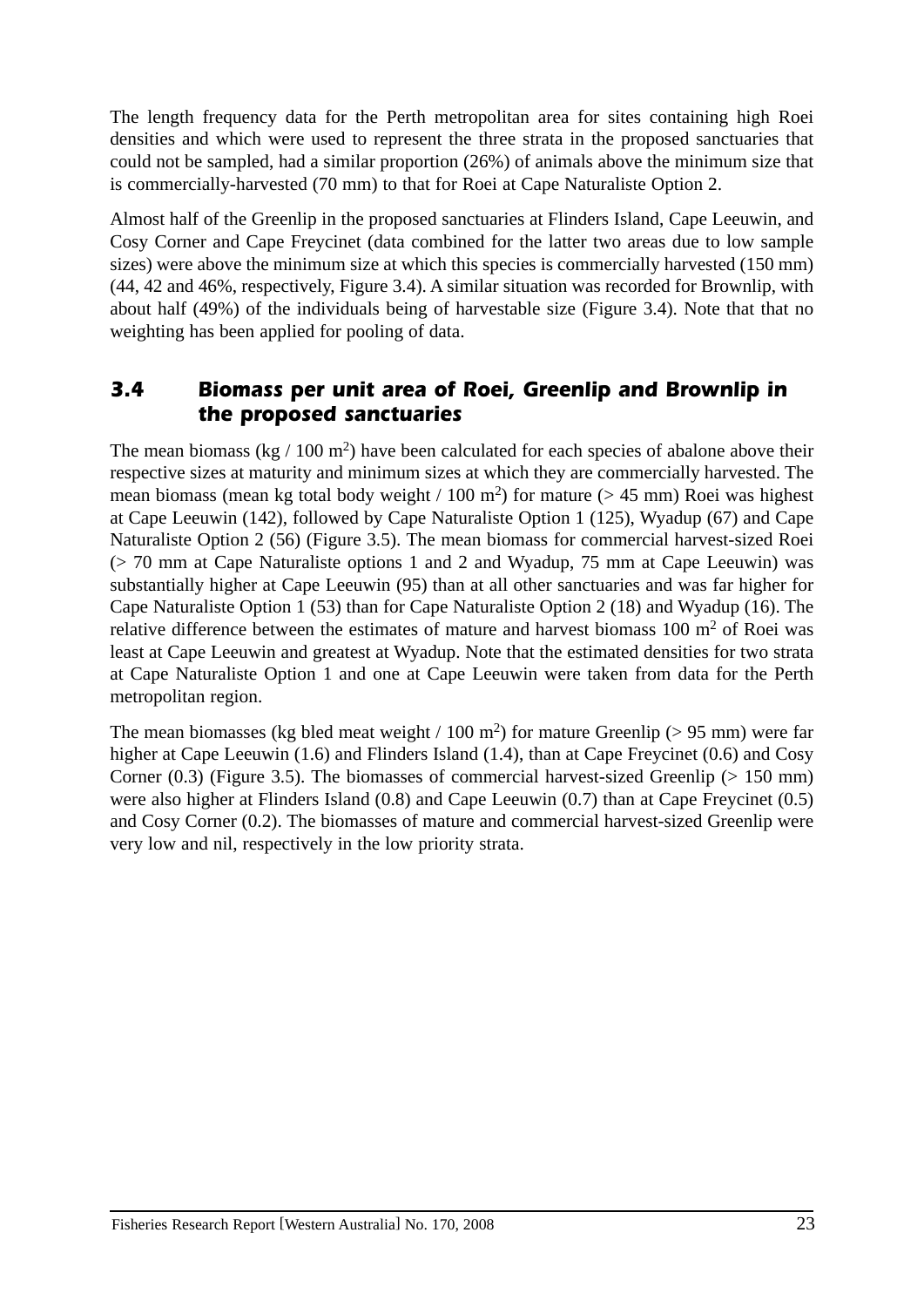

**Figure 3.4** Length-frequency histograms for Greenlip and Brownlip measured during the surveys in the proposed sanctuaries of the Capes region for which currently fished, commercial stocks were identified. Data have been pooled for sanctuaries with low sample sizes of each species. Abalone above 150 mm (harvest size) are highlighted in black. n refers to sample size.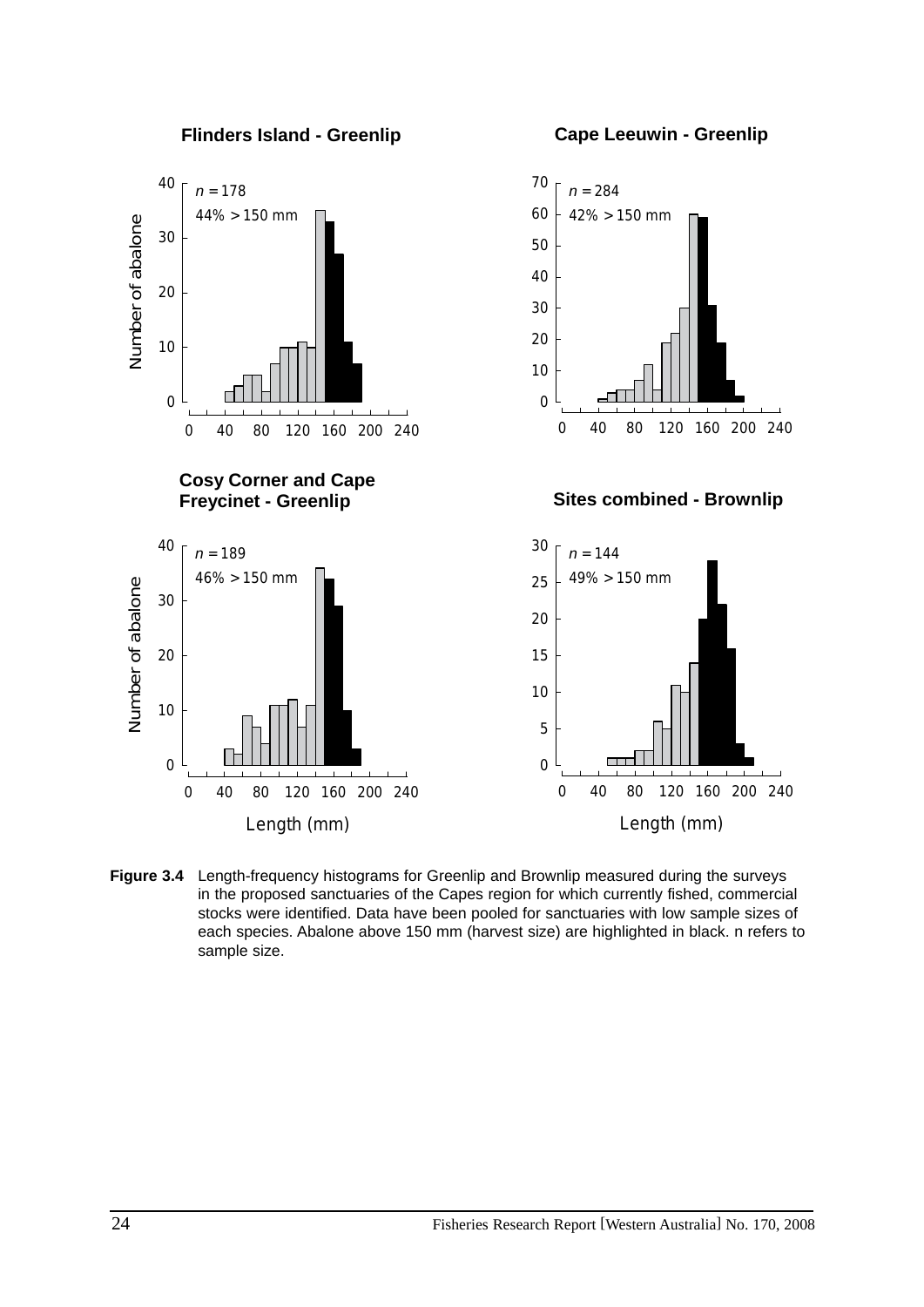

**Figure 3.5** Mean biomass (kg 100 m2) and upper 95% confidence intervals for mature (white bars) and harvest-sized (black bars) Roei, Greenlip and Brownlip, determined from the biomass estimates calculated using the survey data and applying a delta-log transformation. CN2, Cape Naturaliste Option 2; CN1, Cape Naturaliste Option 1; W, Wyadup; CL, Cape Leeuwin; CC, Cosy Corner; CF, Cape Freycinet; FI, Flinders Island; L, Low priority strata for Greenlip and Brownlip. Estimates for Roei in CN1 and CL have been adjusted using data for high Roei density sites near Perth.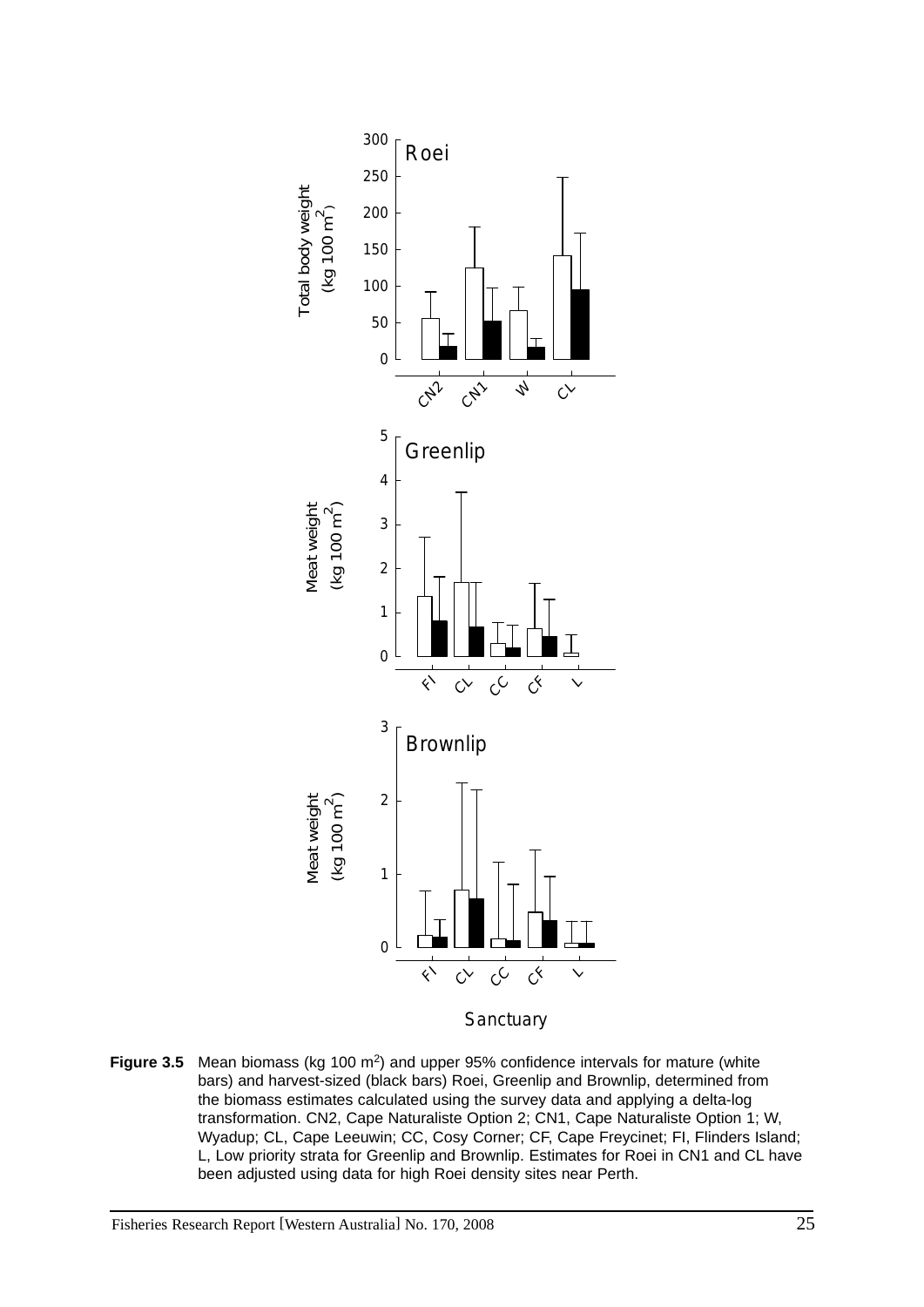The mean biomass (kg bled meat weight / 100 m<sup>2</sup>) for mature ( $> 125$  mm) and commercial harvest-sized (> 150 mm) Brownlip was greatest at Cape Leeuwin (0.8 and 0.7, respectively) and Cape Freycinet (0.5 and 0.4, respectively) and very low for the remaining sanctuaries and low priority strata (Figure 3.5).

# *3.5 Estimates of biomass of abalone in the proposed sanctuaries*

For each species, estimates of total, mature, legal and commercial harvest biomass have been derived from (1) using the survey data alone and (2) using the survey data, and commercial catch data provided by fishers for the 2006/07 fishing season (Tables 3.1 to 3.3). The estimates of mature and harvest biomass are discussed below, as they provide the basis for calculating the biologically sustainable catch biomass and current annual catch.

# *3.5.1 Roei*

The respective point estimates for mature and commercial harvest biomass of Roei in the proposed sanctuaries (in kg, total weight) from survey data alone were highest at Wyadup (32,574 and 7,965), followed by Cape Naturaliste Option 1 (12,975 and 5,490), Cape Naturaliste Option 2 (10,019 and 3,164) and Cape Leeuwin (1,064 and 710) (Table 3.1). The respective estimates were slightly higher for the combination of all sanctuaries surveyed excluding Cape Naturaliste Option 2, *i.e.* 46,613 and 14,165 than for all sanctuaries excluding Cape Naturaliste Option 1, *i.e.* 43,657 and 11,839 (Table 3.1). When catches were taken into account, the estimates of mature and commercial harvest biomass increased substantially for Cape Naturaliste Option 1 (15,458 and 7,186) and Wyadup (37,043 and 9,881) and slightly for Cape Naturaliste Option 2 (11,386 and 3,558). Overall, the estimates of mature and harvest biomass were 53,565 and 17,777, respectively, for all sanctuaries surveyed excluding Cape Naturaliste Option 2 and 49,493 and 14,149, respectively, for all sanctuaries excluding Cape Naturaliste Option 1 (Table 3.1). The 95% confidence intervals for biomass estimates were broad (Table 3.1).

# *3.5.2 Greenlip and Brownlip*

From the survey data alone, the estimates of mature and commercial harvest biomass in the four sanctuaries surveyed for Greenlip and Brownlip (in kg, bled meat weight) were highest for Greenlip at Cape Leeuwin (3,000 and 1,181), followed by Flinders Island (983 and 574), Cape Freycinet (500 and 355) and Cosy Corner (355 and 232) (Table 3.2, 3.3). No commercial harvest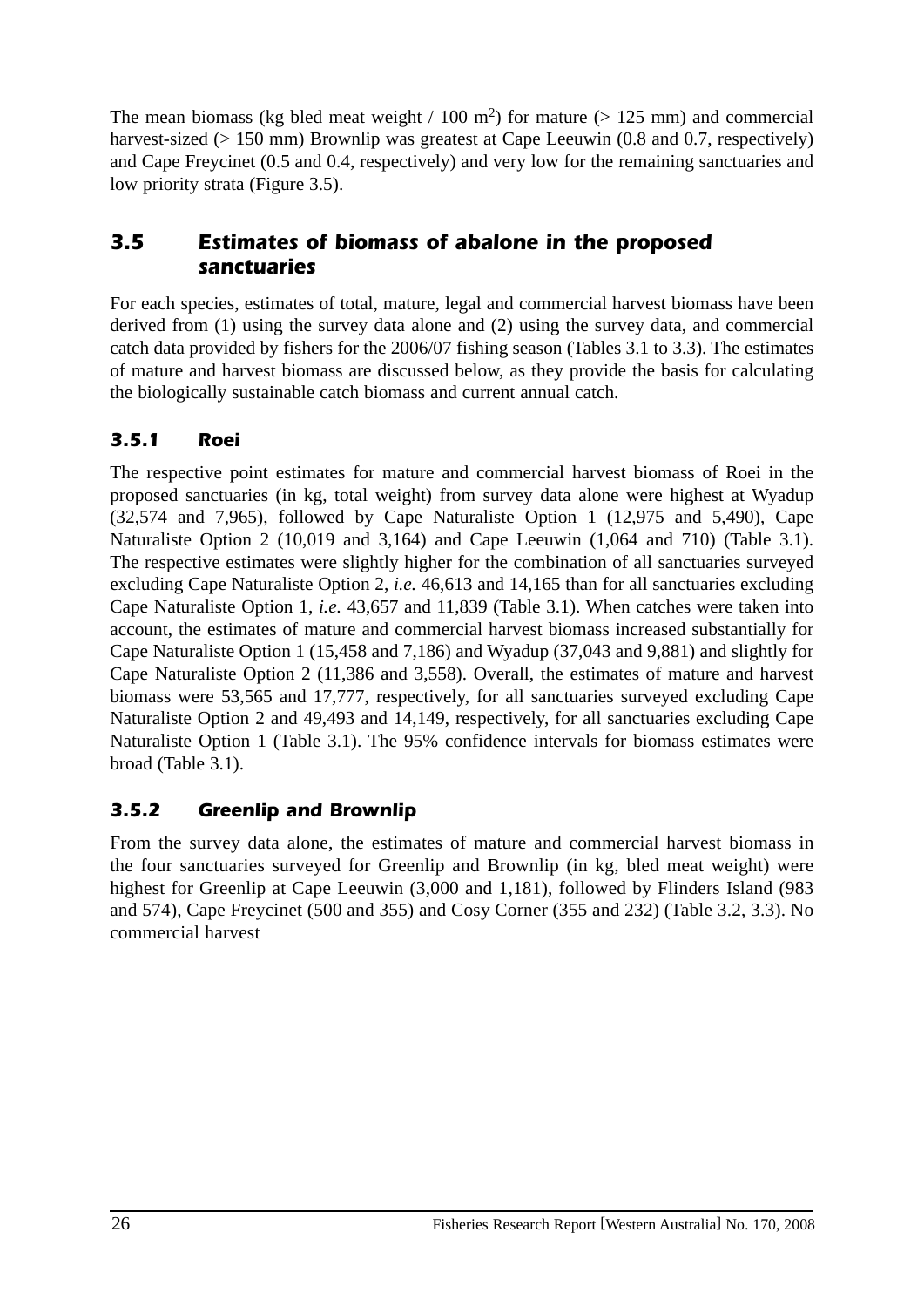| Cape Naturaliste Option 1<br>Cape Naturalise Option 2<br><b>Strata</b><br>$± 95%$ Cls<br>$\pm$ 95% Cls<br>Wyadup<br><b>Totals</b><br><b>Totals</b><br>ڎ<br>***<br>山<br><b>BC</b><br>BB<br>a∕a<br>⋖<br>$\circ$ | Strata area<br>11,000<br>17,900<br>4,200<br>2,700<br>3100<br>5000<br>2000<br>320 | Total          | Mature          | Biomass estimates from survey data only |              |                |               | Biomass estimates from survey and catch data |              |
|---------------------------------------------------------------------------------------------------------------------------------------------------------------------------------------------------------------|----------------------------------------------------------------------------------|----------------|-----------------|-----------------------------------------|--------------|----------------|---------------|----------------------------------------------|--------------|
|                                                                                                                                                                                                               |                                                                                  |                |                 | Legal                                   | Harvest      | Total          | Mature        | Legal                                        | Harvest      |
|                                                                                                                                                                                                               |                                                                                  |                |                 |                                         |              |                |               |                                              |              |
|                                                                                                                                                                                                               |                                                                                  | 3,139          | 3,038           | 2,219                                   | 1,007        |                |               |                                              |              |
|                                                                                                                                                                                                               |                                                                                  | 2,017          | 1,931           | 1,237                                   | 537          |                |               |                                              |              |
|                                                                                                                                                                                                               |                                                                                  | 5,052          | 4,927           | 3,546                                   | 1,375        |                |               |                                              |              |
|                                                                                                                                                                                                               |                                                                                  | 10,390         | 10,019          | 7,253                                   | 3,164        | 11,776         | 11,386        | 8,130                                        | 3,558        |
|                                                                                                                                                                                                               |                                                                                  | 6,621-17,491   | 6,248-16,519    | 4,494-11,959                            | 1,666-6,294  | 7,145-20,362   | 6,939-19,279  | 5,179-14,161                                 | 2,085-7,435  |
|                                                                                                                                                                                                               |                                                                                  |                |                 |                                         |              |                |               |                                              |              |
|                                                                                                                                                                                                               |                                                                                  | 7,581          | 2,142           | 2,135                                   | 561          |                |               |                                              |              |
|                                                                                                                                                                                                               |                                                                                  | 19,186         | 3,307           | 3,528                                   | 1,953        |                |               |                                              |              |
|                                                                                                                                                                                                               |                                                                                  | 918            | 881             | 657                                     | 297          |                |               |                                              |              |
|                                                                                                                                                                                                               |                                                                                  | 6,504          | 6,402           | 5,482                                   | 2,505        |                |               |                                              |              |
|                                                                                                                                                                                                               | 10,420                                                                           | 36,542         | 12,975          | 12,211                                  | 5,490        | 43,149         | 15,458        | 14,434                                       | 7,186        |
|                                                                                                                                                                                                               |                                                                                  | 16,967-126,497 | 9,984-18,869    | 8,779-19,831                            | 3,704-10,141 | 18,891-123,689 | 11,779-21,703 | 10,777-24,600                                | 5,123-13,203 |
|                                                                                                                                                                                                               |                                                                                  |                |                 |                                         |              |                |               |                                              |              |
| $\mathfrak{F}$                                                                                                                                                                                                | 33000                                                                            | 31,083         | 26,652          | 17,527                                  | 5,612        |                |               |                                              |              |
| සි                                                                                                                                                                                                            | 15700                                                                            | 6,788          | 4,912           | 4,185                                   | 2,205        |                |               |                                              |              |
| ပ္ပ                                                                                                                                                                                                           | 160                                                                              | 640            | 683             | 558                                     | 64           |                |               |                                              |              |
| <b>Totals</b>                                                                                                                                                                                                 | 48,860                                                                           | 38,478         | 32,574          | 22,402                                  | 7,965        | 45,051         | 37,043        | 26,202                                       | 9,881        |
| $\pm$ 95% Cls                                                                                                                                                                                                 |                                                                                  | 25,013-58,658  | 22, 191-48, 428 | 15,110-33,546                           | 5,169-14,001 | 30,221-68,034  | 26,148-56,739 | 17,645-37,207                                | 6,424-16,104 |
| Cape Leeuwin                                                                                                                                                                                                  |                                                                                  |                |                 |                                         |              |                |               |                                              |              |
| ₹<br>¥                                                                                                                                                                                                        | 430                                                                              | 406            | 336             | 321                                     | 154          |                |               |                                              |              |
| HB***                                                                                                                                                                                                         | 320                                                                              | 748            | 718             | 617                                     | 521          |                |               |                                              |              |
| <b>Totals</b>                                                                                                                                                                                                 | 750                                                                              | 1,152          | 1,064           | 944                                     | 710          | 1,152          | 1,064         | 944                                          | 710          |
| $\pm$ 95% Cls                                                                                                                                                                                                 |                                                                                  | 686-1,934      | 642-1,862       | 526-1,818                               | 337-1,291    | 686-1,934      | 642-1,862     | 526-1,818                                    | 337-1,291    |
| All sanctuaries excluding Cape Naturaliste Option 2                                                                                                                                                           |                                                                                  |                |                 |                                         |              |                |               |                                              |              |
| Sum of sanctuary point estimates                                                                                                                                                                              |                                                                                  | 76,172         | 46,613          | 35,557                                  | 14,165       | 89,352         | 53,565        | 41,580                                       | 17,777       |
| All sanctuaries excluding Cape Naturaliste Option 1                                                                                                                                                           |                                                                                  |                |                 |                                         |              |                |               |                                              |              |
| sanctuary point estimates<br>Sum of                                                                                                                                                                           |                                                                                  | 50.020         | 43,657          | 30.599                                  | 11,839       | 57,979         | 49,493        | 35,276                                       | 14,149       |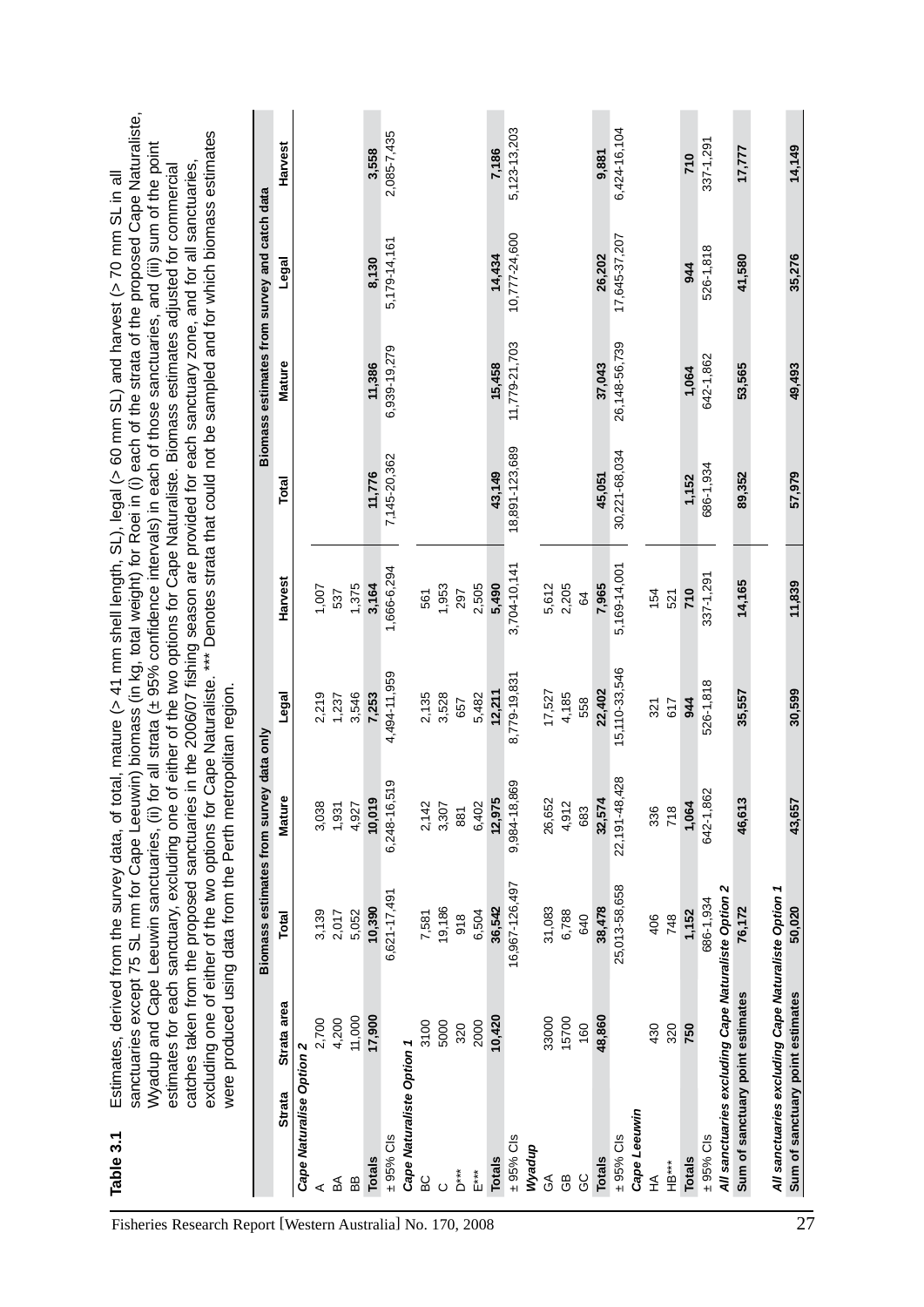|                                                             |                        |             |              | Survey bi                  | omass estimates |                                        |              |             | Estimates adjusted for catch |                   |
|-------------------------------------------------------------|------------------------|-------------|--------------|----------------------------|-----------------|----------------------------------------|--------------|-------------|------------------------------|-------------------|
|                                                             |                        | Strata area | <b>Total</b> | <b>Mature</b>              | Legal           | Harvest                                | Total        | Mature      | Legal                        | Harvest           |
|                                                             |                        |             |              |                            |                 | Flinders Island - high priority strata |              |             |                              |                   |
|                                                             | Estimates              | 71,922      | 1,136        | 983                        | 771             | 574                                    | 1,447        | 1,214       | 970                          | 755               |
|                                                             | $\pm$ 95% Cls          |             | 540-2,343    | 478-1,947                  | 406-1,648       | 298-1,301                              | 723-3,052    | 640-2,295   | 559-1,875                    | 434-1,444         |
|                                                             |                        |             |              |                            |                 | Cape Leeuwin - high priority strata    |              |             |                              |                   |
|                                                             | Estimates              | 177.545     | 3,558        | 3,000                      | 1,876           | 1,181                                  | 4.277        | 3,604       | 2,380                        | 1,591             |
|                                                             | $\pm$ 95% Cls          |             | 1,574-7,757  | $\mathbf{+}$<br>1,516-6,62 | 1,046-4,299     | 612-2,989                              | 2,227-10,158 | 1,852-7,810 | 1,342-4,776                  | 970-3,159         |
|                                                             |                        |             |              |                            |                 | Cosy Corner - high priority strata     |              |             |                              |                   |
|                                                             | Estimates              | 120,059     | 669          | 355                        | 264             | 232                                    | 924          | 647         | 564                          | 551               |
|                                                             | $\pm$ 95% Cls          |             | 206-2,093    | 159-925                    | 117-785         | 93-845                                 | 461-2,569    | 414-1,330   | 444-1,013                    | 444-1,113         |
|                                                             |                        |             |              |                            |                 | Cape Freycinet - high priority strata  |              |             |                              |                   |
|                                                             | Estimates              | 78,347      | 714          | 500                        | 402             | 355                                    | 714          | 500         | 402                          | 355               |
|                                                             | $\pm$ 95% Cls          |             | 217-2,388    | $177 - 1,301$              | $127 - 1,206$   | $103 - 1,013$                          | 217-2,388    | 177-1,301   | $127 - 1,206$                | $103 - 1,013$     |
|                                                             |                        |             |              |                            |                 | Low priority strata - all sanctuaries  |              |             |                              |                   |
|                                                             | Estimates              | 424,022     | 297          | 297                        | 181             | $\circ$                                | 297          | 297         | 181                          | $\circ$           |
|                                                             | $\pm$ 95% Cls          |             | 148-2,077    | 148-2,077                  | 1,264           | $0 - 0$                                | 148-2,077    | 148-2,077   | 1,264                        | $\overline{0}$ -0 |
|                                                             |                        |             |              |                            |                 | All sanctuaries                        |              |             |                              |                   |
|                                                             | Sum of point estimates |             | 6,374        | 5,135                      | 3,494           | 2,342                                  | 7,659        | 6,262       | 4,497                        | 3,252             |
|                                                             |                        |             |              |                            |                 |                                        |              |             |                              |                   |
|                                                             |                        |             |              |                            |                 |                                        |              |             |                              |                   |
|                                                             |                        |             |              |                            |                 |                                        |              |             |                              |                   |
|                                                             |                        |             |              |                            |                 |                                        |              |             |                              |                   |
| Fisheries Research Report [Western Australia] No. 170, 2008 |                        |             |              |                            |                 |                                        |              |             |                              |                   |
|                                                             |                        |             |              |                            |                 |                                        |              |             |                              |                   |
|                                                             |                        |             |              |                            |                 |                                        |              |             |                              |                   |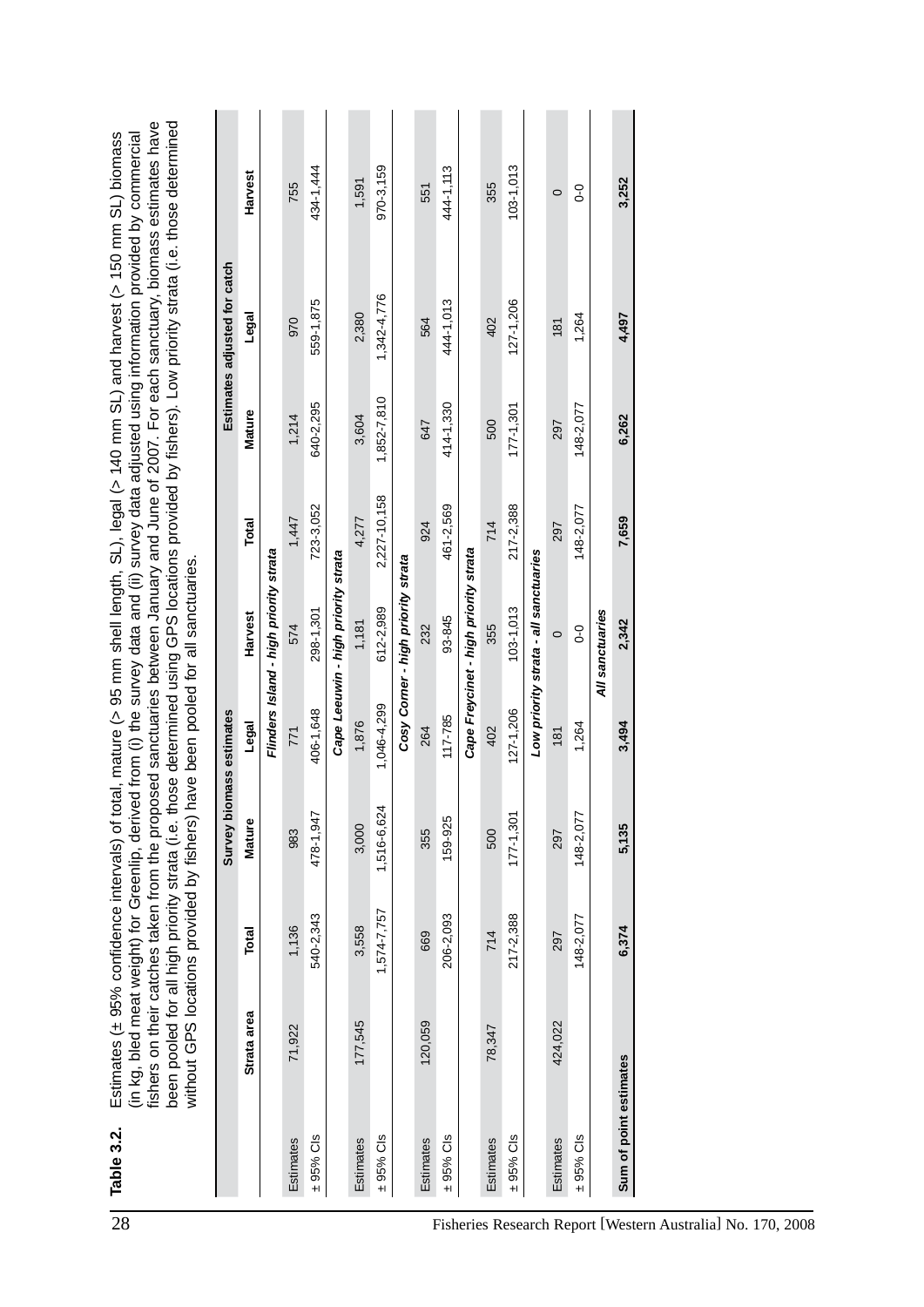| Table 3.3        | those determined without GPS locations provided by fishers) have been pooled for all sanctuaries. |              |                          |              |                                        |               |              | estimates have been pooled for all high priority strata (i.e. those determined using GPS locations provided by fishers). Low priority strata (i.e.<br>commercial fishers on their catches taken from the proposed sanctuaries between January and June of 2007. For each sanctuary, biomass<br>(in kg, bled meat weight) for Brownlip abalone, derived from (i) the survey data and (ii) survey data adjusted using information provided by | Estimates (± 95% confidence intervals) of total, mature (> 125 mm shell length, SL), legal (> 140 mm SL) and harvest (> 150 mm SL) biomass |
|------------------|---------------------------------------------------------------------------------------------------|--------------|--------------------------|--------------|----------------------------------------|---------------|--------------|---------------------------------------------------------------------------------------------------------------------------------------------------------------------------------------------------------------------------------------------------------------------------------------------------------------------------------------------------------------------------------------------------------------------------------------------|--------------------------------------------------------------------------------------------------------------------------------------------|
|                  |                                                                                                   |              | Survey biomass estimates |              |                                        |               |              | Estimates adjusted for catch                                                                                                                                                                                                                                                                                                                                                                                                                |                                                                                                                                            |
|                  | Strata area                                                                                       | <b>Total</b> | Mature                   | Legal        | Harvest                                | Total         | Mature       | Legal                                                                                                                                                                                                                                                                                                                                                                                                                                       | Harvest                                                                                                                                    |
|                  |                                                                                                   |              |                          |              | Flinders Island - high priority strata |               |              |                                                                                                                                                                                                                                                                                                                                                                                                                                             |                                                                                                                                            |
| Estimates        | 71,922                                                                                            | 148          | 115                      | 110          | 102                                    | 180           | 139          | 124                                                                                                                                                                                                                                                                                                                                                                                                                                         | 125                                                                                                                                        |
| $± 95%$ Cls      |                                                                                                   | 52-573       | 43-553                   | 41-570       | 38-274                                 | 66-578        | 60-675       | 55-268                                                                                                                                                                                                                                                                                                                                                                                                                                      | $50 - 42$                                                                                                                                  |
|                  |                                                                                                   |              |                          |              | Cape Leeuwin - high priority strata    |               |              |                                                                                                                                                                                                                                                                                                                                                                                                                                             |                                                                                                                                            |
| <b>Estimates</b> | 177,545                                                                                           | 1,431        | 1,386                    | 1,253        | 1,168                                  | 1,799         | 1,719        | 1,639                                                                                                                                                                                                                                                                                                                                                                                                                                       | 1,463                                                                                                                                      |
| $± 95%$ Cls      |                                                                                                   | 653-4,003    | 590-3,986                | 556-3,418    | 485-3,813                              | 883-5,007     | 813-3.920    | 849-4,308                                                                                                                                                                                                                                                                                                                                                                                                                                   | 767-4,133                                                                                                                                  |
|                  |                                                                                                   |              |                          |              | Cosy Corner - high priority strata     |               |              |                                                                                                                                                                                                                                                                                                                                                                                                                                             |                                                                                                                                            |
| Estimates        | 120,059                                                                                           | 164          | 139                      | 139          | 103                                    | 23            | 196          | 195                                                                                                                                                                                                                                                                                                                                                                                                                                         | 155                                                                                                                                        |
| $± 95%$ Cls      |                                                                                                   | 82-1,643     | 66-1,391                 | 66-1,391     | 52-1,033                               | $127 - 1,918$ | 113-1647     | 114-1,649                                                                                                                                                                                                                                                                                                                                                                                                                                   | 97-1,228                                                                                                                                   |
|                  |                                                                                                   |              |                          |              | Cape Freycinet - high priority strata  |               |              |                                                                                                                                                                                                                                                                                                                                                                                                                                             |                                                                                                                                            |
| <b>Estimates</b> | 78,347                                                                                            | 395          | <b>S77</b>               | 289          | 285                                    | 395           | 377          | 289                                                                                                                                                                                                                                                                                                                                                                                                                                         | 285                                                                                                                                        |
| $\pm$ 95% Cls    |                                                                                                   | 147-1.068    | 138-1,041                | 117-749      | 105-757                                | 147-1,068     | 138-1,041    | $117 - 749$                                                                                                                                                                                                                                                                                                                                                                                                                                 | 105-757                                                                                                                                    |
|                  |                                                                                                   |              |                          |              | Low priority strata - all sanctuaries  |               |              |                                                                                                                                                                                                                                                                                                                                                                                                                                             |                                                                                                                                            |
| Estimates        | 424,022                                                                                           | 278          | 232                      | 232          | 232                                    | 278           | 232          | 232                                                                                                                                                                                                                                                                                                                                                                                                                                         | 232                                                                                                                                        |
| $± 95%$ Cls      |                                                                                                   | $97 - 1,515$ | $97 - 1,515$             | $97 - 1,515$ | $97 - 1,515$                           | $97 - 1,515$  | $97 - 1,515$ | $97 - 1,515$                                                                                                                                                                                                                                                                                                                                                                                                                                | $97 - 1,515$                                                                                                                               |
|                  |                                                                                                   |              |                          |              | All sanctuaries                        |               |              |                                                                                                                                                                                                                                                                                                                                                                                                                                             |                                                                                                                                            |
|                  | Sum of point estimates                                                                            | 2,416        | 2,249                    | 2,023        | 1,890                                  | 2,875         | 2,663        | 2,479                                                                                                                                                                                                                                                                                                                                                                                                                                       | 2,260                                                                                                                                      |
|                  |                                                                                                   |              |                          |              |                                        |               |              |                                                                                                                                                                                                                                                                                                                                                                                                                                             |                                                                                                                                            |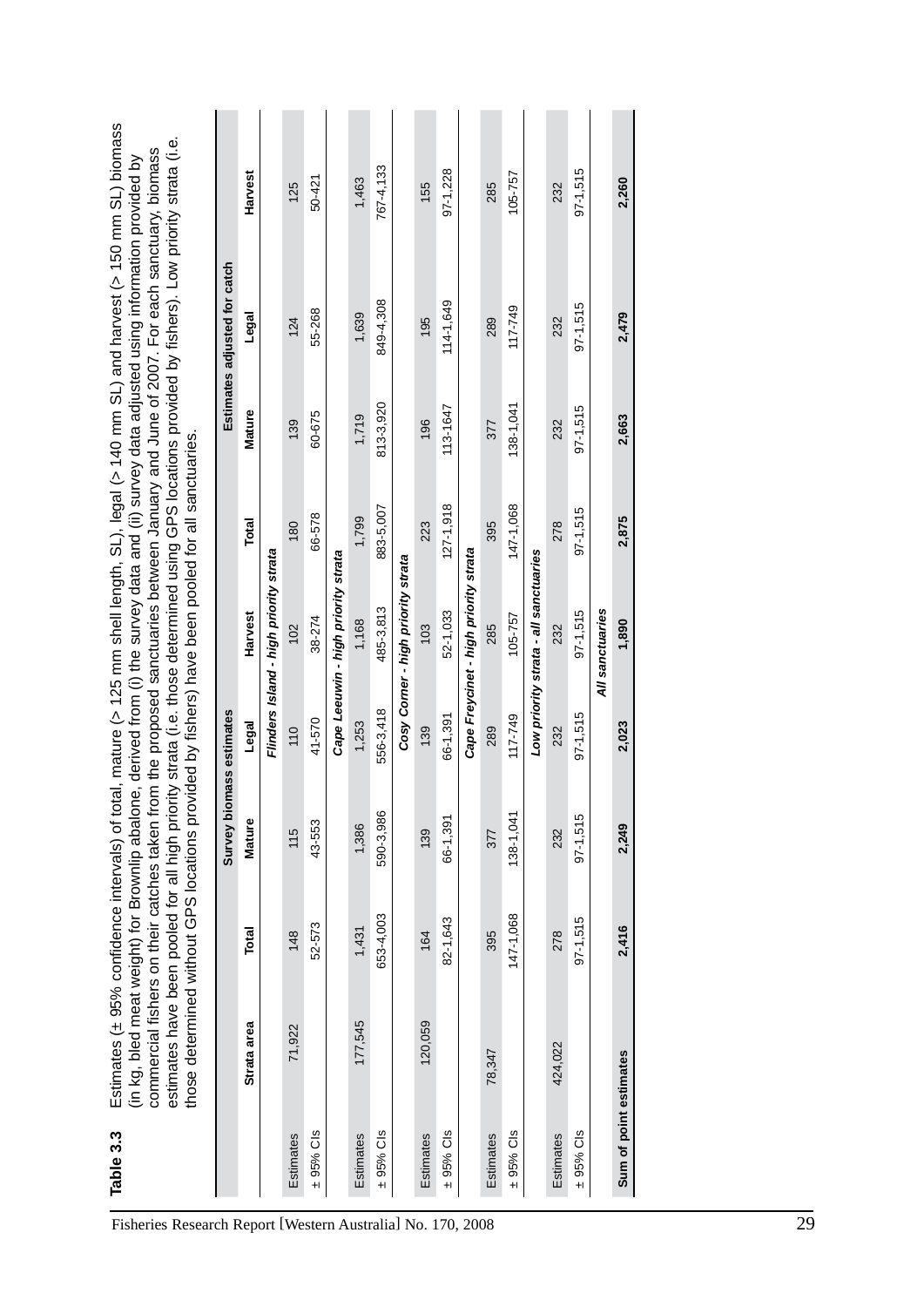biomass was recorded for Greenlip in samples taken from the low priority areas. The mature and commercial harvest biomass of Brownlip were highest at Cape Leeuwin, *i.e.* 1,386 and 1,168, but low (< 400 total and harvest biomass) in all other sanctuaries surveyed. The overall estimates for mature and commercial harvest biomass, excluding catch, were 5,135 and 2,342, respectively, for Greenlip and 2,249 and 1,890, for Brownlip. When reported catches were taken into account, the respective estimates of mature and commercial harvest biomass for Greenlip had increased to 1,214 and 755 for Flinders Island, 3,604 and 1,591 for Cape Leeuwin and 647 and 551 for Cosy Corner. For Brownlip, these had increased to 139 and 125 for Flinders Island, 1,719 and 1,463 for Cape Leeuwin and 196 and 155 for Cosy Corner. The overall estimates of mature biomass, taking catch into account increased by about 1,000 kg for Greenlip (to 6,262 and 3,252 kg) and by about 400 kg for Brownlip (2,663 and 2,260 kg, Tables 3.2, 3.3).

The proportion of commercial harvest biomass to mature biomass in the proposed sanctuaries was lower for Roei than for both Greenlip and Brownlip (Tables 3.1 to 3.3). Thus, for example, from the biomass estimates alone, the ratio of harvest biomass to mature biomass for Roei in all sanctuaries sampled excluding either Cape Naturaliste Option 1, or Cape Naturaliste Option 2 was 0.30 : 1, and 0.29 : 1, respectively, but was 0.46 : 1 for Greenlip and as high as 0.84 : 1 for Brownlip (for all sanctuaries sampled for Greenlip and Brownlip).

# *3.6 Estimates of biologically sustainable catch and current annual commercial catch*

For each species, estimates are provided for the levels within the proposed sanctuaries of 1.) biologically sustainable catch, *i.e.* based on reference point analyses and 2.) average current annual catch, *i.e.* based on estimates of fishing mortality. The calculations for biologically sustainable catch and current catch estimates have been undertaken for both the survey biomass estimates alone, and these estimates, taking catch into account.

### *3.6.1 Roei*

For Roei, the estimates of biologically sustainable catch were similar but mostly slightly higher than those of the current catch (Table 3.4). Thus, for example, if  $F_{\text{target}} = 0.6F_{\text{limit}}$ , and on the basis of the biomass estimates derived taking catch into account, the estimates of biologically sustainable catch and current catch were 6,590 and 5,579, respectively, for all sanctuaries combined, excluding Cape Naturaliste Option 2, and 5,770 and 4,770, respectively, for all sanctuaries combined, excluding Cape Naturaliste Option 1. The values determined for biologically sustainable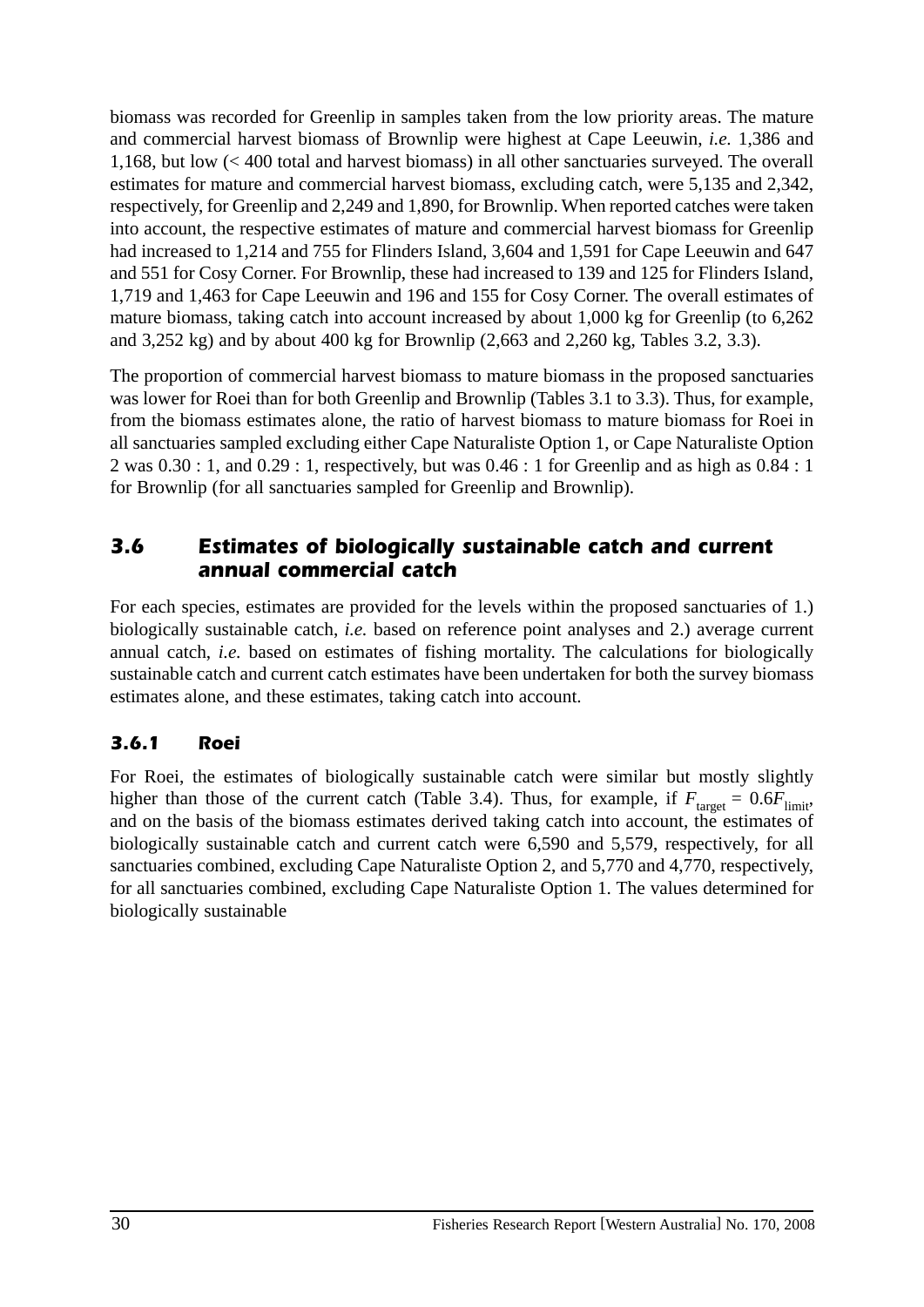|                  | biomass do not take into account the economics of harvesting abalone of different sizes. |                                                     |                                                | been estimated using re-sampling to take into account uncertainty in the estimates of biomass, M and F. Note that the estimates of sustainable<br>assume M = 0.25 year <sup>-1</sup> and were performed on both the biomass estimates derived from the survey data only, and on the biomass estimates<br>adjusted for commercial catches reported from the proposed sanctuaries zones during the 2006/07 fishing season. Confidence intervals have<br>and average annual catch, as determined by applying an estimate of F on harvest biomass (estimate of F provided by DoF). Both analyses |
|------------------|------------------------------------------------------------------------------------------|-----------------------------------------------------|------------------------------------------------|----------------------------------------------------------------------------------------------------------------------------------------------------------------------------------------------------------------------------------------------------------------------------------------------------------------------------------------------------------------------------------------------------------------------------------------------------------------------------------------------------------------------------------------------------------------------------------------------|
|                  | Estimates derived using survey data only                                                 |                                                     |                                                | Estimates derived using survey data and information on commercial catches                                                                                                                                                                                                                                                                                                                                                                                                                                                                                                                    |
|                  | Estimates of biologically<br>sustainable catch                                           | Estimates of biomass of<br>current catch            | Estimates of biologically<br>sustainable catch | Estimates of biomass of current catch                                                                                                                                                                                                                                                                                                                                                                                                                                                                                                                                                        |
|                  | $F_{\text{target}} = 0.6 F_{\text{limit}}$ or = 0.75 $F_{\text{limit}}$                  | $F = 0.34 - 0.54$ year <sup>-1</sup>                | $F_{\rm target}$ = 0.6 or 0.75 $F_{\rm limit}$ | $F = 0.34 - 0.54$ year <sup>-1</sup>                                                                                                                                                                                                                                                                                                                                                                                                                                                                                                                                                         |
|                  |                                                                                          | Cape Naturalise Option 2                            |                                                |                                                                                                                                                                                                                                                                                                                                                                                                                                                                                                                                                                                              |
| Estimate         | 1,140 or 1,430                                                                           | 999                                                 | 1,240 or 1,670                                 | 1,164                                                                                                                                                                                                                                                                                                                                                                                                                                                                                                                                                                                        |
| $± 95%$ Cls      |                                                                                          | 543-2,012                                           |                                                | 636-2,254                                                                                                                                                                                                                                                                                                                                                                                                                                                                                                                                                                                    |
|                  |                                                                                          | Cape Naturaliste Option 1                           |                                                |                                                                                                                                                                                                                                                                                                                                                                                                                                                                                                                                                                                              |
| Estimate         | 1,650 or 2,040                                                                           | 1,774                                               | 2,060 or 2,360                                 | 2,273                                                                                                                                                                                                                                                                                                                                                                                                                                                                                                                                                                                        |
| $± 95%$ Cls      |                                                                                          | $1,123-3,453$                                       |                                                | 1,523-4,145                                                                                                                                                                                                                                                                                                                                                                                                                                                                                                                                                                                  |
|                  |                                                                                          | Wyadup                                              |                                                |                                                                                                                                                                                                                                                                                                                                                                                                                                                                                                                                                                                              |
| Estimate         | 4,250 or 4,550                                                                           | 2,522                                               | 4,400 or 5,550                                 | 3,083                                                                                                                                                                                                                                                                                                                                                                                                                                                                                                                                                                                        |
| $\pm$ 95% Cls    |                                                                                          | 1,566-4,488                                         |                                                | 2,007-5,198                                                                                                                                                                                                                                                                                                                                                                                                                                                                                                                                                                                  |
|                  |                                                                                          | Cape Leeuwin                                        |                                                |                                                                                                                                                                                                                                                                                                                                                                                                                                                                                                                                                                                              |
| Estimate         | 130 or 150                                                                               | 223                                                 | 130 or 150                                     | 223                                                                                                                                                                                                                                                                                                                                                                                                                                                                                                                                                                                          |
| $± 95%$ Cls      |                                                                                          | 123-440                                             |                                                | 123-440                                                                                                                                                                                                                                                                                                                                                                                                                                                                                                                                                                                      |
|                  |                                                                                          | All sanctuaries excluding Cape Naturaliste Option 2 |                                                |                                                                                                                                                                                                                                                                                                                                                                                                                                                                                                                                                                                              |
| Sum of estimates | 6,030 or 6,740                                                                           | 4,519                                               | 6,590 or 8,160                                 | 5,579                                                                                                                                                                                                                                                                                                                                                                                                                                                                                                                                                                                        |
|                  |                                                                                          | All sanctuaries excluding Cape Naturaliste Option 1 |                                                |                                                                                                                                                                                                                                                                                                                                                                                                                                                                                                                                                                                              |
| Sum of estimates | 5,520 or 6,130                                                                           | 3,744                                               | 5,770 or 7,370                                 | 4,470                                                                                                                                                                                                                                                                                                                                                                                                                                                                                                                                                                                        |

**Table 3.4.** Estimates (kg, total weight), for Roei in the proposed sanctuaries, of sustainable catch biomass, as derived from the reference point analyses, Table 3.4. Estimates (kg, total weight), for Roei in the proposed sanctuaries, of sustainable catch biomass, as derived from the reference point analyses,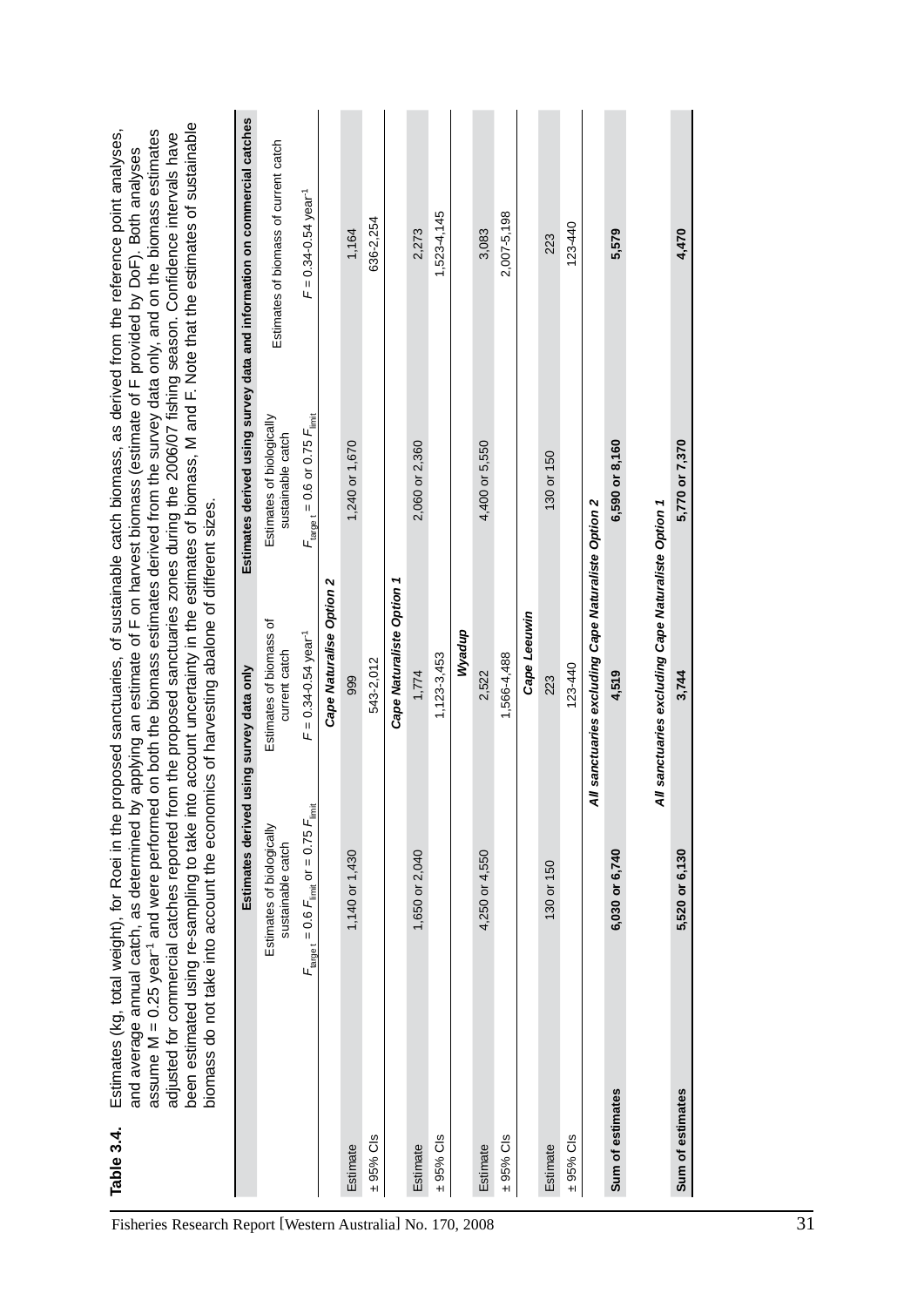catch and current catch were greatest when catch was taken into account, and were highest at Wyadup, followed by Cape Naturaliste Option 1, Cape Naturaliste Option 2 and Cape Leeuwin (Table 3.4; Figure 3.6).

## *3.6.2 Greenlip and Brownlip*

As with Roei, the estimates of biologically sustainable catch were similar to those derived by applying fishing mortality for Greenlip, but the former was less for Brownlip (Tables 3.5, 3.6). For example, if  $F_{\text{target}} = 0.6F_{\text{limit}}$ , and on the basis of the biomass estimates (kg, bled meat weight) derived by taking catch into account, the estimates of biologically sustainable catch and current catch in all sanctuaries combined were 730 and 993, respectively, for Greenlip and 300 and 557, respectively, for Brownlip (Table 3.5,3.6). The values for biologically sustainable catch and current catch were slightly greater when catch was taken into account, and were greatest for both species in the proposed sanctuary at Cape Leeuwin.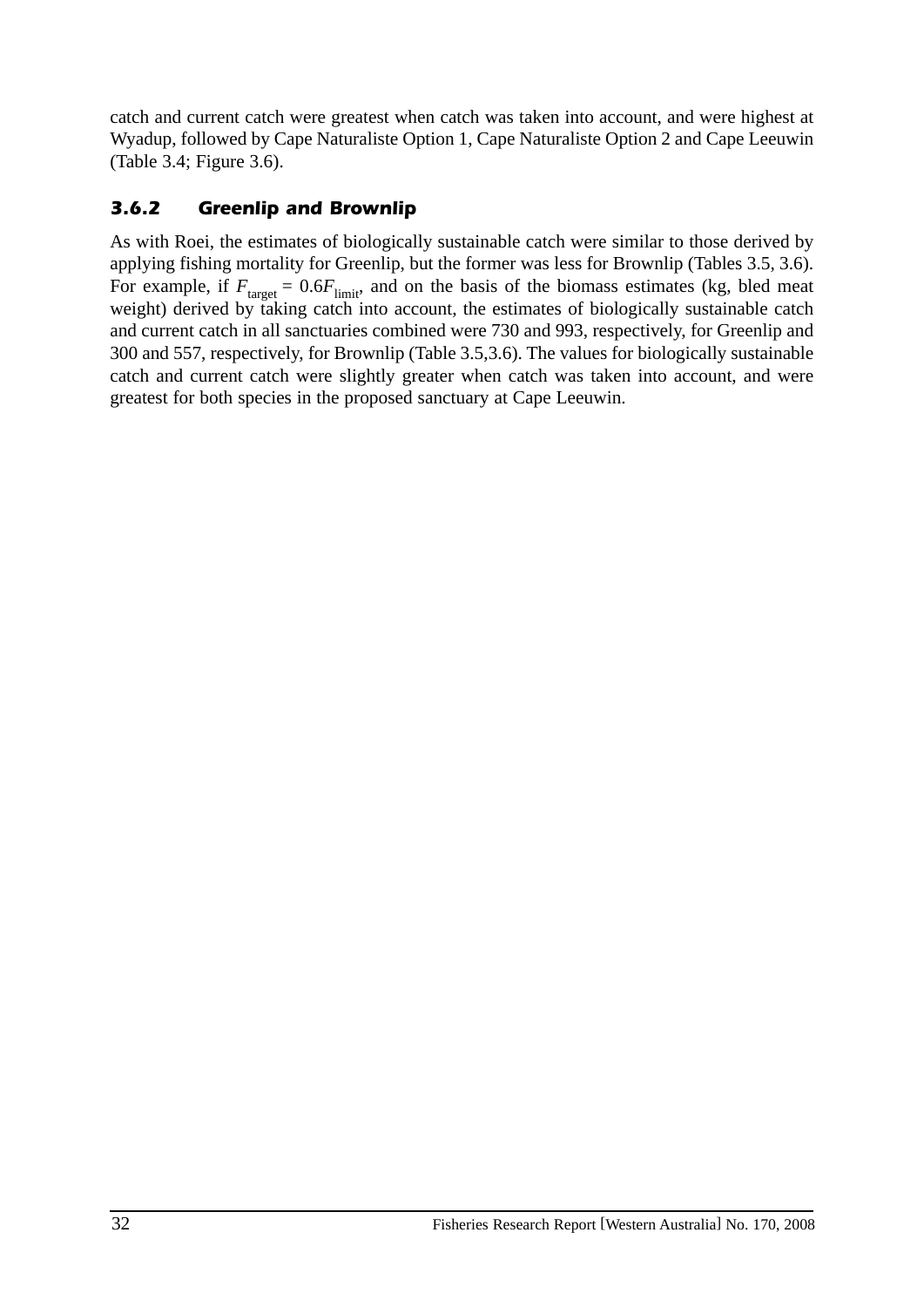

**Figure 3.6** Sustainable biomass (figures on the left), calculated from reference point analyses, and estimated annual catch (figures on right), as determined from estimates of fishing mortality and biomass, for Roei (tones, total weight) in the proposed sanctuaries of the Capes region. Trends in this figure are based on the biomass estimates employing both survey and catch data. Solid and dotted lines refer to the probability (expressed as a percentage), respectively, of each level of catch exceeding the limit reference point (F=M) and falling with 10% of the target reference point (F=0.6\*Limit reference point). Arrows are used to highlight point estimates of sustainable catches and estimated annual catches.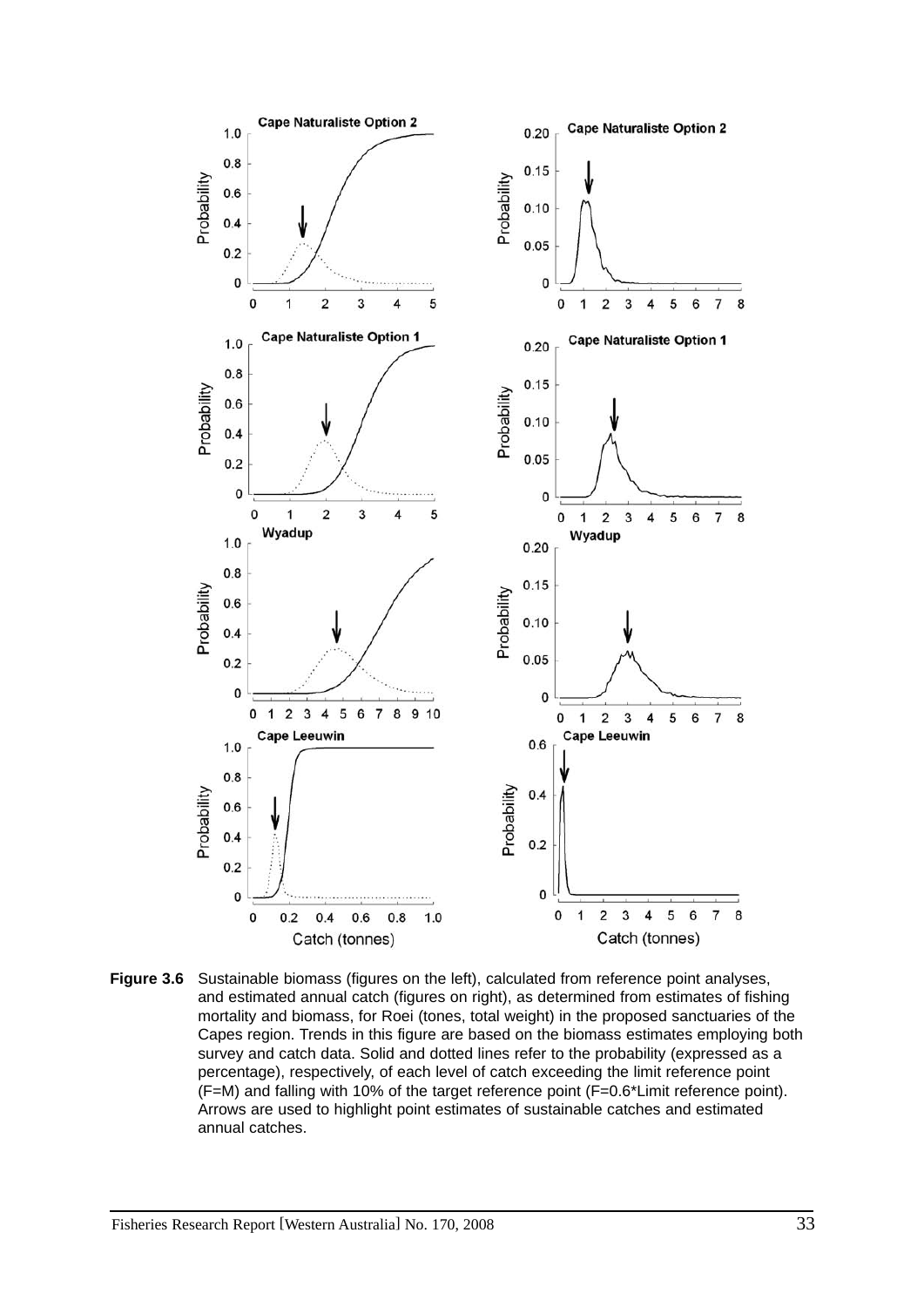|                                                             |                  | Estimates derived                                                       | using survey data only                   |                                                      | Estimates derived using survey data and information on commercial catches |
|-------------------------------------------------------------|------------------|-------------------------------------------------------------------------|------------------------------------------|------------------------------------------------------|---------------------------------------------------------------------------|
|                                                             |                  | Estimates of biologically<br>sustainable catch                          | Estimates of biomass of current<br>catch | Estimates of biologically<br>sustainable catch       | Estimates of biomass of current catch                                     |
|                                                             |                  | $F_{\text{target}} = 0.6 F_{\text{limit}}$ or = 0.75 $F_{\text{limit}}$ | $F = 0.34 - 0.49$ year <sup>-1</sup>     | $F_{\text{target}} = 0.6$ or 0.75 $F_{\text{limit}}$ | $F = 0.34 - 0.49$ year <sup>-1</sup>                                      |
|                                                             |                  |                                                                         | Flinders Island                          |                                                      |                                                                           |
|                                                             | Estimate         | 130 or 130                                                              | 174                                      | 140 or 160                                           | 228                                                                       |
|                                                             | $\pm$ 95% Cls    |                                                                         | 89-356                                   |                                                      | 129-431                                                                   |
|                                                             |                  |                                                                         | Cape Leeuwin                             |                                                      |                                                                           |
|                                                             | Estimate         | 350 or 410                                                              | 356                                      | 440 or 510                                           | 495                                                                       |
|                                                             | $± 95%$ Cls      |                                                                         | 193-792                                  |                                                      | 277-980                                                                   |
|                                                             |                  |                                                                         | Cosy Corner                              |                                                      |                                                                           |
|                                                             | Estimate         | $30$ or $30$                                                            | $\overline{74}$                          | 80 or 90                                             | 169                                                                       |
|                                                             | $± 95%$ Cls      |                                                                         | $31 - 243$                               |                                                      | 128-330                                                                   |
|                                                             |                  |                                                                         | Cape Freycinet                           |                                                      |                                                                           |
|                                                             | Estimate         | 50<br>ŏ<br>50                                                           | 101                                      | 50 or 50                                             | 101                                                                       |
|                                                             | $\pm$ 95% Cls    |                                                                         | 30-303                                   |                                                      | 30-303                                                                    |
|                                                             |                  |                                                                         | Low priority                             |                                                      |                                                                           |
|                                                             | Estimate         | $\overline{c}$<br>ŏ<br>$\overline{20}$                                  | $\circ$                                  | 20 or 20                                             | $\circ$                                                                   |
|                                                             | $\pm$ 95% Cls    |                                                                         |                                          |                                                      |                                                                           |
|                                                             |                  |                                                                         | All sanctuaries                          |                                                      |                                                                           |
|                                                             | Sum of estimates | 580 or 640                                                              | 705                                      | 730 or 830                                           | 993                                                                       |
| Fisheries Research Report [Western Australia] No. 170, 2008 |                  |                                                                         |                                          |                                                      |                                                                           |
|                                                             |                  |                                                                         |                                          |                                                      |                                                                           |
|                                                             |                  |                                                                         |                                          |                                                      |                                                                           |
|                                                             |                  |                                                                         |                                          |                                                      |                                                                           |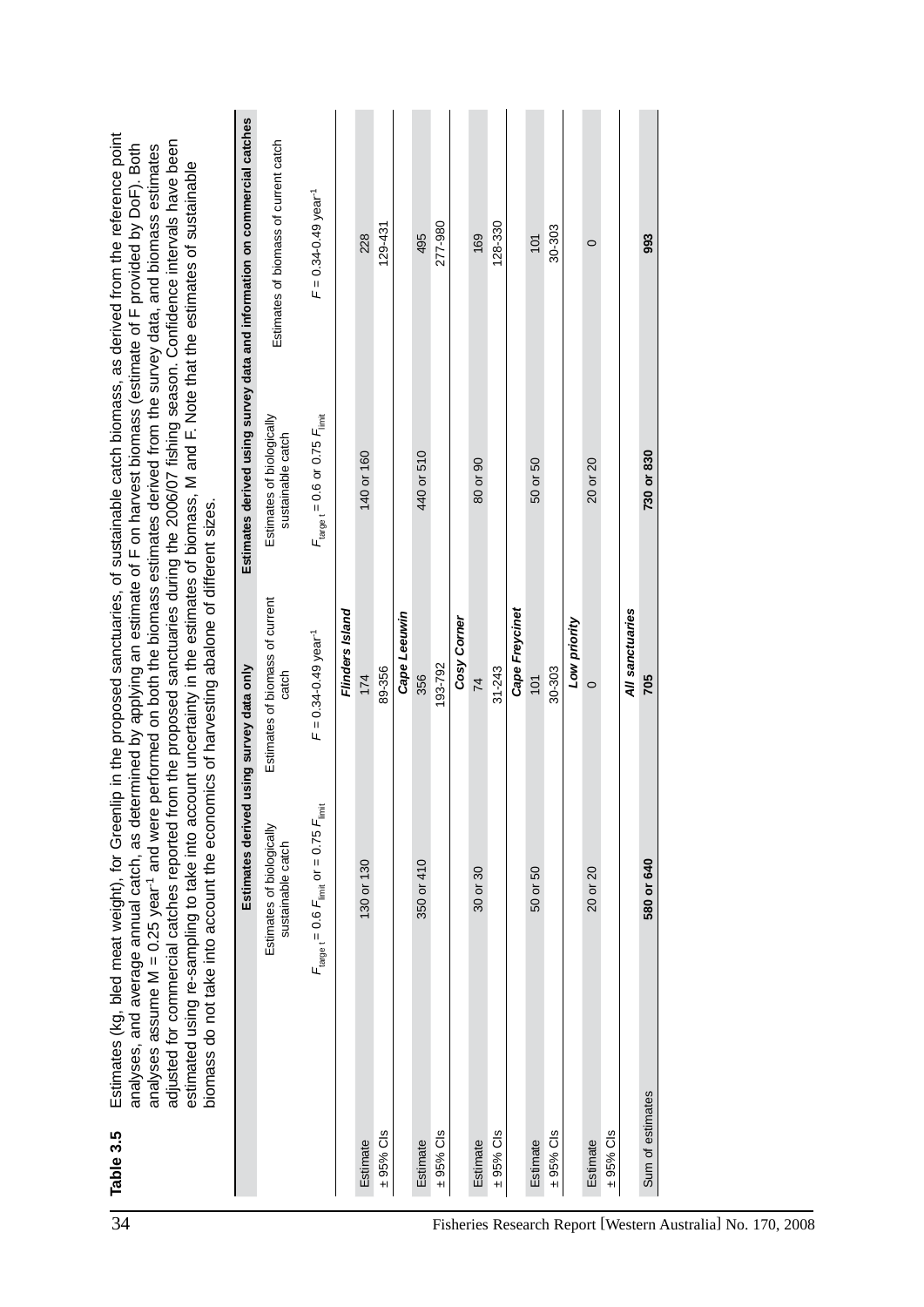| Table 3.6     | Estimates (kg, bled meat weight), for Brownlip abalone in the proposed sanctuaries, of sustainable catch biomass, as derived from the reference<br>Both analyses assume M = 0.25 year-1 and were performed on both the biomass estimates derived from the survey data, and on the biomass<br>estimates adjusted for commercial catches reported from the proposed sanctuaries during the 2006/07 fishing season. Confidence intervals<br>point analyses, and average annual catch, as determined by applying an estimate of F on harvest biomass (estimate of F provided by DoF)<br>have been estimated using re-sampling to take into account uncertainty in the estimates of biomass, M and F. Note that the estimates of<br>sustainable biomass do not take into account | the economics of harvesting abalone of different sizes. |                                                                         |                                                                           |
|---------------|-----------------------------------------------------------------------------------------------------------------------------------------------------------------------------------------------------------------------------------------------------------------------------------------------------------------------------------------------------------------------------------------------------------------------------------------------------------------------------------------------------------------------------------------------------------------------------------------------------------------------------------------------------------------------------------------------------------------------------------------------------------------------------|---------------------------------------------------------|-------------------------------------------------------------------------|---------------------------------------------------------------------------|
|               | Estimates derived                                                                                                                                                                                                                                                                                                                                                                                                                                                                                                                                                                                                                                                                                                                                                           | using survey data only                                  |                                                                         | Estimates derived using survey data and information on commercial catches |
|               | Estimates of biologically<br>sustainable catch                                                                                                                                                                                                                                                                                                                                                                                                                                                                                                                                                                                                                                                                                                                              | Estimates of biomass of current<br>catch                | Estimates of biologically<br>sustainable catch                          | Estimates of biomass of current catch                                     |
|               | $F_{\text{target}} = 0.6$ $F_{\text{limit}}$ or $= 0.75$ $F_{\text{limit}}$                                                                                                                                                                                                                                                                                                                                                                                                                                                                                                                                                                                                                                                                                                 | $F = 0.29 - 0.37$ year <sup>-1</sup>                    | $F_{\text{target}} = 0.6 F_{\text{limit}}$ or = 0.75 $F_{\text{limit}}$ | $F = 0.29 - 0.37$ year <sup>-1</sup>                                      |
|               |                                                                                                                                                                                                                                                                                                                                                                                                                                                                                                                                                                                                                                                                                                                                                                             | Flinders Island                                         |                                                                         |                                                                           |
| Estimate      | $10$ or $10$                                                                                                                                                                                                                                                                                                                                                                                                                                                                                                                                                                                                                                                                                                                                                                | 25                                                      | $10$ or $10$                                                            | $\overline{\mathrm{30}}$                                                  |
| $± 95%$ Cls   |                                                                                                                                                                                                                                                                                                                                                                                                                                                                                                                                                                                                                                                                                                                                                                             | $9 - 134$                                               |                                                                         | $13 - 101$                                                                |
|               |                                                                                                                                                                                                                                                                                                                                                                                                                                                                                                                                                                                                                                                                                                                                                                             | Cape Leeuwin                                            |                                                                         |                                                                           |
| Estimate      | 180 or 180                                                                                                                                                                                                                                                                                                                                                                                                                                                                                                                                                                                                                                                                                                                                                                  | 297                                                     | 210 or 230                                                              | 363                                                                       |
| $\pm$ 95% Cls |                                                                                                                                                                                                                                                                                                                                                                                                                                                                                                                                                                                                                                                                                                                                                                             | 117-702                                                 |                                                                         | 188-1,029                                                                 |
|               |                                                                                                                                                                                                                                                                                                                                                                                                                                                                                                                                                                                                                                                                                                                                                                             | Cosy Corner                                             |                                                                         |                                                                           |
| Estimate      | 10 or 10                                                                                                                                                                                                                                                                                                                                                                                                                                                                                                                                                                                                                                                                                                                                                                    | 25                                                      | 20 or 20                                                                | 38                                                                        |
| $± 95%$ Cls   |                                                                                                                                                                                                                                                                                                                                                                                                                                                                                                                                                                                                                                                                                                                                                                             | 11-282                                                  |                                                                         | 22-318                                                                    |
|               |                                                                                                                                                                                                                                                                                                                                                                                                                                                                                                                                                                                                                                                                                                                                                                             | Cape Freycinet                                          |                                                                         |                                                                           |
| Estimate      | 40 or 40                                                                                                                                                                                                                                                                                                                                                                                                                                                                                                                                                                                                                                                                                                                                                                    | 20                                                      | 40 or 40                                                                | 20                                                                        |
| $± 95%$ Cls   |                                                                                                                                                                                                                                                                                                                                                                                                                                                                                                                                                                                                                                                                                                                                                                             | 28-186                                                  |                                                                         | 28-186                                                                    |
|               |                                                                                                                                                                                                                                                                                                                                                                                                                                                                                                                                                                                                                                                                                                                                                                             | Low priority                                            |                                                                         |                                                                           |
| Estimate      | 20 or 20                                                                                                                                                                                                                                                                                                                                                                                                                                                                                                                                                                                                                                                                                                                                                                    | 56                                                      | 20 or 20                                                                | 56                                                                        |
| $\pm$ 95% Cls |                                                                                                                                                                                                                                                                                                                                                                                                                                                                                                                                                                                                                                                                                                                                                                             | 26-445                                                  |                                                                         | 26-445                                                                    |
|               |                                                                                                                                                                                                                                                                                                                                                                                                                                                                                                                                                                                                                                                                                                                                                                             | All sanctuaries                                         |                                                                         |                                                                           |
| Estimate      | 260 or 260                                                                                                                                                                                                                                                                                                                                                                                                                                                                                                                                                                                                                                                                                                                                                                  | 473                                                     | 300                                                                     | 557                                                                       |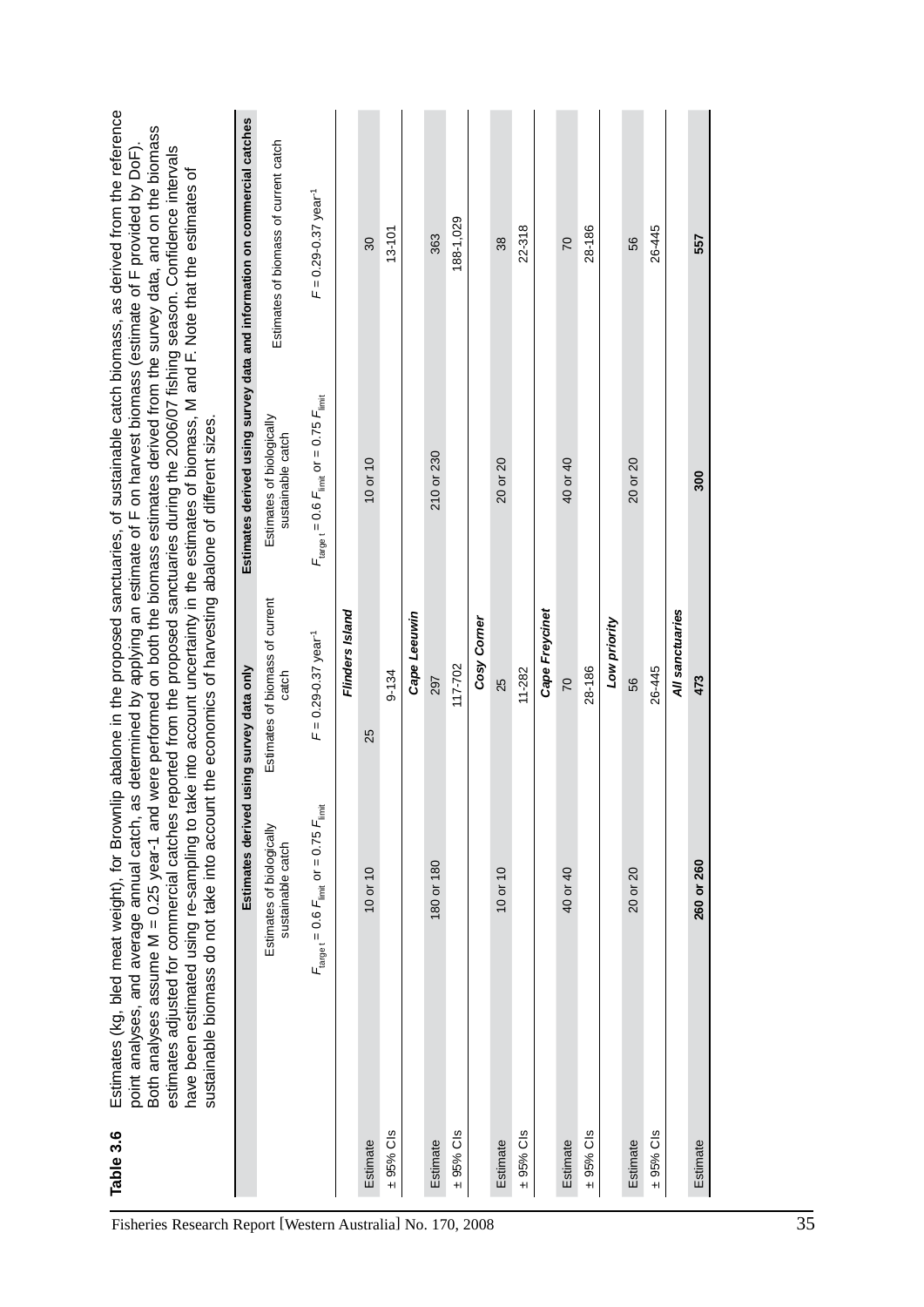# *4.0 Discussion*

The procedures to estimate the levels of catch in the proposed sanctuaries involve many steps and assumptions. The overall approach and important assumptions are discussed before the estimates of catches foregone in the proposed sanctuaries are documented and interpreted in sections 4.3 and 4.4.

# *4.1 Preliminary sample size analyses*

As the preliminary analyses for sample size, based on the existing DoF data for Roei and Greenlip, demonstrated that the RSE for mean density declined substantially as the number of replicate samples increased from 4 to 20, but declined only marginally with further increases in sample size, ~20 replicates is likely to be a sufficient sample size for these two species. In the case of Roei, for which between 20 to 48 replicate quadrats were able to be sampled in each sanctuary zone, the RSE values (as determined using untransformed survey data for mean density of all sizes – data not shown) ranged between 17 and 29. For Greenlip, for which between 16 and 38 replicate transects (pooled data for the two 30 x 1m transects at each site) were recorded for each sanctuary zone, the RSE values ranged between 27 and 41. It is likely that the higher RSE values for Greenlip than Roei are due to greater natural variability in Greenlip densities in the proposed sanctuaries.

The RSE values for Brownlip, which were sampled at the same sites and times as Greenlip, were often higher than for Greenlip, probably because of the lower abundances and more patchy distribution of Brownlip in the proposed sanctuaries than Greenlip. It should also be noted that the RSE values for all species are lower than those reported when derived using transformed data (as we used for the biomass analyses) than untransformed data.

# *4.2 Sampling design*

#### *4.2.1 Identification of sampling areas through commercial fisher knowledge*

Due to the short time line for our study (approximately 9 months to design and undertake the surveys, and to analyse the results), it was not feasible to undertake a rigorous, systematic approach to survey for abalone stocks in each of the proposed sanctuaries of the Capes marine park, as was undertaken by Carlson *et al*. (2006). In our study, we thus identified those locations within the sanctuaries that house abalone in commercial quantities through approaching those fishers with knowledge of those locations. The information provided to us independently by different fishers on the locations of abalone stocks within the proposed sanctuaries was very consistent, which provides us with some confidence that the areas identified in this way contained the most important abalone stocks. We thus consider that our approach of employing fisher knowledge in a study such as ours was very effective.

Although there is a possibility that, in some circumstances, there may be disincentives for certain fishers to provide accurate information on the location of abalone stocks in areas proposed as future sanctuaries, we believe the biomass estimates produced in this study point very strongly to the conclusion that the areas within the proposed sanctuaries identified by commercial fishers were indeed those which contained the most important abalone stocks. In this context, it is relevant that the previous estimates provided by industry of loss of product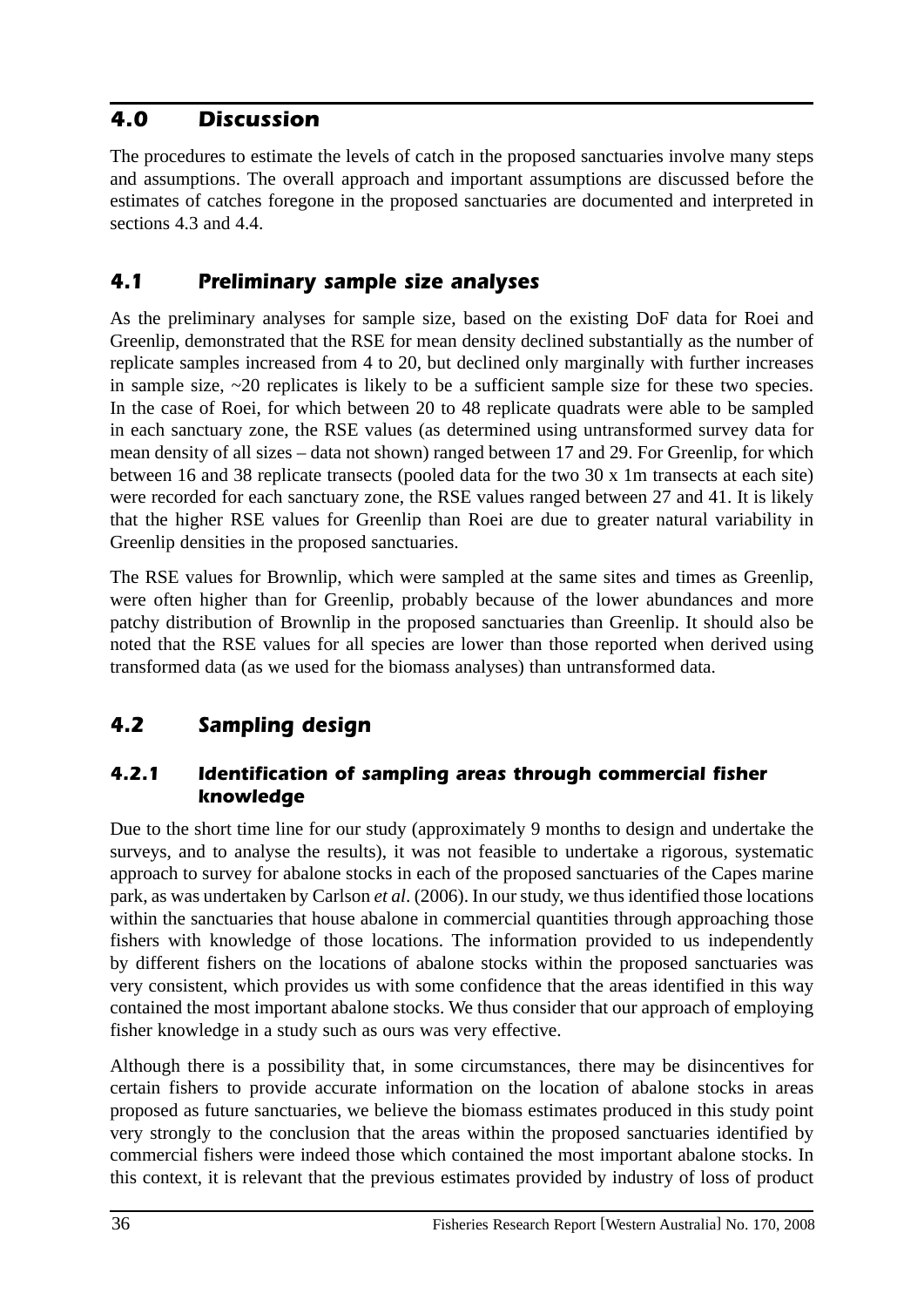through implementing the proposed sanctuaries in the Capes region were higher than those derived by DoF based on the commercial log book data.

# *4.2.2 Prioritisation of sampling areas*

As outlined in section 2.1, we have prioritised our sampling in those areas which, on the basis of the consensus of information provided by the commercial fishers, were considered to be currently commercially-fished. All areas identified by the commercial fishers were sampled for Roei, except for 1) two strata at Cape Naturaliste Option 1 and at Cape Leeuwin, which were unable to be sampled due to weather conditions and for which data from the metropolitan region were used as a surrogate (see methods) and 2) Cowaramup Bay, a recreation zone, which thus would not be accessible to commercial fishers operating in the Capes Marine Park. Although the Roei fishers interviewed mostly indicated that this area has been left by the commercial abalone industry to recreational fishers, and that it has not been fished commercially for a number of years, there was a view put forward that at least one commercial fisher still operates in Cowaramup Bay.

The decision to target our sampling for Greenlip and Brownlip largely towards those (high priority) areas identified by fishers through the provision of GPS positions was based on our view that these are the locations that are most likely to be currently fished. As GPS data were not provided for those sanctuaries in the northern part of the Capes region and for which the commercial log book data clearly show that almost no Greenlip and Brownlip have been taken from these areas over the last 10 years, those northern zones were not sampled. We acknowledge that those areas identified only from fishers' sketches (low priority areas) were not sampled intensively and thus the biomass estimates for those areas are far less reliable than those for the high priority areas.

# *4.2.3 Rationale for sampling methodology for Roei*

The method used to sample Roei followed the standard methodology employed by DoF to survey this species, *i.e.* systematic sampling using quadrats placed at equally-spaced intervals along transect lines (*e.g.* Hancock, 2004). We decided to use systematic sampling for Roei, as this method was likely to enable more quadrats to be sampled during the short time available in the project for sampling, *i.e.* less moving between sampling locations, and as DoF staff routinely use this methodology in their Roei stock monitoring programs in the Perth metropolitan region. There is some debate as to whether it is more appropriate to use random sampling (or stratified random sampling) rather than systematic sampling. If neighbouring sampling units are not independent, it is not as statistically appropriate to assess error (Bourdeau, 1954). However, some workers argue for systematic sampling due to its ease of applicability in the field and their belief that such sampling is more likely to include the variations of the population throughout the habitat, and in some cases, this has been demonstrated to be true (see Bourdeau, 1954). A major determinant of the variability in Roei density and size is the offshore habitat gradient (Hancock, 2004). As, in the Capes region, Roei typically occur over a very narrow band along shore (~ 6 m wide), systematic sampling would have helped ensure the habitats were sampled adequately. We acknowledge the potential that our samples were not completely statisticallyindependent. If this was the case, the estimates of error for the calculated values of biomass will be underestimated. There would also be value in comparing various other statistical approaches for determining abundance or biomass of Roei, *e.g.* kriging.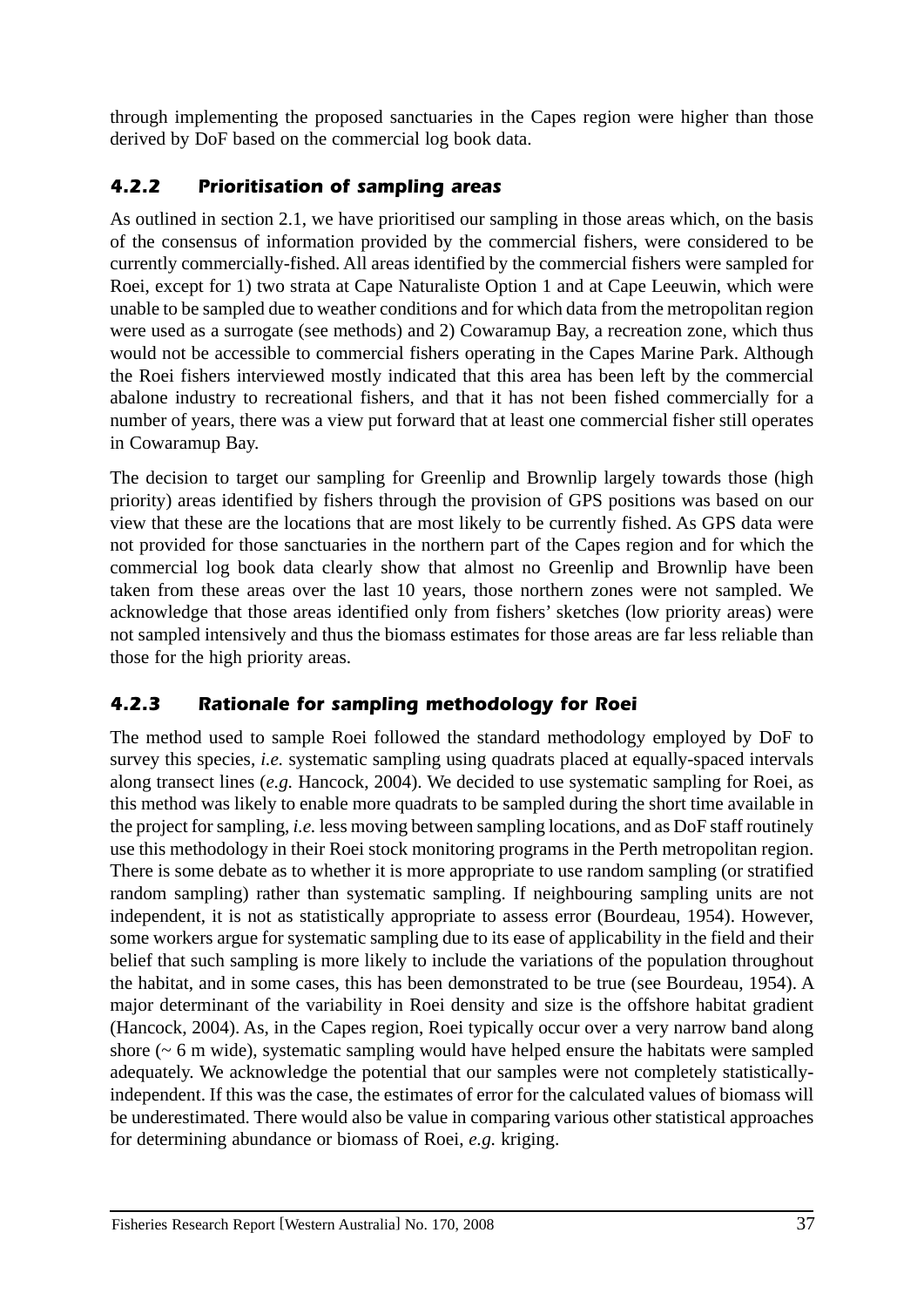#### *4.2.4 Rationale for sampling methodology for Greenlip and Brownlip*

Our sampling approach for Greenlip and Brownlip has been adapted from that of McGarvey *et al.* (in press) (outlined in Carlson *et al.*, 2006) and proved a very time efficient method of sampling these species. In developing the sampling design, an alternate approach was discussed, where patches of abalone were identified, mapped and the biomass of each patch estimated. The latter approach was not considered feasible, primarily due to the short time constraints of the project. However, if future surveys are undertaken, habitat maps and distribution maps for abalone would be valuable.

### *4.3 Implications of the biomass estimates for the three abalone species*

#### *4.3.1 Comparisons between biomass estimates determined with and without commercial catch*

As demonstrated by the results of the biomass analyses, all three species occur in commercial quantities in the proposed sanctuaries. Estimates of biomass have been determined using the survey data only and by using both the survey data and reported catches from the proposed sanctuaries. The biomass method from survey data alone assumes that the stock is in equilibrium under the processes of growth, recruitment and fishing mortality, and thus the estimates of biomass derived by this method represent the biomass available at the mid-point of the survey. In contrast, the biomass estimate taking catch into account, assumes that the period from the start of the fishing season to the mid-point of the survey was of such a short duration that growth was negligible (and thus growth had minimal influence on the biomass estimates), the population was closed to recruitment and migration, and that the survey estimate of biomass represents the survival of abalone from both fishing and natural mortality (see appendix 3 for more detail). As the abalone season in the Capes region for the three species concentrated at certain periods of the year, we consider the approach which takes into account commercial catches is the most appropriate method for estimating biomass. The commercial abalone fishers also believe strongly that information on their catches needs to be included in the biomass estimates.

A major difference between the two methods is that the estimate that takes catch into account relies on the accuracy of the reported values of commercial catches taken from the proposed sanctuaries. Although it is not possible to validate completely the reported commercial catch values, they are, as far as can be compared, consistent with the fisher log book data held by DoF. Furthermore, the catch information is entirely consistent with the estimates of biomass derived using the survey data, both overall (1,487 kg whole weight for Roei, and 525.5 and 195 kg bled meat weight, respectively, for Greenlip and Brownlip) and for each proposed sanctuary, *i.e.* estimates were only reported for those sanctuaries that were surveyed (with one exception, a catch of 253 kg of Roei reported from the Injidup sanctuaries, was not included as we have assumed the Injidup sanctuary begins 200 m offshore, as according to the maps of the "Have Your Say" brochure), and the values were almost invariably substantially less than the estimates of harvest biomass calculated using the survey data. Thus, we conclude that the estimates derived by taking catch into account should be used for deriving any estimates of compensation and the results using this estimate are discussed below.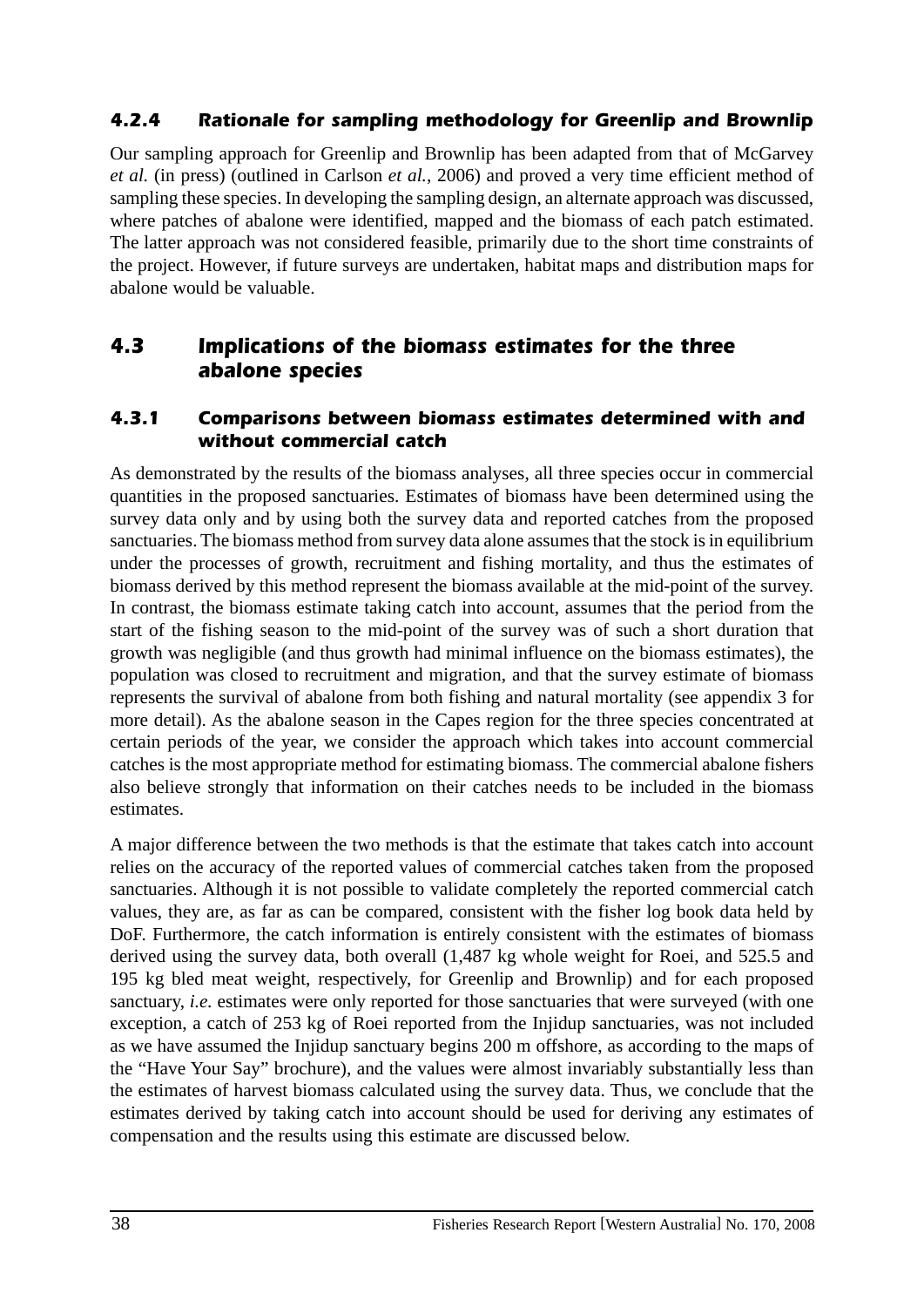#### *4.3.2 Biomass estimates for Roei*

The results from this study highlight that there is substantial harvest biomass of Roei at Wyadup, Cape Naturaliste (at both of the proposed two options) and to a lesser extent, also at Cape Leeuwin. The harvest biomass of Roei (taking catch into account) was greater in the first than second of the proposed options for Cape Naturaliste, *i.e.* 7,186 *vs* 3,558 kg. Furthermore, as the overall area of the strata in which Roei are found at Cape Naturaliste Option 1  $(10,420 \text{ m}^2)$  is substantially less than at Cape Naturaliste Option 2 (17,900 m<sup>2</sup>) (see Table 3), the harvest biomasses per unit area are greater at Cape Naturaliste Option 1 (Figure 5). For the above reasons, Cape Naturaliste Option 1 would be of far more value to commercial Roei fishers than Cape Naturaliste Option 2.

Although the estimate of harvest biomass for Roei was highest at Wyadup (9,881 kg), the overall area in which Roei are found at Wyadup  $(48,860 \text{ m}^2)$  is far larger than, for example, at Cape Naturaliste Option 1. The harvest biomasses per unit area are thus lower for Roei at Wyadup than at Cape Naturaliste Option 1 and the length-frequencies demonstrate that the proportion of Roei above harvest size is far higher at Cape Naturaliste Option 1 (36% harvest size) than at Wyadup (15% harvest size). Thus, the proposed sanctuary at Cape Naturaliste Option 1 may be of greater value to commercial Roei fishers than that at Wyadup.

#### *4.3.3 Biomass estimates for Greenlip and Brownlip*

In terms of harvest biomass (taking catch into account), Cape Leeuwin was by far the most important of the proposed sanctuaries for both Greenlip and Brownlip, although the densities of harvest size animals were slightly higher in the areas sampled for Greenlip at Flinders Island than at Cape Leeuwin. Substantial biomass > 200 kg (bled meat weight) of Greenlip was also found in the proposed sanctuaries at Flinders Island, Cosy Corner and Cape Freycinet, and for Brownlip at Flinders Island and Cosy Corner.

## *4.4 Interpretation of the results of the catch estimates based on harvest fishing mortality and reference point analyses*

Two methods have been employed that may potentially provide estimates of the average current annual catch of each abalone species from the proposed sanctuaries. The first employs estimates of fishing mortality for harvest size animals (provided by DoF) and the second employs a reference point analysis. The validity of using the former method depends on the accuracy of the available estimates of fishing mortality, natural mortality, and of harvest biomass. In comparison, the validity of using the reference point method for estimating current annual catch depends on the accuracy of the estimates for natural mortality and mature biomass, on the appropriate choice of reference points (*i.e.* values of *F* corresponding to the limit and target catch), and on the assumption that the stock is fully-exploited (biologically).

The fact that the catch values produced using the two different methods were similar, in the case of Roei and Greenlip indicate that these two species in the proposed sanctuaries are currently harvested close to, or at full biological exploitation. In the case of Brownlip, the estimates of catch produced by the reference point analyses were higher than those derived by applying the DoF estimates of fishing mortality for harvest size animals (which would indicate over-harvesting), but the data for Brownlip were far less than for the other two species and insufficient to draw a reliable conclusion as to its current level of biological exploitation.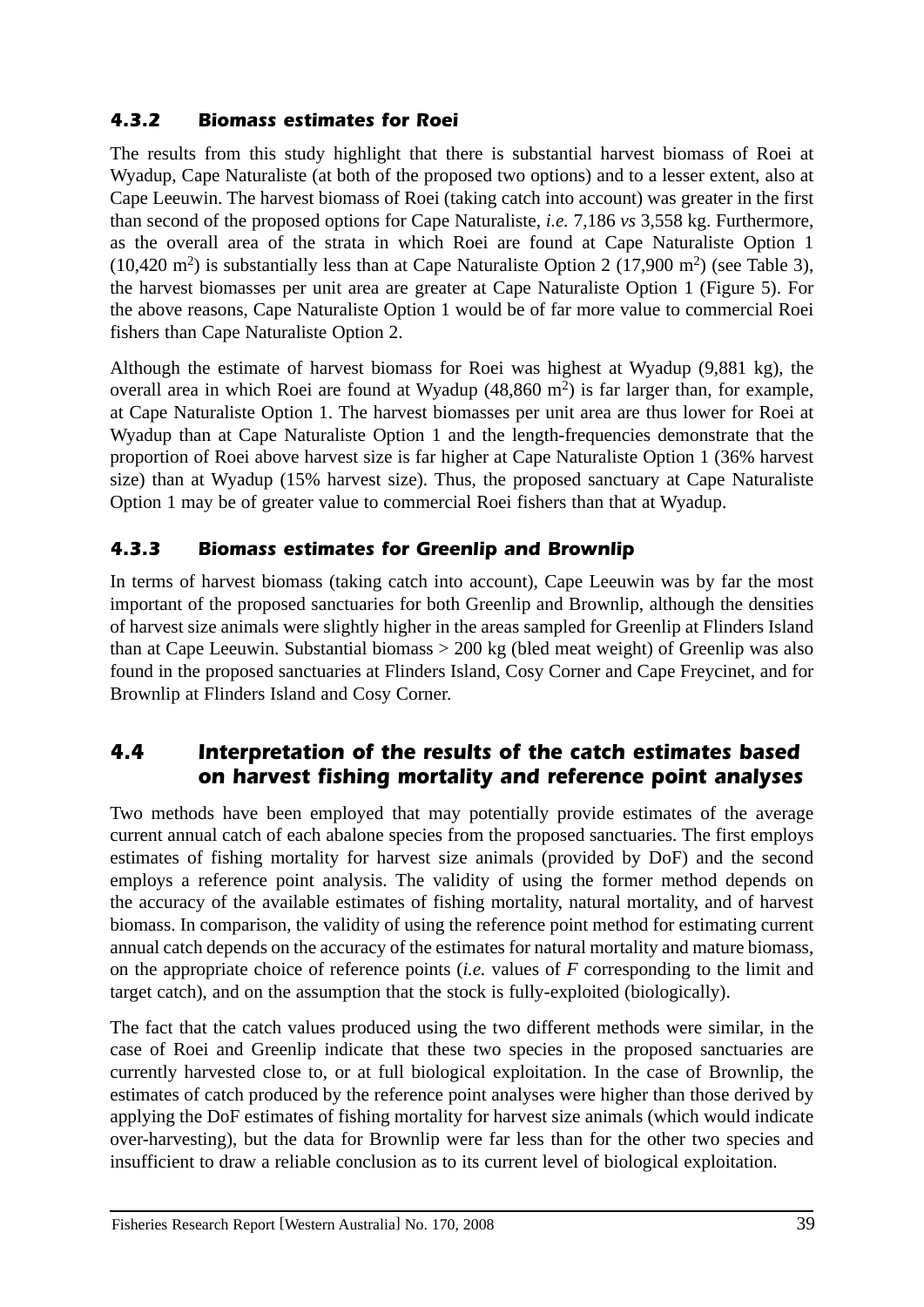Although both the method of applying *F* on harvest biomass and the reference point based analysis could potentially be used to provide estimates of catch foregone, we consider the estimates of catch forgone derived from the former method are most appropriate. This conclusion is based on our view that use of the reference point analysis for estimating catch forgone should require 1) a sound knowledge of the current levels of biological exploitation of each of the three abalone species in the proposed sanctuaries (which we do not have), and 2) determination, through consultation with all stakeholders, of the most appropriate choice of reference point, as the objectives associated with the choice of reference point are likely to differ between stakeholders.

# *4.5 Considerations for further research*

- 1. The time line for the current project was very short (*i.e.* ~9 months to design the sampling regime, undertake the analyses and interpret the results). As growth of abalone can be highly variable between locations, it would have been ideal to derive the estimates of mortality used for the subsequent analyses more directly by using age composition data for abalone in the areas in question, or at least, from using growth data derived for abalone from the proposed sanctuaries (see also discussion in appendix 4).
- 2. The results of many of the analyses in this report are dependant on estimates of natural mortality and fishing mortality that were taken from the literature or from data in other areas. If the proposed sanctuaries are implemented, these would provide an ideal opportunity for further work on to estimate natural mortality for each of the three species in the region, which would be valuable for a variety of purposes.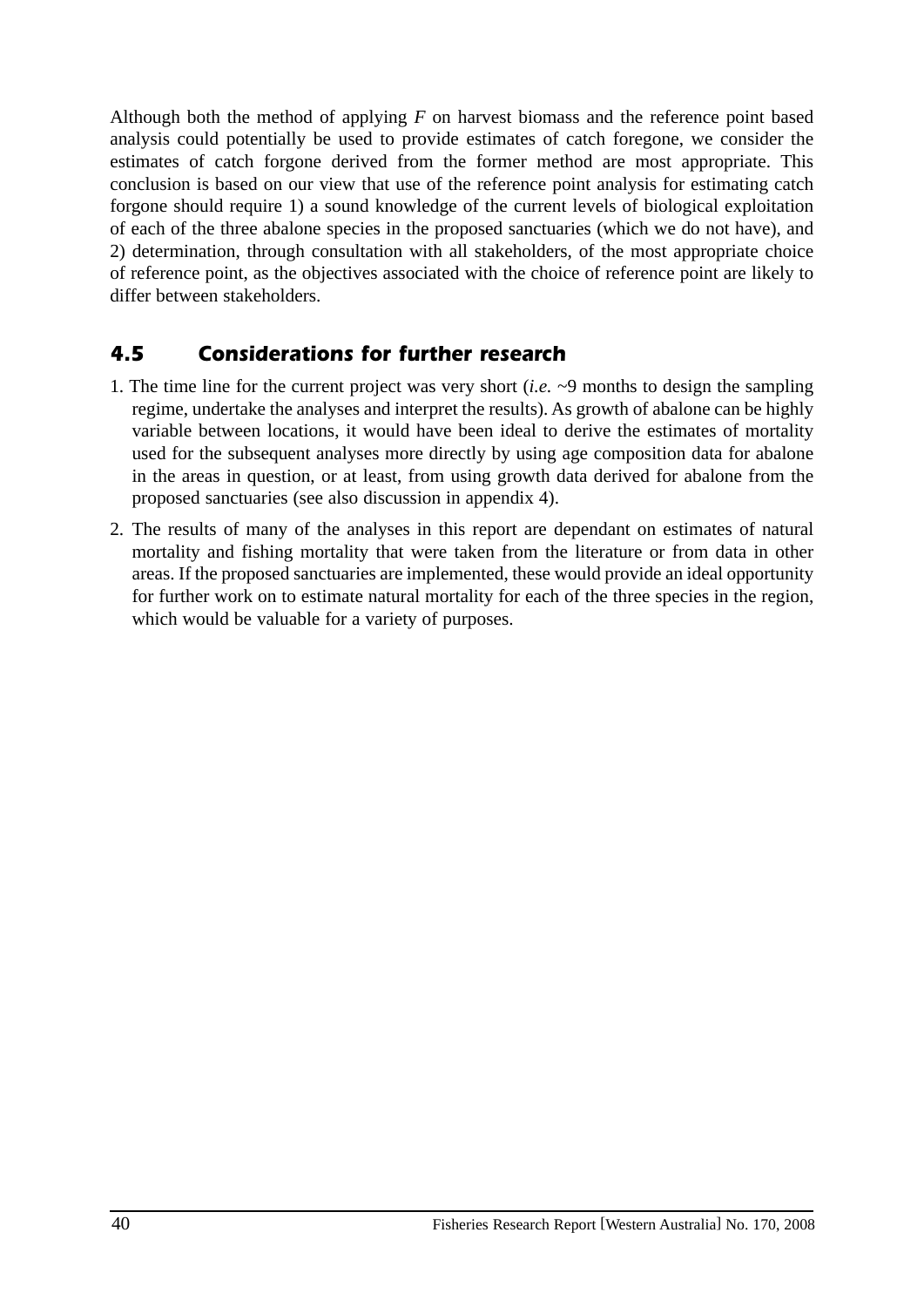#### *5.0 References*

- Beauchamp, J.J. and Olson, J.O. (1973). Corrections for bias in regression estimates after logarithmic transformation. *Ecology* 54, 1403-1407.
- Bourdeau, P.F. (1953). A test of random versus systematic ecological sampling. *Ecology* 34, 499-512.
- Carlson, I.J., Mayfield, S., McGarvey, R. and Dixon, C.D. (2006). Exploratory fishing and population biology of greenlip abalone (*Haliotis laevigata*) off Cowell. SARDI Aquatic Sciences Publication No. RD04/0223-2. SARDI Research Report Series No. 127.
- Folmer, O. and Pennington, M. (2000). A statistical evaluation of the design and precision of the shrimp trawl survey off West Greenland. *Fisheries Research* 49, 165-178.
- Hancock, B.T. (2004). The biology and fishery for Roe's abalone *Haliotis roei* in south-western Australia with emphasis on the Perth fishery. PhD Thesis. University of Western Australia.
- Hart, A. and Fabris, F. (2005). Greenlip Brownlip abalone managed fishery status report. In. State of the Fisheries Report 2006/2007 (eds W.J. Fletcher and F. Head). Department of Fisheries, Western Australia.
- Hart, A.M., Syers, C. and Hall, N. (2000). Stock assessment and modeling for management of the WA greenlip abalone fishery. Final Report to Fisheries Research and Development Corporation. Project No: 95/143.
- Hart, A. Fabris, F. and Kennedy, J. (2005). Roe's abalone managed fishery status report. In. State of the Fisheries Report 2004/2005 (eds W.J. Fletcher and F. Head) Department of Fisheries, Western Australia.
- Hilborn, R. and Walters, C.J. (1992) *Quantitative Fisheries Stock Assessment: Choice Dynamics and Uncertainty*. New York: Chapman & Hall, 570 pp.
- Keesing J (1984). Reproductive biology of the abalone *Haliotis roei* Gray, 1827, in south-western Australia. Honours Thesis. Murdoch University, Western Australia. 99 pp.
- Lo, N.C.H., Jacobson, L.D. and Squire, J.L. (1992). Indices of relative abundance from fish spotter data based on delta-lognormal models. *Canadian Journal of Fisheries and Aquatic Sciences* 49, 2515-2526.
- Madrid-Vera, J., Amezcua, F. and Morales-Bojórquez, E. (2007). An assessment approach to estimate biomass of fish communities from bycatch data in a topical shrimp-trawl fishery. *Fisheries Research* 83, 81-89.
- McGarvey, R., Mayfield, S. and Feenstra, J. (2005). Biomass of greenlip (*Haliotis laevigata*) and blacklip (*H. rubra*) abalone in Waterloo Bay, South Australia. Report to PIRSA Fisheries. SARDI Research Report Series No. 114. Publication No. RD 05/0024-1.
- McGarvey, R., (in press). Assessing survey methods for greenlip in South Australia. Final Report to the Fisheries Research and Development Corporation: Project 2001/076 (as cited in Carlson *et al.*, 2006).
- Metzner, R., Crowe, F.M. and Borg, N.J. (2001). Intial allocation of ITQS in the Western Australia abalone fishery. *In.* Case studies on the allocation of transferable quota rights in fisheries. (ed. Shottom, R). FAO Fisheries Technical Paper. No. 411. Rome, FAO. 373 pp.
- Mitchell, R. and Baba, O. (2006). Multi-sector resource allocation and integrated management of abalone stocks in Western Australia: review and discussion of management strategies. *Fisheries Science* 72, 278-288.
- Myers, R.A. and Pepin, P. (1990). The robustness of lognormal-based estimators of abundance. *Biometrics* 46, 1185-1192.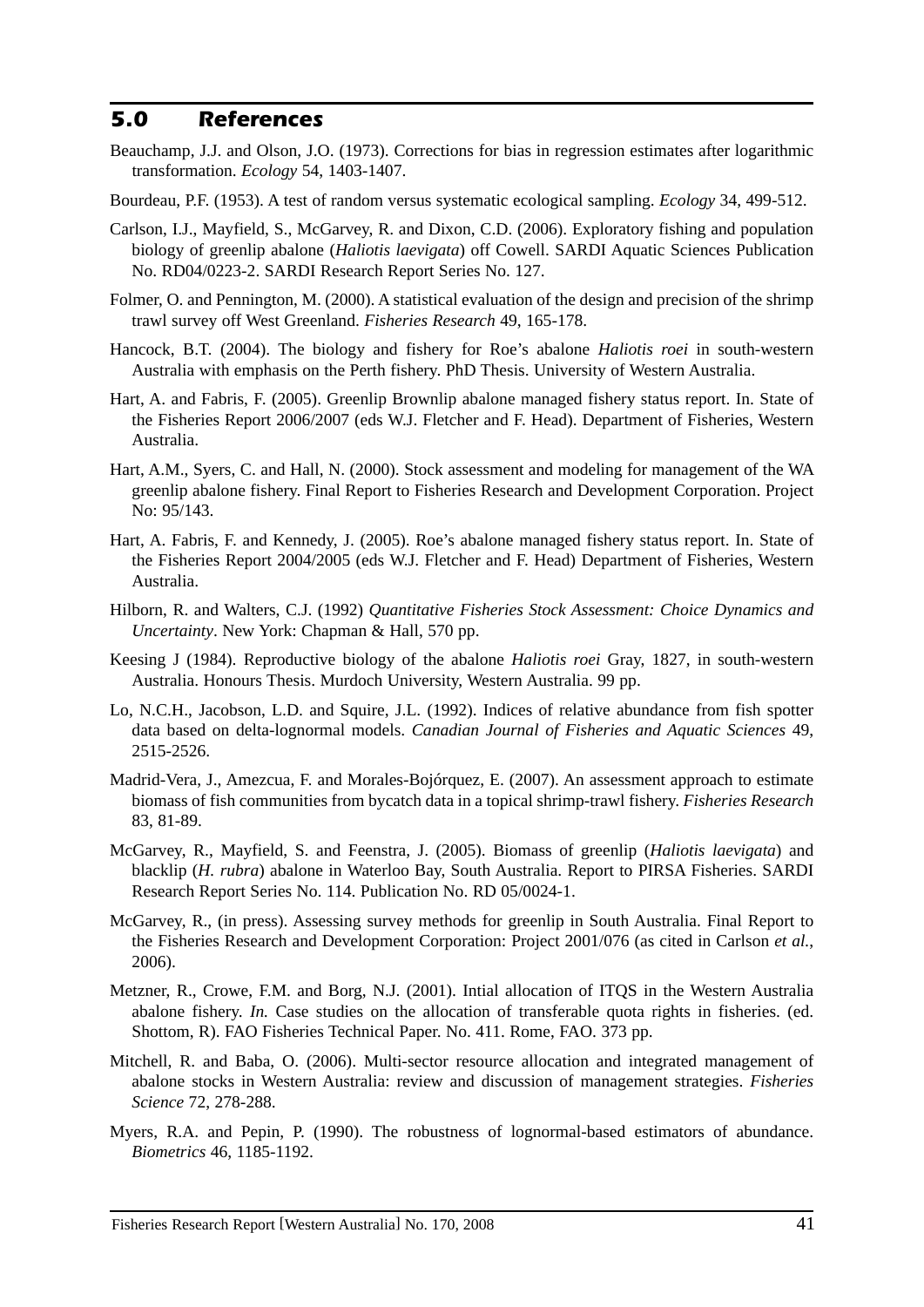- Otriz, M., Legault, C.M. and Ehrhardt, N.M. (2000). An alternative method for estimating bycatch from the U.S. shrimp trawl fishery in the Gulf of Mexico, 1972-1995. *Fishery Bulletin* 98, 583-599.
- Pauly, D. (1984). Fish population dynamics in tropical waters: a manual for use with programmable calculators. (ICLARM) *Studies and Reviews* 8. 325 pp.
- Pennington, M. (1991). On testing the robustness of lognormal-based abundance estimators. *Biometrics* 47, 717-723.
- Pennington, M. (1996). Estimating the mean and variance from highly skewed marine data. *Fishery Bulletin* 94, 498-505.
- Perry, R.I., Walters, C.J. and Boutillier J.A. (1999). A framework for providing scientific advice for the management of new and developing invertebrate fisheries. *Reviews in Fish Biology and Fisheries* 9, 125-150
- Restrepo, V.R, Thompson, G.G., Mace, P.M., Gabriel, W.L., Low, L.L., MacCall, A.D., Methot, R.D., Powers, J.E., Taylor, B.L., Wade P.R., and Witzig, J.F. (1998). Technical Guidance on the Use of Precautionary Approaches to Implementing National Standard 1 of the Magnuson-Stevens Fishery Conservation and Management Act. NOAA Technical Memorandum NMFS-F/SPO-31. 54 p.
- Ricker, W.E. (1975). Computations and interpretation of biological statistics of fish populations. Fisheries Research Board of Canada, Bulletin 191. 382 pp.
- Shepherd, S.A., Kirkwood, G.P. and Sandland, R.L. (1982). Studies on southern Australian abalone (Genus *Haliotis*). III\* Mortality of two exploited species. *Australian Journal of Marine and Freshwater Research* 33, 265-272.
- Smith, S.J. (1990). Use of statistical methods for estimation of abundance from groundfish trawl survey data. *Canadian Journal of Fisheries and Aquatic Sciences* 47, 894-903.
- Thompson, G.G. (1993). A proposal for a threshold stock size and maximum fishing mortality rate. In (eds S.J. Smith, J.J. Hunt and D. Rivard), Risk evaluation and biological reference points for fisheries management, *Canadian Special Publications in Fisheries and Aquatic Science* 120, 303-320.
- Wells F.E. and Mulvay, P. (1992). Reproduction and growth of the greenlip abalone *Haliotis laevigata* on the south coast of Western Australia. Unpublished report to the Western Australian Department of Fisheries.117 pp.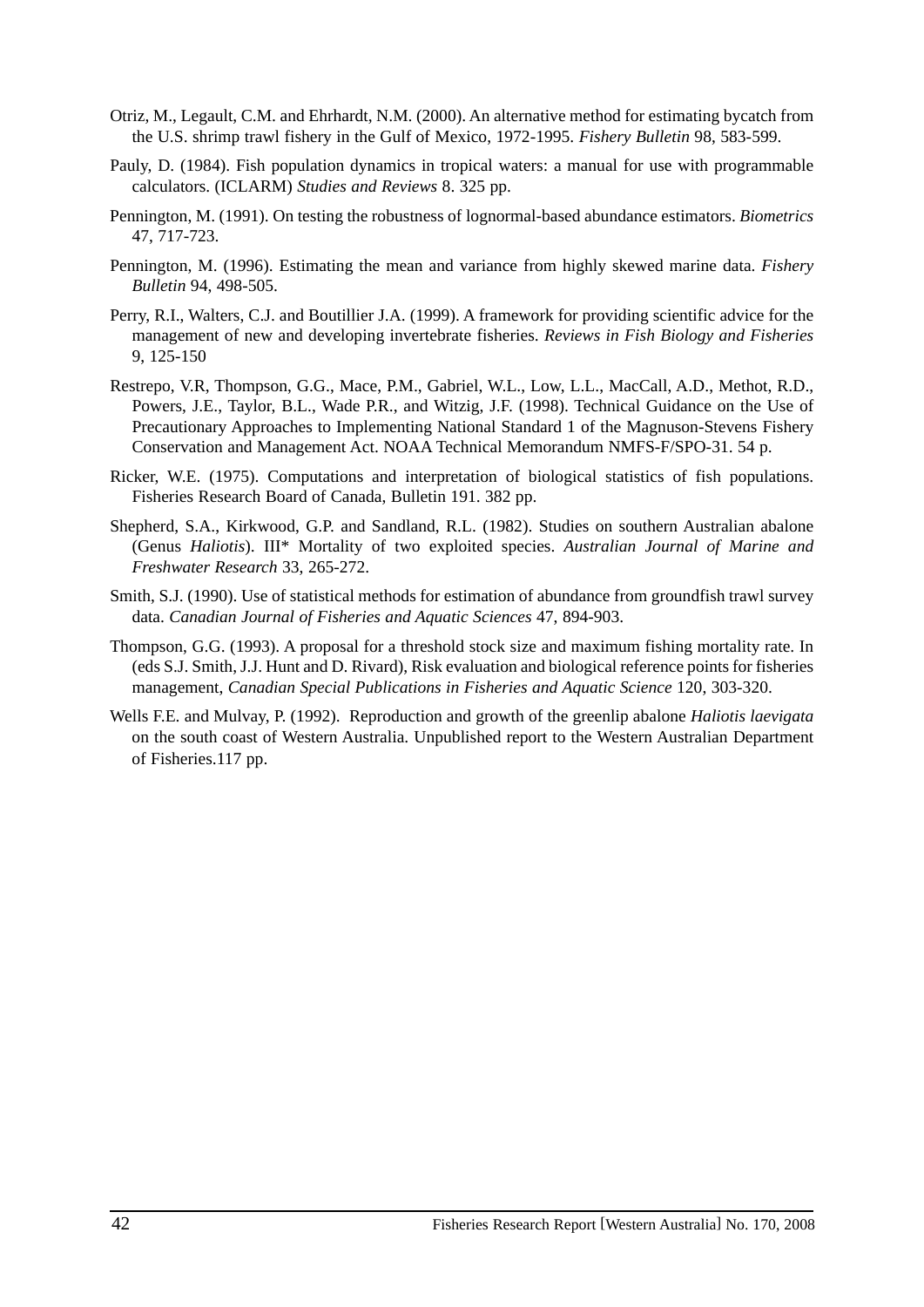# *6.0 Appendices*

# *Appendix 1. Preliminary analyses for determining required number of samples*

#### *A1.1 Data of other abalone stocks employed for the analysis*

The available data for Roei were collected by DoF in 2006 from the inner and mid-platform habitats of the Perth metropolitan area. These habitats are most similar to those where Roei are found in the Capes region. The Greenlip data were a subset of the data that had been collected by DoF from Hopetoun in 2003. The decision to use data from Hopetoun, rather than from the Capes region, was based on the fact that the type of sampling used to produce the data subset from Hopetoun was most similar to that employed in this study. In the absence of data from the Capes region, we assumed that the sampling intensity required to achieve a specified relative precision in the estimates of mean abundance for each species would be the same in the Capes Region as in the regions from which the data were drawn. No data were available for Brownlip stocks. It should be noted that, while the analysis guides the design of the sampling protocol, the actual precision of the estimates of abundance would be determined by the distribution of abalone, in combination with the sampling protocol and would be calculated when the resultant data were analysed.

## *A1.2 Analysis*

Using the above data sets, a parametric approach (see Hilborn and Walters, 1992) was used to determine, for both Roei and Greenlip, the relationship between level of uncertainty in estimates of mean density of a species (expressed as relative standard error (RSE), *i.e.* standard error divided by the mean x 100) and sample size. The corresponding density data for Roei and Greenlip were  $log_e(X+1)$  transformed (so that the transformed data were now approximately normally distributed), and the mean and standard deviation then calculated. The "RAND" and "NORMSINV" functions in Microsoft Excel<sup>TM</sup> were used to draw random  $log_e$ -transformed values for samples of abalone density from a normal distribution, as defined by the values calculated for the mean and standard deviation for each species. The randomly drawn values were then back-transformed, and the mean and RSE values calculated for each species with different numbers of samples. The procedure was repeated 500 times by re-sampling from the normal distribution for each species and the median values for the resultant 500 mean and RSE estimates calculated and plotted. The optimal number of samples for a species was selected to be the number of samples where the RSE had declined to a value of 0.2-0.3, *i.e.* 20-30% of the mean.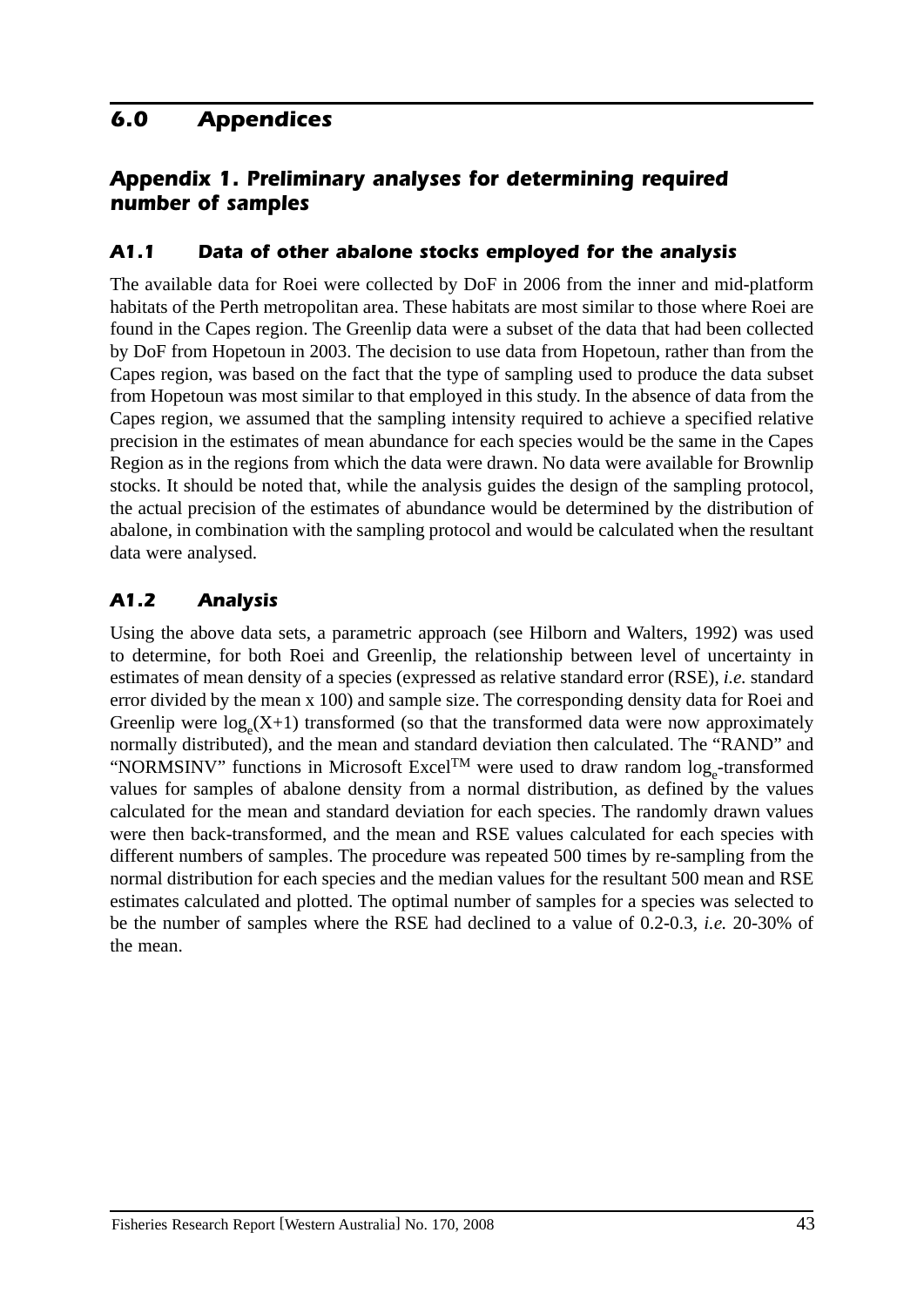## *Appendix 2. Determination of available abalone biomass within commercially-fished areas of the proposed sanctuaries*

### *A2.1 Biomass available to fishers*

We have assessed the total biomass available to fishers,  $B_{\text{Available}}$ , using the survey data only, and using the survey data after adjusting for catches taken from the proposed sanctuaries during the 2006/07 fishing season. It would be appropriate to determine  $B_{\text{Available}}$  from the survey data only if the stock was in equilibrium under the processes of growth, recruitment and fishing mortality. As the survey was carried out over a period of time, the biomass estimates produced from the survey results represent estimates of the average total biomass during the survey period. Thus, the biomass values determined from the above analysis provide an estimate of the biomass of abalone in the commercially-fished areas of the proposed sanctuaries at the midpoint of the survey. Therefore, if the assumption that the stock is in equilibrium under

fishing is true,  $B_{\text{Available}}$  may calculated as:  $B_{\text{Available}} = B$ , where *B* is survey biomass estimate (*=* biomass at the midpoint of the survey).

## *A2.2 Estimates of abalone biomass from scientific surveys led by DoF*

For each category of each of the three abalone species, *i.e.* abalone that were visible (noncryptic), above mature, legal and minimum harvest size, the mass of each individual abalone whose length was measured during the study was determined using the appropriate lengthweight relationship for that species. The biomasses were then summed for all individuals within the category, in each  $0.5 \text{ m}^2$  quadrat, in the case of Roei, and for the two pooled 30 x 1 m2 transects at each site (*i.e.* equivalent of one 60 m transect at each site), in the case of Greenlip and Brownlip. (It should be noted that we have based our calculations for estimating biomass of Roei on data for individual quadrats. This assumes that quadrats along a transect line are independent, and if this is not true, the confidence intervals for the values of biomass have been underestimated).

For each category of each species of abalone, the biomass within each of the areas of the reserves identified as containing significant stocks of abalone  $(B_i, i.e.$  the biomass of the  $i<sup>th</sup>$ stratum) was determined as  $B_i = (1 - p_i)\overline{x}_i(A_i/a)$ , where  $p_i$  is the probability that a quadrat (or pooled 60 m transect for Greenlip and Brownlip) within this stratum contains zero biomass,  $\bar{x}_i$  is the average biomass in each quadrat of the  $i^{\text{th}}$  stratum that contains non-zero biomass, *Ai* is the area of the *i*th stratum (estimated using computer GIS software) and *a* is the area of each quadrat sampled within the stratum. The values of biomass recorded for the quadrats within the stratum are assumed to have a delta log-normal distribution. Thus the mean value of biomass in each quadrat of the *i*<sup>th</sup> stratum for those quadrats with non-zero biomass  $\bar{x}_i$ is estimated by back-transforming the mean of the logarithmically-transformed values of the non-zero biomasses  $\bar{y}_i$  and correcting for the bias resulting from the transformation, *i.e.*  $\bar{x}_i = \exp(\bar{y}_i + 0.5s_{y_i}^2)$ , where  $s_{y_i}$  is the standard deviation of the log-transformed values of the non-zero biomasses within the quadrats for that stratum. The overall biomass of each category of each species in the reserves of the Capes Marine Park was determined as the sum of the biomasses calculated for all strata, *i.e.*  $\sum_{i=1}^{N}$ *i Bi* 1 and *N* is the number of strata*.*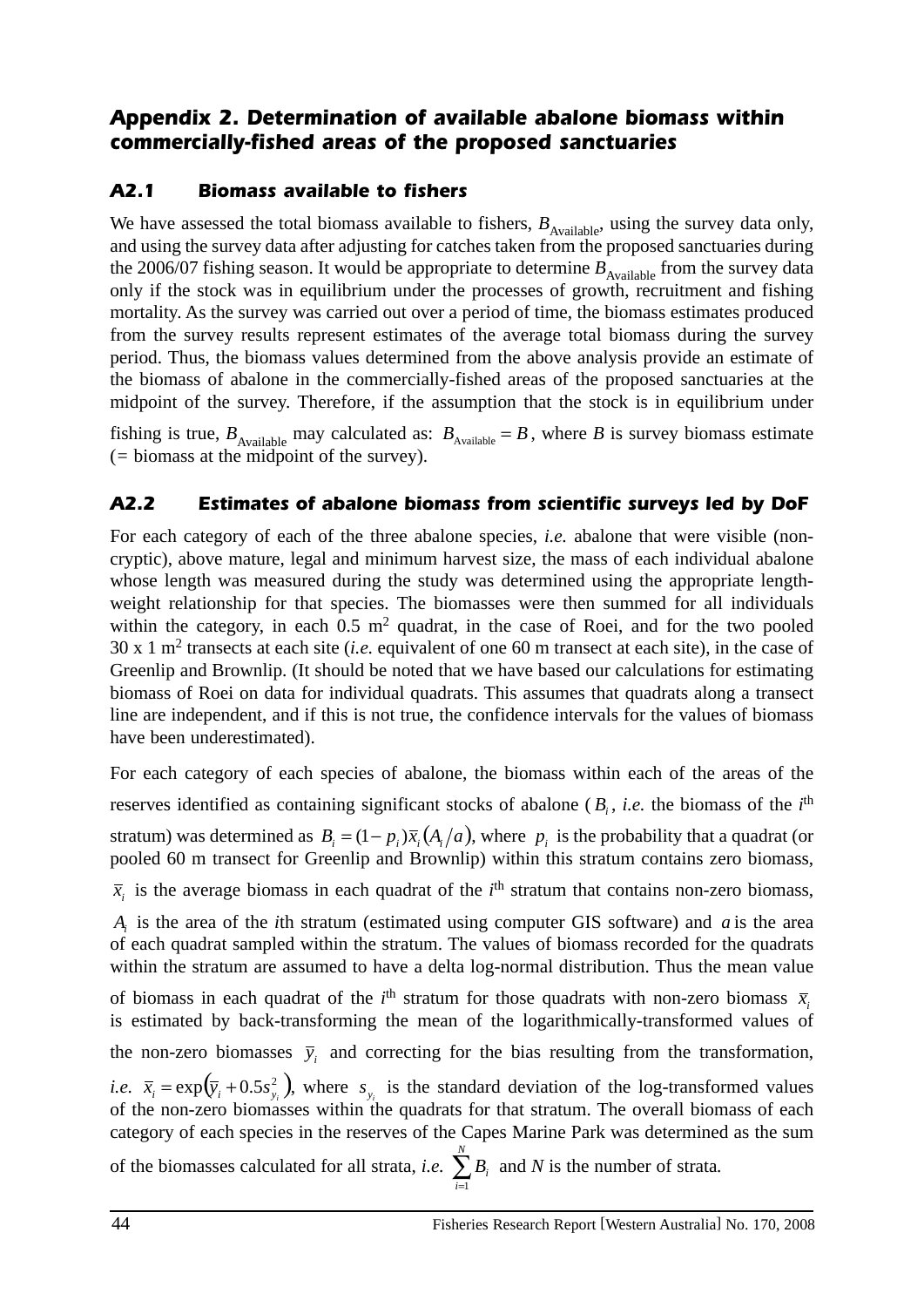For greenlip and brownlip, the "high priority" strata in each proposed sanctuary and "low priority" strata across all proposed sanctuaries sampled were pooled for the biomass calculations. We pooled the similar strata for the biomass calculations to increase the precision of the biomass estimates, a strategy which follows that suggested by Pennington (1996) in cases when the lognormal model is used and sample sizes are low. We did not consider it appropriate to combine the strata for the biomass calculations for Roei as differences in the habitats of the strata, *i.e.* level of exposure, are known to be an important factor affecting the localised abundance/biomass of this species.

Estimates of the confidence limits for the estimate of total biomass for each category of abalone of each species were calculated by drawing random estimates of the biomass within each stratum from the associated delta log-normal distributions and summing these to produce

1000 estimates of total biomass. For the *i*th stratum, randomly-selected values of  $p_i$  and  $\bar{y}_i$ were drawn from the distributions of the estimated values of these parameters and combined, as described above, to derive each random estimate of the biomass within each stratum. For this calculation, it was assumed that the observed number of quadrats with zero biomass in the sampled number of quadrats for each stratum represents a sample from a binomial

distribution. Values of  $\bar{y}_i$  were drawn from the normal distribution for the mean of the logtransformed biomass in quadrats with non-zero biomass, where the standard error of this mean

was calculated by dividing  $s_{y_i}$  by the square root of the number of such quadrats. The point estimate and 95% confidence intervals were taken as the median and 2.5 and 97.5 percentiles, respectively, of the 1,000 estimates of biomass of abalone.

#### *A2.3 Rationale for assuming a delta-log distribution for producing biomass estimates from the survey data*

A preliminary inspection of the biomasses recorded for each species in the survey samples demonstrated that, as is often the case for marine survey data (Pennington, 1996), these data were highly skewed to the right. A common problem in the interpretation and analyses for such skewed data is that the mean is extremely sensitive to extreme large values. However, these large values reflect the spatial distribution of the species and are thus not outliers that can be discarded (*e.g.* McConnaugher and Conquest, 1992, Pennington, 1996). For marine data, the distribution of the non-zero values is often well approximated by a lognormal distribution (Pennington, 1996), and this model has been used for a range of marine abundance data (*e.g.* Ortiz *et al.*, 2000; Folmer and Pennington, 2000; Lo *et al.*, 1992; Madrid-Vera *et al.*, 2007). Preliminary plots constructed of the transformed non zero values demonstrated that they conformed, at least approximately, to a lognormal distribution, *i.e.* the distributions were far more symmetrical.

It should be pointed out that some authors have argued against the use of the lognormal model. Smith (1990) argued that the lognormal model may be incorrect or not robust for small populations, but Pennington (1996) has pointed out that the sort of bias that Smith (1990) was considering is not a concern for marine surveys, where the population size (*i.e.* potential number of samples that may be taken) is very large. Pennington (1991) showed that the argument of Myers and Pepin (1990) that lognormal estimators are not robust as they are sensitive to undetectable deviations from lognormality, was based on simulations in which lognormal distributions were simply contaminated with small values. These small values result in large negative values on the log scale, which cause extreme instability of the lognormal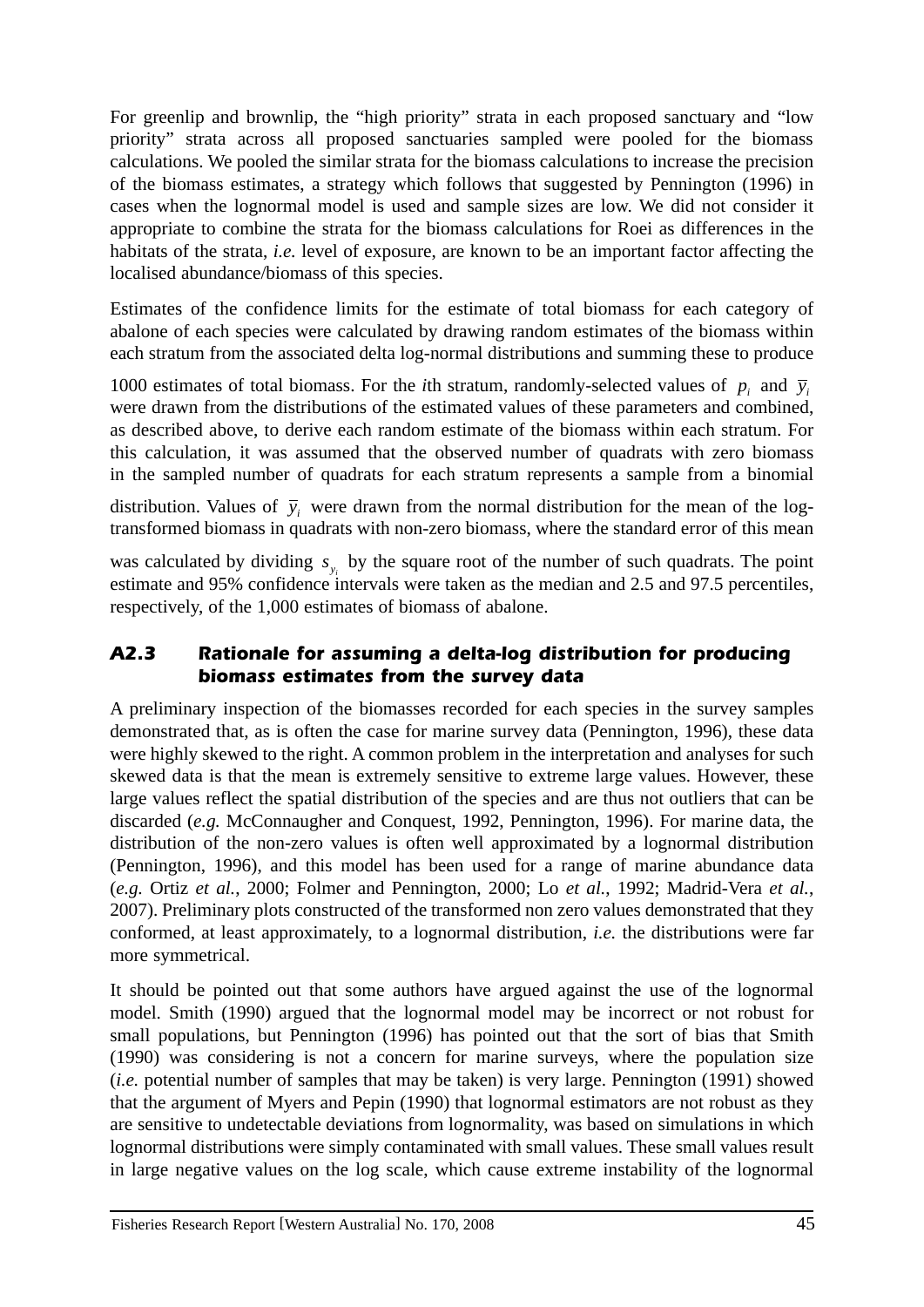estimators. As pointed out by Pennington (1996), an examination of the raw data shows whether there are values very close to zero and thus whether the data are appropriate for using a lognormal distribution. Our inspection of the raw biomass data indicated that the estimates of harvest biomass (from which catch forgone was determined) would not have been biased by any values of biomass close to zero.

#### *A2.4 Biomass estimates from survey data and commercial catch information*

Our method described below for determining  $B_{\text{Available}}$  by adjusting the survey biomass estimates for commercial catches taken during the 2006/07 fishing season from the proposed sanctuaries assumes that growth was negligible during the period from the start of the fishing season to the midpoint of the survey, that the population was closed to recruitment and migration, and that the survey estimate of biomass represents the survival of abalone from both fishing and natural mortality. According to this method,  $B_{\text{Available}}$  represents an estimate of the

abalone biomass within the sanctuaries at the beginning of the 2007 fishing season, *i.e.*  $B_{2007}$ .

Thus,  $B_{\text{available}} = B_{2007}$ .

 $B_{2007}$  was calculated from the average survey biomass for that sanctuary and species at the midpoint of the survey, *B*.  $B_{2007}$  was determined as:  $B_{2007} = B \exp(Z_{2007}T)$ , where *B* is the estimate of the average survey biomass at the midpoint of the survey, *T* is the period (years) from the start of the 2007 fishing season to the midpoint of the survey period, and  $Z_{2007}$  is the instantaneous rate of total mortality during 2007, where  $Z_{2007} = M + F_{2007}$  and  $F_{2007}$  is the instantaneous rate of fishing mortality during the 2007 fishing season. From the Baranov equation, assuming growth is negligible, we can express the catch of each abalone species from

the beginning of the year,  $C_{2007}$ , as

$$
C_{2007} = \frac{F_{2007}}{Z_{2007}} \left[ 1 - \exp\left(-Z_{2007}T\right) \right] B_{2007},
$$

Substituting for  $B_{2007}$  and  $Z_{2007}$ , this may be re-written as

$$
C_{2007} = \frac{F_{2007}}{M + F_{2007}} \{1 - \exp[-\left(M + F_{2007}\right)T\right]B \exp[(M + F_{2007})T],
$$

which, given values of  $C_{2007}$ , *B* and *M*, may be solved numerically to determine an estimate of  $F_{2007}$ . This estimate may then be used with the values of *B* and *M* to estimate  $B_{2007}$  using the earlier equation,  $B_{2007} = B \exp(Z_{2007}T)$ .

In short, we first estimate  $F_{2007}$  from the values of  $C_{2007}$ , *B* and *M*, and then determine  $B_{2007}$ from the values of  $F_{2007}$ , *B* and *M*.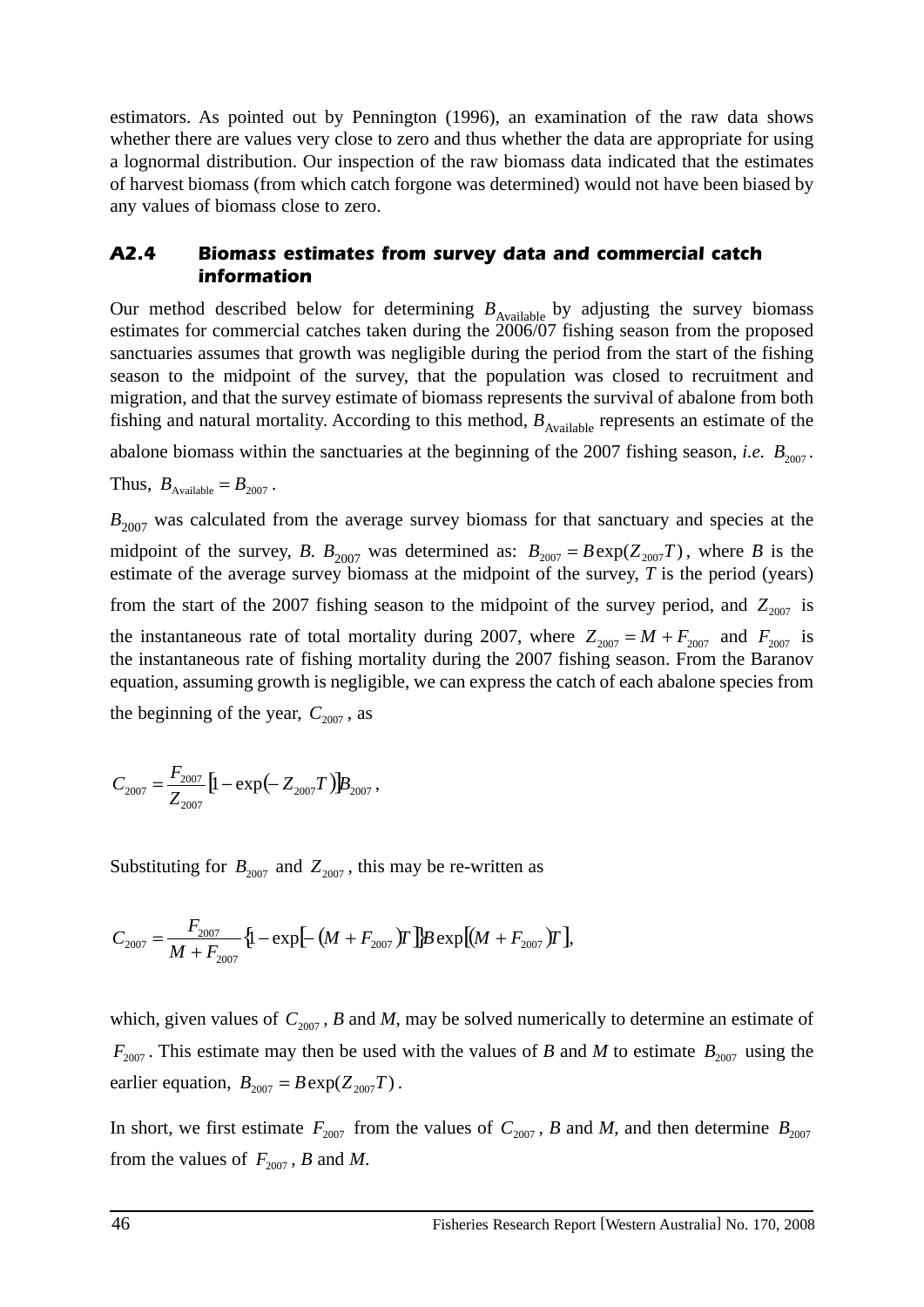### *Appendix 3. Estimation of biologically sustainable catch biomass from the proposed sanctuaries*

In estimating the biologically sustainable catch biomass for the three species (which, if the fishery was fully biologically exploited, would provide an estimate of current annual catch taken from the proposed sanctuaries), we have assumed that, had the sanctuaries not been introduced, the Department of Fisheries would have imposed appropriate controls on the level of exploitation. This would have ensured that fishing mortality would have been set at an appropriate target level, which would have been less than the limit reference point for fishing mortality, where the latter reference point is determined by the biological characteristics of the stock. Moreover, consistent with accepted standards of fisheries practice in well-managed fisheries elsewhere in the world, uncertainty in parameter estimates would have been taken into account by requiring that the probability of the fishing mortality exceeding the limit reference point is less than a specified value, *e.g.* limit reference point is exceeded less that 20% of the time.

The limit reference point for fishing mortality is typically set at  $F_{MSY}$ , the fishing mortality associated with Maximum Sustainable Yield. For fisheries where this value can not be assessed, a proxy calculated from the instantaneous rate of natural mortality is typically used. We have selected to use the limit reference point of  $F=M$  in the abalone assessment (*e.g.* Thompson, 1993). We have arbitrarily selected 20% as an appropriately low probability, and have thus undertaken our assessment on the basis that, given the uncertainty of our estimate of the survey biomass and of the instantaneous rate of natural mortality, the allowable catch should be such that the probability of *F* exceeding the limit reference point should be less than 20%.

The fishing mortality that would be appropriate as the target mortality has been set at  $0.75F_{\text{limit}}$ (Restrepo *et al.*, 1998) and for an additional and more conservative estimate,  $0.6F_{\text{limit}}$  (Perry, 1999).

For a given level of available biomass of abalone, the theoretical catches that would be produced by the target and limit fishing mortalities may be calculated using the Baranov catch equation, *i.e.*

$$
C = \frac{F}{M+F} \{1 - \exp[-(M+F)]\}B_{\text{Available}}
$$

The algorithm that we use to determine the appropriate level of annual catch then uses the following steps. For each of a number of values of catch over the range of possible catches:

- 1. Draw a random value of survey biomass from the distribution of estimates of this value
- 2. Calculate the available biomass for the species
- 3. Draw a random value of the instantaneous rate of natural mortality from a distribution of values of *M*.
- 4. Use the value of *M* to estimate the limit and target fishing mortalities
- 5. Calculate the theoretical limit and target catches associated with the available biomass, the estimate of *M* and the respective fishing mortality
- 6. Compare the selected value of catch with the limit catch and score 1 if the selected catch exceeds the theoretical limit catch, otherwise score zero, accumulating the resulting scores for the limit reference point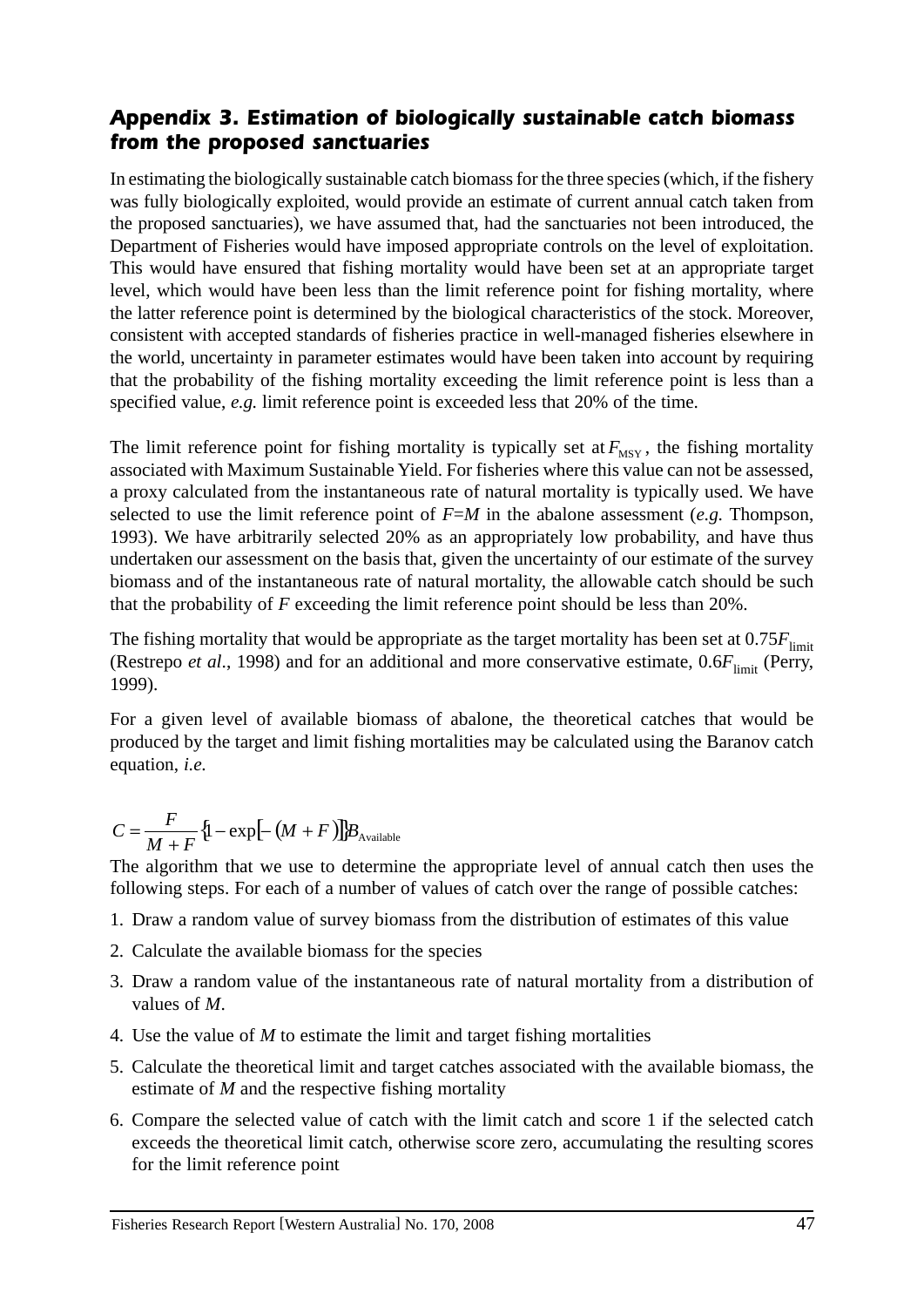- 7. Compare the selected value of catch with the theoretical target catch and score 1 if the selected catch lies within 10% of the target catch, otherwise zero, and accumulate the resulting scores for the target reference point
- 8. Repeat 1000 times, then calculate and record the percentages of occasions on which the selected value of catch exceeded that associated with the limit reference point, and on which the selected catch was within 10% of the target catch.

Repeat for each of the range of selected values, then plot the curves. The resultant value of catch derived from this analysis as the appropriate level of annual sustainable catch should be that which maximises the probability of falling within 10% of the target catch, yet for which the probability of exceeding the catch associated with the limit reference point is less than 20%. The estimates produced using this method are based on our estimates of mature biomass.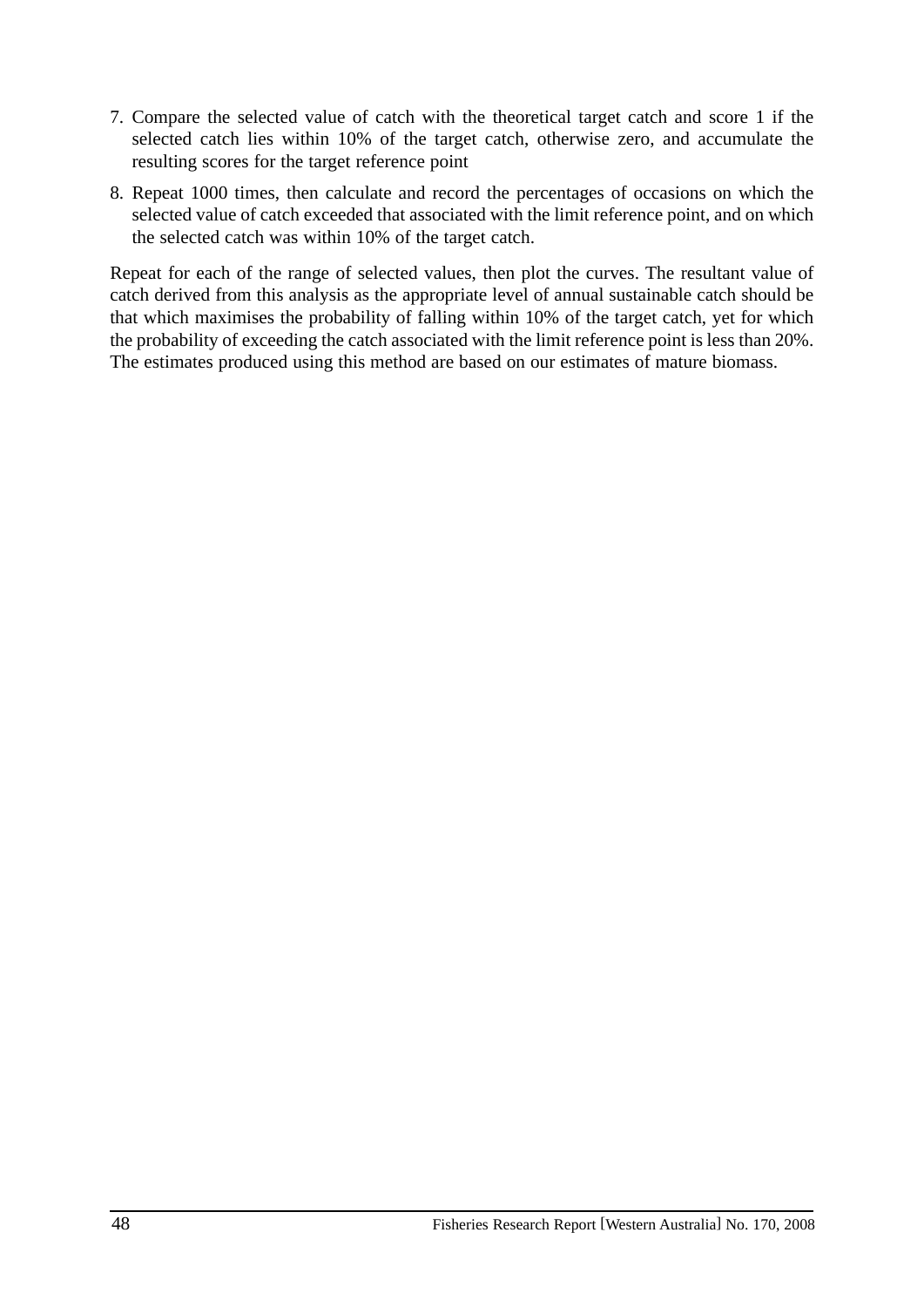#### *Appendix 4. Estimates of the current annual biomass of catches taken from the sanctuaries*

Estimates of biomass of the current annual commercial catch, *C*, taken from the proposed sanctuaries of the Capes region were determined from the Baranov catch equation, *i.e.* 

 $C = \frac{F}{Z} \left[ 1 - \exp(-Z) \right] B_{Harv}$  (Ricker, 1975), where  $B_{Harv}$  is the estimate of harvest biomass (as determined from the biomass analyses, for either Assumption A or B), *F* is the fishing mortality (year<sup>-1</sup>) and *Z* is total mortality (year<sup>-1</sup>). The estimates of *F* (year<sup>-1</sup>) provided by DoF (A. Hart, unpublished data) were 0.34-0.54 for Roei, 0.34-0.49 for Greenlip and 0.29-0.37 for Brownlip. To enable incorporation of uncertainty in the estimates of catch, the estimates of *F* for each species were represented by normal distributions, where the 95% confidence intervals for these normal distributions approximated the upper and lower bounds of the estimates provided by DoF. Specifically, the distributions for *F* are described by a mean and standard deviation, respectively, of 0.44 and 0.05 for Roei, 0.42 and 0.04 for Greenlip and 0.33 and 0.03 for Brownlip.

The *F* estimates produced by DoF had been determined using length-converted catch curve analysis (Pauly, 1984, pp. 60-61) using data for the three species from the Capes region, *i.e.* the survey length-composition data for Roei (the only existing commercial length data for Roei in the region) and commercial catch size composition data for Greenlip and Brownlip. The DoF analyses for determining *F* are based on growth information for the three species, as described by Gompertz growth curves: Roei,  $L_{\infty} = 83$  mm,  $k$  (or  $g$ ) = 0.45 year<sup>-1</sup>, Greenlip  $L_{\infty} = 185$  mm,  $k$  (or  $g$ ) = 0.30 year<sup>-1</sup>, Brownlip  $L_{\infty}$  = 200 mm,  $k$  (or  $g$ ) = 0.30 year<sup>-1</sup>. As is consistent with other analyses in this study, the DoF estimates of *F* are calculated assuming  $M = 0.25$  year<sup>-1</sup>. The analyses for estimating current catch and the DoF analyses for estimating *F* both assumed *M* =  $0.25$  year<sup>-1</sup>. Confidence intervals for current catch estimates were produced by resampling from distributions produced in this study for the estimates of biomass in the proposed sanctuaries, and from those for *F* and *M* (mean and standard deviation for distribution for  $M = 0.25$  and 0.05, respectively).

We acknowledge that it would have been preferable to base the catch curve analyses for estimating mortality on direct age estimates, if such data were available. For future related studies, if direct age estimates were not available, alternative length-based approaches which might provide more robust estimates of mortality than that outlined by Pauly (1984) should be investigated.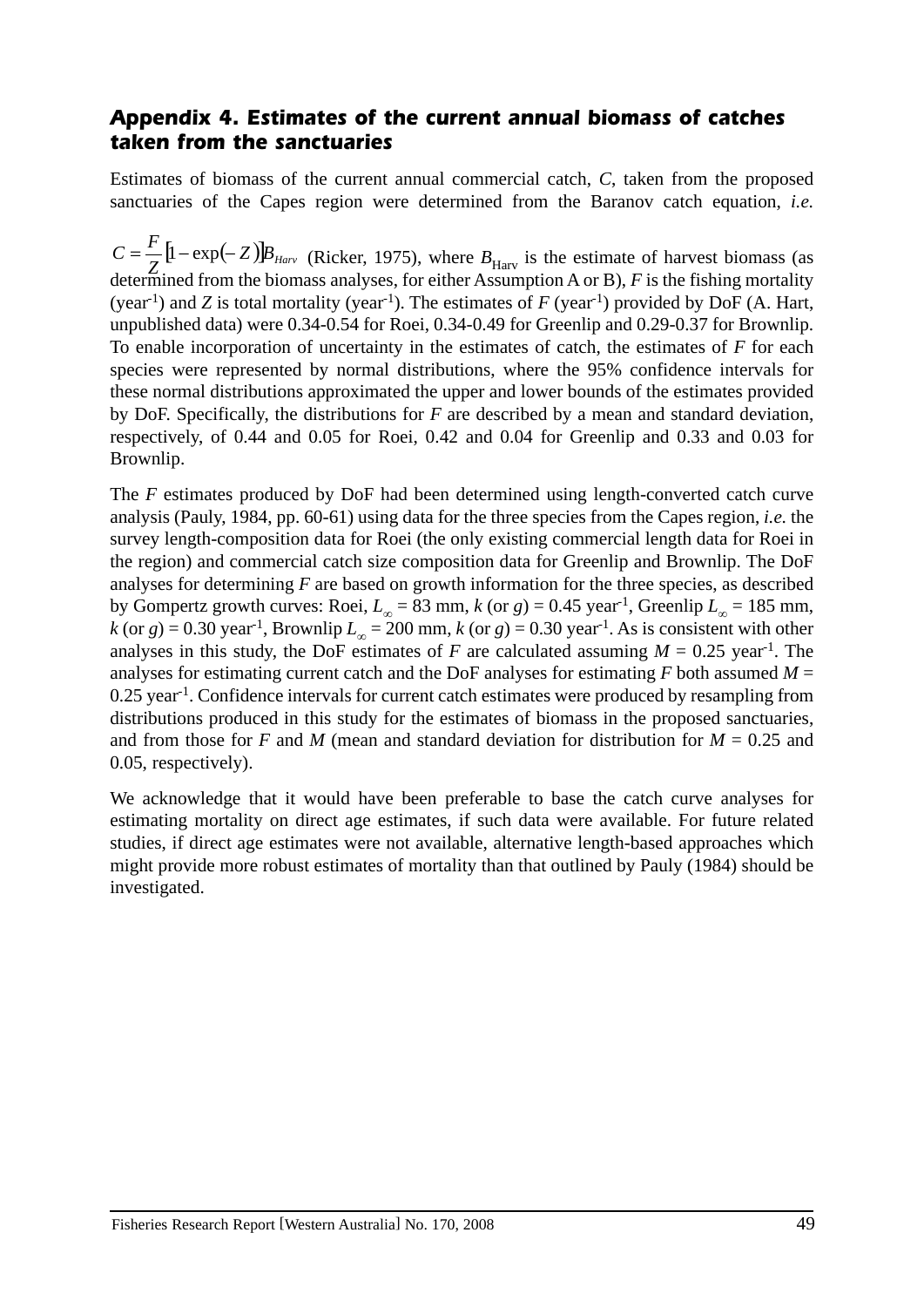# *Appendix 5. Roles of people involved in the project*

Murdoch University (Alex Hesp, Neil Loneragan, Norm Hall, Halina Kobryn and Peter Coulson) provided overall co-ordination for the project, including liaising with industry, developing the sampling design, assisting with field sampling, analysing the data and producing the final report. The sampling design was developed with advice from Anthony Hart and Frank Fabris of the Department of Fisheries WA Research Division (DoF), and Jeremy Prince of Biospherics. Feedback on a draft of the materials and methods of the report was provided by Ian Taylor (WA commercial abalone industry). Because of their experience in sampling abalone, knowledge of the Capes area and staff with the appropriate diving qualifications, the Department of Fisheries (Frank Fabris, Jamin Brown, Anthony Hart, Lachlan Strain, David Murphy, Fiona Parker and Mark Davidson) completed the field sampling. Spatial analysis using GIS software was undertaken by Frank Fabris of DoF (for Roei) and Halina Kobryn of Murdoch University (for Greenlip and Brownlip abalone). Useful comments and discussion were provided by Peter Dans, Chris Simpson, John Lloyd, Judy Davidson and Fran Stanley of the Department of Environment and Conservation (DEC), Nick Caputi and Andrew Hill (DoF), and Jessica Meeuwig (University of WA), who has worked with the WA abalone industry and was involved with the planning process for the Capes Marine Park, kindly offered advice on sampling design.

Jeremy Prince is an internationally-recognised expert in abalone biology and fisheries resource assessment. His role in the study was to provide advice on all aspects of the project. Jeremy has previously fished commercially for abalone in New Zealand and currently works on an FRDC project with the abalone industry of Victoria. He has worked with the WA abalone industry in the past.

Rick McGarvey (SARDI) provided an external review of this report.

The project was joint funded by DEC and DoF, with Murdoch University receiving its funding through DoF.